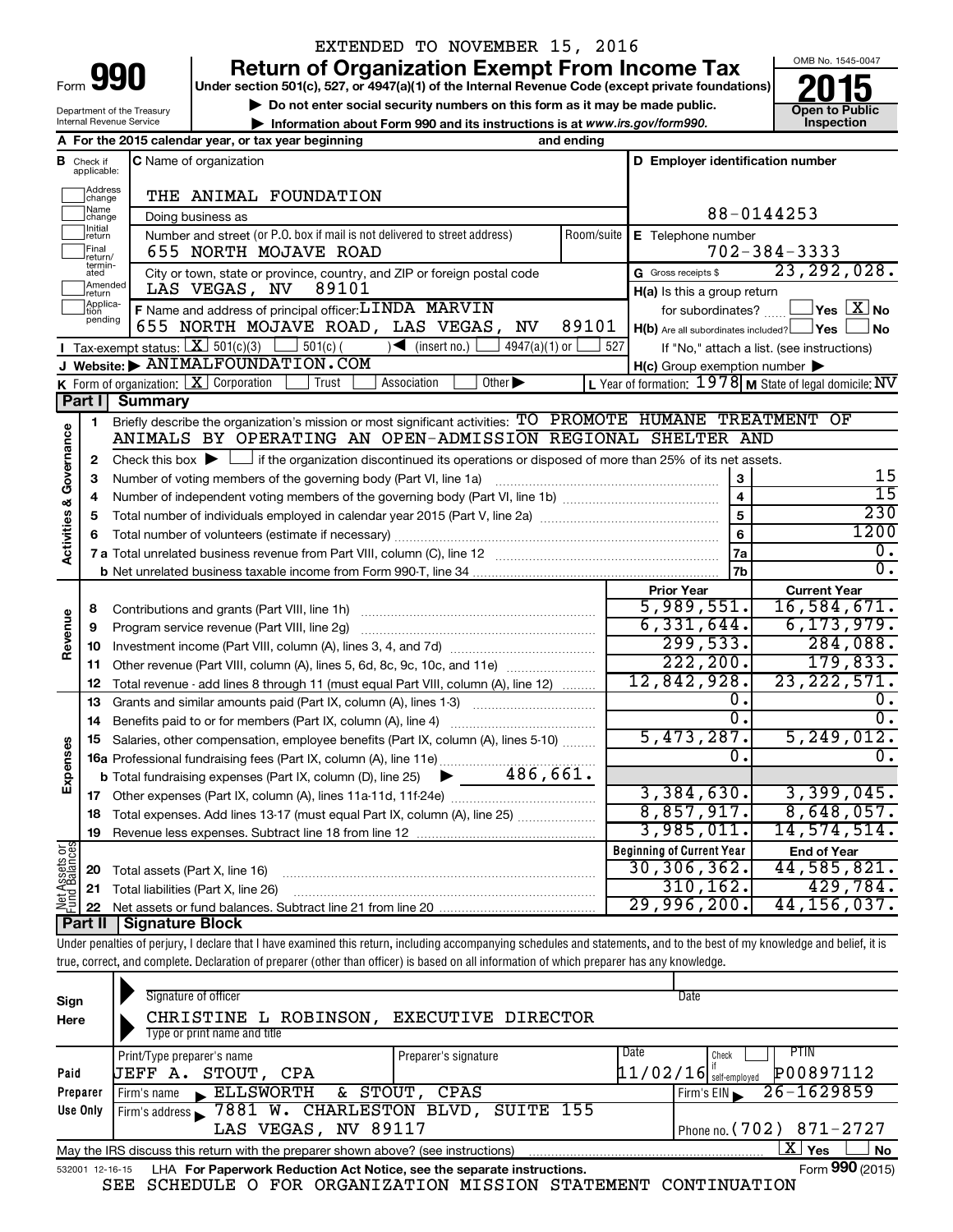|              | THE ANIMAL FOUNDATION<br>Form 990 (2015)                                                                                                                                                                                                                                                                                                                                                                                               | 88-0144253                              | Page 2                                         |
|--------------|----------------------------------------------------------------------------------------------------------------------------------------------------------------------------------------------------------------------------------------------------------------------------------------------------------------------------------------------------------------------------------------------------------------------------------------|-----------------------------------------|------------------------------------------------|
|              | <b>Statement of Program Service Accomplishments</b><br>Part III                                                                                                                                                                                                                                                                                                                                                                        |                                         |                                                |
|              |                                                                                                                                                                                                                                                                                                                                                                                                                                        |                                         | $\overline{\mathbf{X}}$                        |
| 1            | Briefly describe the organization's mission:<br>TO PROMOTE HUMANE TREATMENT OF ANIMALS BY OPERATING AN OPEN-ADMISSION<br>REGIONAL SHELTER AND PROVIDING LOST AND FOUND SERVICES, RABIES<br>OBSERVATION, FOSTER AND ADOPTION SERVICES, AFFORDABLE VACCINATION<br>CLINIC, LOW COST SPAY AND NEUTER, COMMUNITY EDUCATION, AND HUMANE AND                                                                                                  |                                         |                                                |
|              | Did the organization undertake any significant program services during the year which were not listed on                                                                                                                                                                                                                                                                                                                               |                                         |                                                |
| $\mathbf{2}$ | the prior Form 990 or 990-EZ?<br>If "Yes," describe these new services on Schedule O.                                                                                                                                                                                                                                                                                                                                                  |                                         | $\vert$ Yes $\vert$ $\overline{\mathrm{X}}$ No |
| 3            | Did the organization cease conducting, or make significant changes in how it conducts, any program services?                                                                                                                                                                                                                                                                                                                           |                                         | $\gamma$ es $\boxed{X}$ No                     |
|              | If "Yes," describe these changes on Schedule O.                                                                                                                                                                                                                                                                                                                                                                                        |                                         |                                                |
| 4            | Describe the organization's program service accomplishments for each of its three largest program services, as measured by expenses.<br>Section 501(c)(3) and 501(c)(4) organizations are required to report the amount of grants and allocations to others, the total expenses, and<br>revenue, if any, for each program service reported.                                                                                            |                                         |                                                |
| 4a l         | $\overline{4,146}$ , $417$ $\cdot$ including grants of \$<br>(Expenses \$<br>(Code:<br>ORGANIZATION OPERATES A REGIONAL ANIMAL SHELTER TO HOUSE AND<br>STRAY AND UNWANTED ANIMALS UNTIL THEY CAN BE PLACED FOR ADOPTION OR IN<br>SOME CASES EUTHANIZED. IN 2015, THE ORGANIZATION TOOK IN 30,406<br>ANIMALS. OF THE ANIMALS RECEIVED IN 2015, 50% WERE ADOPTED/RESCUED, 35%<br>WERE EUTHANIZED, AND 15% WERE RETURNED TO THEIR OWNERS. | 4,321,521.<br>) (Revenue \$<br>CARE FOR |                                                |
|              |                                                                                                                                                                                                                                                                                                                                                                                                                                        |                                         |                                                |
|              |                                                                                                                                                                                                                                                                                                                                                                                                                                        |                                         |                                                |
|              |                                                                                                                                                                                                                                                                                                                                                                                                                                        |                                         |                                                |
|              |                                                                                                                                                                                                                                                                                                                                                                                                                                        |                                         |                                                |
|              |                                                                                                                                                                                                                                                                                                                                                                                                                                        |                                         |                                                |
|              |                                                                                                                                                                                                                                                                                                                                                                                                                                        |                                         |                                                |
| 4b           | 2,375,162.<br>including grants of \$<br>) (Expenses \$<br>(Code:<br>ORGANIZATION OFFERS ANIMALS FOR ADOPTION AT LOW PRICES IN AN ATTEMPT TO<br>SAVE THE LIVES OF UNWANTED ANIMALS AND TO REDUCE EUTHANASIA AT THE<br>2015,<br>14,780 ANIMALS WERE ADOPTED/RESCUED.<br>SHELTER.<br>IN                                                                                                                                                   | 1, 386, 536.<br>) (Revenue \$           |                                                |
|              |                                                                                                                                                                                                                                                                                                                                                                                                                                        |                                         |                                                |
|              |                                                                                                                                                                                                                                                                                                                                                                                                                                        |                                         |                                                |
|              |                                                                                                                                                                                                                                                                                                                                                                                                                                        |                                         |                                                |
|              |                                                                                                                                                                                                                                                                                                                                                                                                                                        |                                         |                                                |
|              |                                                                                                                                                                                                                                                                                                                                                                                                                                        |                                         |                                                |
| 4с           | 600, 762. including grants of \$<br>) (Expenses \$<br>(Code:<br>ORGANIZATION OPERATES A CLINIC TO SPAY AND NEUTER ANIMALS MOVING FROM<br>THE SHELTER INTO ADOPTIONS, AND TO OFFER LOW-COST SPAY AND NEUTER AND<br>VACCINATION SERVICES FOR THE DOGS AND CATS IN THE COMMUNITY.                                                                                                                                                         | ) (Revenue \$<br>IN 2015,               | 465,922.                                       |
|              | APPROXIMATELY 15,042 ANIMALS WERE SPAYED AND NEUTERED.                                                                                                                                                                                                                                                                                                                                                                                 |                                         |                                                |
|              |                                                                                                                                                                                                                                                                                                                                                                                                                                        |                                         |                                                |
|              |                                                                                                                                                                                                                                                                                                                                                                                                                                        |                                         |                                                |
|              |                                                                                                                                                                                                                                                                                                                                                                                                                                        |                                         |                                                |
|              |                                                                                                                                                                                                                                                                                                                                                                                                                                        |                                         |                                                |
|              |                                                                                                                                                                                                                                                                                                                                                                                                                                        |                                         |                                                |
|              |                                                                                                                                                                                                                                                                                                                                                                                                                                        |                                         |                                                |
|              |                                                                                                                                                                                                                                                                                                                                                                                                                                        |                                         |                                                |
| 4d -         | Other program services (Describe in Schedule O.)<br>(Expenses \$<br>(Revenue \$                                                                                                                                                                                                                                                                                                                                                        |                                         |                                                |
| 4е           | including grants of \$<br>7,122,341.<br>Total program service expenses                                                                                                                                                                                                                                                                                                                                                                 |                                         |                                                |
|              |                                                                                                                                                                                                                                                                                                                                                                                                                                        |                                         | Form 990 (2015)                                |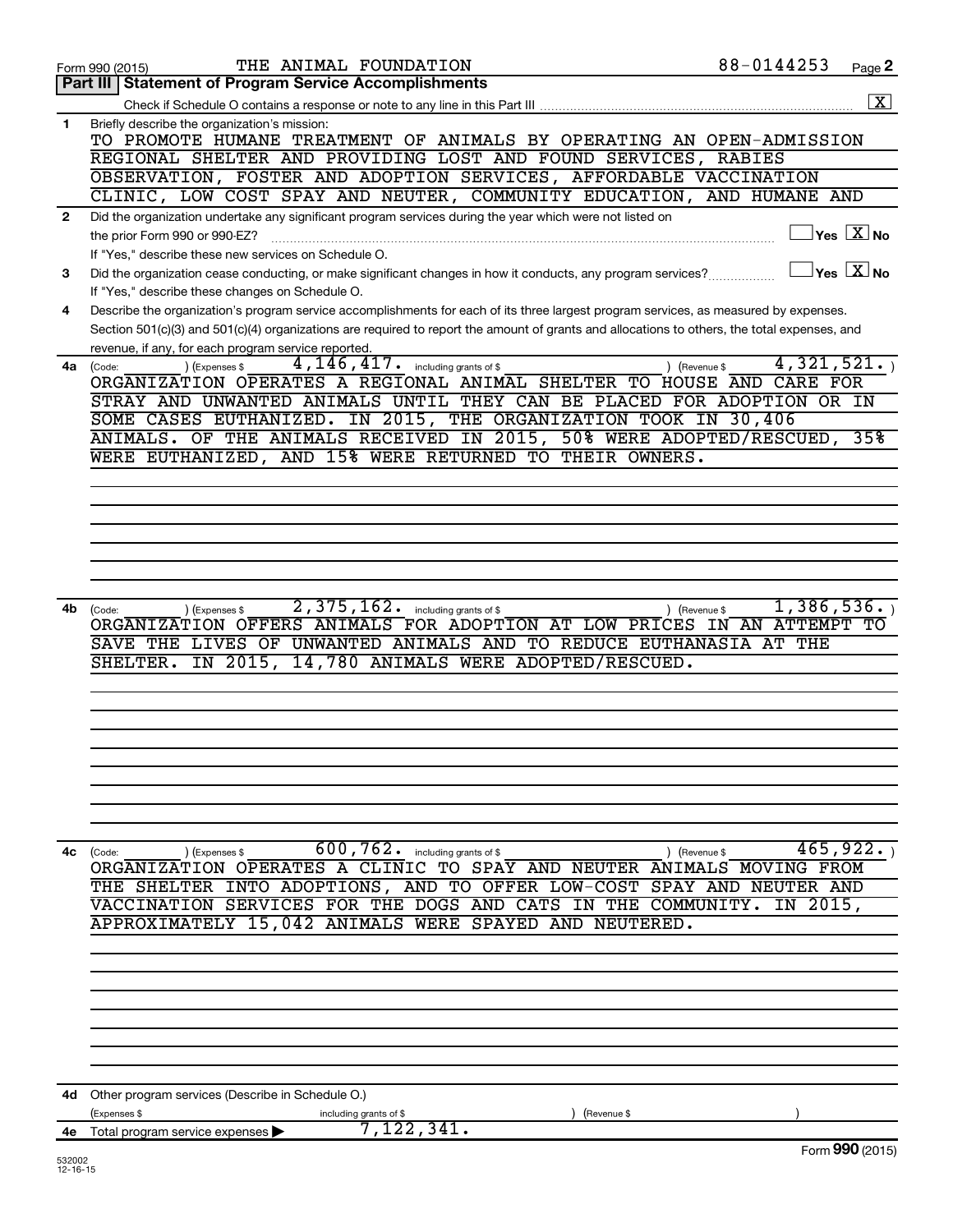| Form 990 (2015) |  |  |
|-----------------|--|--|

Form 990 (2015)  $\qquad$  THE ANIMAL FOUNDATION  $88-0144253$   $_{\text{Page}}$ **Part IV Checklist of Required Schedules**

|    |                                                                                                                                                                                                                                     |                | Yes                   | No                           |
|----|-------------------------------------------------------------------------------------------------------------------------------------------------------------------------------------------------------------------------------------|----------------|-----------------------|------------------------------|
| 1  | Is the organization described in section $501(c)(3)$ or $4947(a)(1)$ (other than a private foundation)?                                                                                                                             |                |                       |                              |
|    |                                                                                                                                                                                                                                     | 1              | х                     |                              |
| 2  |                                                                                                                                                                                                                                     | $\mathbf{2}$   | $\overline{\text{x}}$ |                              |
| 3  | Did the organization engage in direct or indirect political campaign activities on behalf of or in opposition to candidates for                                                                                                     | З              |                       | х                            |
| 4  | Section 501(c)(3) organizations. Did the organization engage in lobbying activities, or have a section 501(h) election in effect                                                                                                    | 4              |                       | х                            |
| 5  | Is the organization a section 501(c)(4), 501(c)(5), or 501(c)(6) organization that receives membership dues, assessments, or                                                                                                        |                |                       |                              |
|    |                                                                                                                                                                                                                                     | 5              |                       | х                            |
| 6  | Did the organization maintain any donor advised funds or any similar funds or accounts for which donors have the right to                                                                                                           |                |                       |                              |
|    | provide advice on the distribution or investment of amounts in such funds or accounts? If "Yes," complete Schedule D, Part I                                                                                                        | 6              |                       | х                            |
| 7  | Did the organization receive or hold a conservation easement, including easements to preserve open space,                                                                                                                           |                |                       |                              |
|    | the environment, historic land areas, or historic structures? If "Yes," complete Schedule D, Part II                                                                                                                                | $\overline{7}$ |                       | х                            |
| 8  | Did the organization maintain collections of works of art, historical treasures, or other similar assets? If "Yes," complete                                                                                                        | 8              |                       | х                            |
| 9  | Did the organization report an amount in Part X, line 21, for escrow or custodial account liability, serve as a custodian for                                                                                                       |                |                       |                              |
|    | amounts not listed in Part X; or provide credit counseling, debt management, credit repair, or debt negotiation services?<br>If "Yes," complete Schedule D, Part IV                                                                 | 9              |                       | X                            |
| 10 | Did the organization, directly or through a related organization, hold assets in temporarily restricted endowments, permanent                                                                                                       |                |                       |                              |
|    |                                                                                                                                                                                                                                     | 10             | х                     |                              |
| 11 | If the organization's answer to any of the following questions is "Yes," then complete Schedule D, Parts VI, VII, VIII, IX, or X                                                                                                    |                |                       |                              |
|    | as applicable.                                                                                                                                                                                                                      |                |                       |                              |
|    | a Did the organization report an amount for land, buildings, and equipment in Part X, line 10? If "Yes," complete Schedule D,<br>Part VI                                                                                            | 11a            | х                     |                              |
|    | <b>b</b> Did the organization report an amount for investments - other securities in Part X, line 12 that is 5% or more of its total                                                                                                | 11b            |                       | х                            |
|    | c Did the organization report an amount for investments - program related in Part X, line 13 that is 5% or more of its total                                                                                                        |                |                       |                              |
|    |                                                                                                                                                                                                                                     | 11c            |                       | x                            |
|    | d Did the organization report an amount for other assets in Part X, line 15 that is 5% or more of its total assets reported in                                                                                                      |                |                       |                              |
|    |                                                                                                                                                                                                                                     | <b>11d</b>     | X                     |                              |
|    |                                                                                                                                                                                                                                     | 11e            |                       | $\overline{\mathbf{X}}$      |
| f  | Did the organization's separate or consolidated financial statements for the tax year include a footnote that addresses                                                                                                             |                |                       | х                            |
|    | the organization's liability for uncertain tax positions under FIN 48 (ASC 740)? If "Yes," complete Schedule D, Part X                                                                                                              | 11f            |                       |                              |
|    | 12a Did the organization obtain separate, independent audited financial statements for the tax year? If "Yes," complete<br>Schedule D, Parts XI and XII                                                                             | 12a            | х                     |                              |
|    | <b>b</b> Was the organization included in consolidated, independent audited financial statements for the tax year?                                                                                                                  |                |                       |                              |
|    | If "Yes," and if the organization answered "No" to line 12a, then completing Schedule D, Parts XI and XII is optional                                                                                                               | 12b            |                       | Χ<br>$\overline{\textbf{x}}$ |
| 13 |                                                                                                                                                                                                                                     | 13             |                       | х                            |
|    | 14a Did the organization maintain an office, employees, or agents outside of the United States?<br><b>b</b> Did the organization have aggregate revenues or expenses of more than \$10,000 from grantmaking, fundraising, business, | 14a            |                       |                              |
|    | investment, and program service activities outside the United States, or aggregate foreign investments valued at \$100,000                                                                                                          |                |                       |                              |
|    |                                                                                                                                                                                                                                     | 14b            |                       | х                            |
| 15 | Did the organization report on Part IX, column (A), line 3, more than \$5,000 of grants or other assistance to or for any                                                                                                           |                |                       |                              |
|    |                                                                                                                                                                                                                                     | 15             |                       | х                            |
| 16 | Did the organization report on Part IX, column (A), line 3, more than \$5,000 of aggregate grants or other assistance to                                                                                                            |                |                       |                              |
|    |                                                                                                                                                                                                                                     | 16             |                       | х                            |
| 17 | Did the organization report a total of more than \$15,000 of expenses for professional fundraising services on Part IX,                                                                                                             |                |                       |                              |
|    |                                                                                                                                                                                                                                     | 17             | х                     |                              |
| 18 | Did the organization report more than \$15,000 total of fundraising event gross income and contributions on Part VIII, lines                                                                                                        |                |                       |                              |
|    |                                                                                                                                                                                                                                     | 18             | х                     |                              |
| 19 | Did the organization report more than \$15,000 of gross income from gaming activities on Part VIII, line 9a? If "Yes,"                                                                                                              |                |                       | x                            |
|    |                                                                                                                                                                                                                                     | 19             |                       |                              |

Form **990** (2015)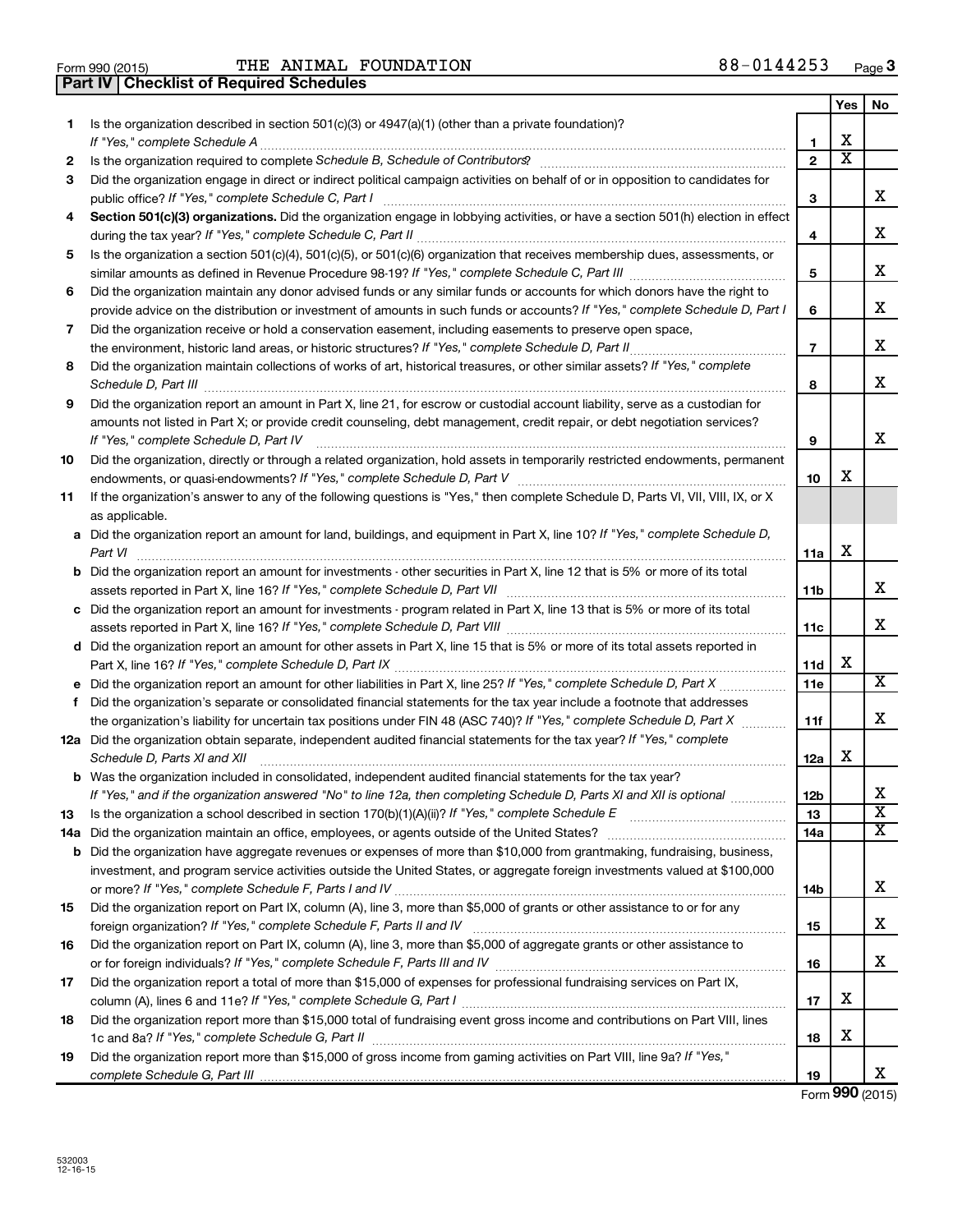Form 990 (2015)  $\qquad$  THE ANIMAL FOUNDATION  $88-0144253$   $_{\text{Page}}$ 

*(continued)* **Part IV Checklist of Required Schedules**

|    |                                                                                                                                                      |                 | Yes | No                      |
|----|------------------------------------------------------------------------------------------------------------------------------------------------------|-----------------|-----|-------------------------|
|    | 20a Did the organization operate one or more hospital facilities? If "Yes," complete Schedule H                                                      | 20a             |     | х                       |
| b  |                                                                                                                                                      | 20b             |     |                         |
| 21 | Did the organization report more than \$5,000 of grants or other assistance to any domestic organization or                                          |                 |     |                         |
|    |                                                                                                                                                      | 21              |     | х                       |
| 22 | Did the organization report more than \$5,000 of grants or other assistance to or for domestic individuals on                                        |                 |     |                         |
|    |                                                                                                                                                      | 22              |     | х                       |
| 23 | Did the organization answer "Yes" to Part VII, Section A, line 3, 4, or 5 about compensation of the organization's current                           |                 |     |                         |
|    | and former officers, directors, trustees, key employees, and highest compensated employees? If "Yes," complete                                       |                 |     |                         |
|    | Schedule J <b>Execute Schedule J Execute Schedule J</b>                                                                                              | 23              |     | х                       |
|    | 24a Did the organization have a tax-exempt bond issue with an outstanding principal amount of more than \$100,000 as of the                          |                 |     |                         |
|    | last day of the year, that was issued after December 31, 2002? If "Yes," answer lines 24b through 24d and complete                                   |                 |     |                         |
|    | Schedule K. If "No", go to line 25a                                                                                                                  | 24a             |     | х                       |
| b  |                                                                                                                                                      | 24 <sub>b</sub> |     |                         |
|    | Did the organization maintain an escrow account other than a refunding escrow at any time during the year to defease                                 |                 |     |                         |
|    |                                                                                                                                                      | 24с             |     |                         |
|    |                                                                                                                                                      | 24d             |     |                         |
|    | 25a Section 501(c)(3), 501(c)(4), and 501(c)(29) organizations. Did the organization engage in an excess benefit                                     |                 |     |                         |
|    |                                                                                                                                                      | 25a             |     | х                       |
| b  | Is the organization aware that it engaged in an excess benefit transaction with a disqualified person in a prior year, and                           |                 |     |                         |
|    | that the transaction has not been reported on any of the organization's prior Forms 990 or 990-EZ? If "Yes," complete                                |                 |     | X                       |
|    | Schedule L, Part I                                                                                                                                   | 25b             |     |                         |
| 26 | Did the organization report any amount on Part X, line 5, 6, or 22 for receivables from or payables to any current or                                |                 |     |                         |
|    | former officers, directors, trustees, key employees, highest compensated employees, or disqualified persons? If "Yes,"                               |                 |     | X                       |
|    | complete Schedule L, Part II<br>Did the organization provide a grant or other assistance to an officer, director, trustee, key employee, substantial | 26              |     |                         |
| 27 | contributor or employee thereof, a grant selection committee member, or to a 35% controlled entity or family member                                  |                 |     |                         |
|    |                                                                                                                                                      | 27              |     | X                       |
| 28 | Was the organization a party to a business transaction with one of the following parties (see Schedule L, Part IV                                    |                 |     |                         |
|    | instructions for applicable filing thresholds, conditions, and exceptions):                                                                          |                 |     |                         |
| а  | A current or former officer, director, trustee, or key employee? If "Yes," complete Schedule L, Part IV                                              | 28a             |     | x                       |
| b  | A family member of a current or former officer, director, trustee, or key employee? If "Yes," complete Schedule L, Part IV                           | 28b             |     | $\overline{\textbf{x}}$ |
|    | c An entity of which a current or former officer, director, trustee, or key employee (or a family member thereof) was an officer,                    |                 |     |                         |
|    | director, trustee, or direct or indirect owner? If "Yes," complete Schedule L, Part IV                                                               | 28c             |     | X                       |
| 29 |                                                                                                                                                      | 29              | х   |                         |
| 30 | Did the organization receive contributions of art, historical treasures, or other similar assets, or qualified conservation                          |                 |     |                         |
|    |                                                                                                                                                      | 30              |     | х                       |
| 31 | Did the organization liquidate, terminate, or dissolve and cease operations?                                                                         |                 |     |                         |
|    | If "Yes," complete Schedule N, Part I                                                                                                                | 31              |     | х                       |
| 32 | Did the organization sell, exchange, dispose of, or transfer more than 25% of its net assets? If "Yes," complete                                     |                 |     |                         |
|    |                                                                                                                                                      | 32              |     | x                       |
| 33 | Did the organization own 100% of an entity disregarded as separate from the organization under Regulations                                           |                 |     |                         |
|    |                                                                                                                                                      | 33              |     | x                       |
| 34 | Was the organization related to any tax-exempt or taxable entity? If "Yes," complete Schedule R, Part II, III, or IV, and                            |                 |     |                         |
|    | Part V, line 1                                                                                                                                       | 34              |     | х                       |
|    |                                                                                                                                                      | 35a             |     | $\overline{\mathbf{X}}$ |
|    | b If "Yes" to line 35a, did the organization receive any payment from or engage in any transaction with a controlled entity                          |                 |     |                         |
|    |                                                                                                                                                      | 35b             |     |                         |
| 36 | Section 501(c)(3) organizations. Did the organization make any transfers to an exempt non-charitable related organization?                           |                 |     |                         |
|    |                                                                                                                                                      | 36              |     | x                       |
| 37 | Did the organization conduct more than 5% of its activities through an entity that is not a related organization                                     |                 |     |                         |
|    |                                                                                                                                                      | 37              |     | х                       |
| 38 | Did the organization complete Schedule O and provide explanations in Schedule O for Part VI, lines 11b and 19?                                       |                 | X   |                         |
|    |                                                                                                                                                      | 38              |     |                         |

Form **990** (2015)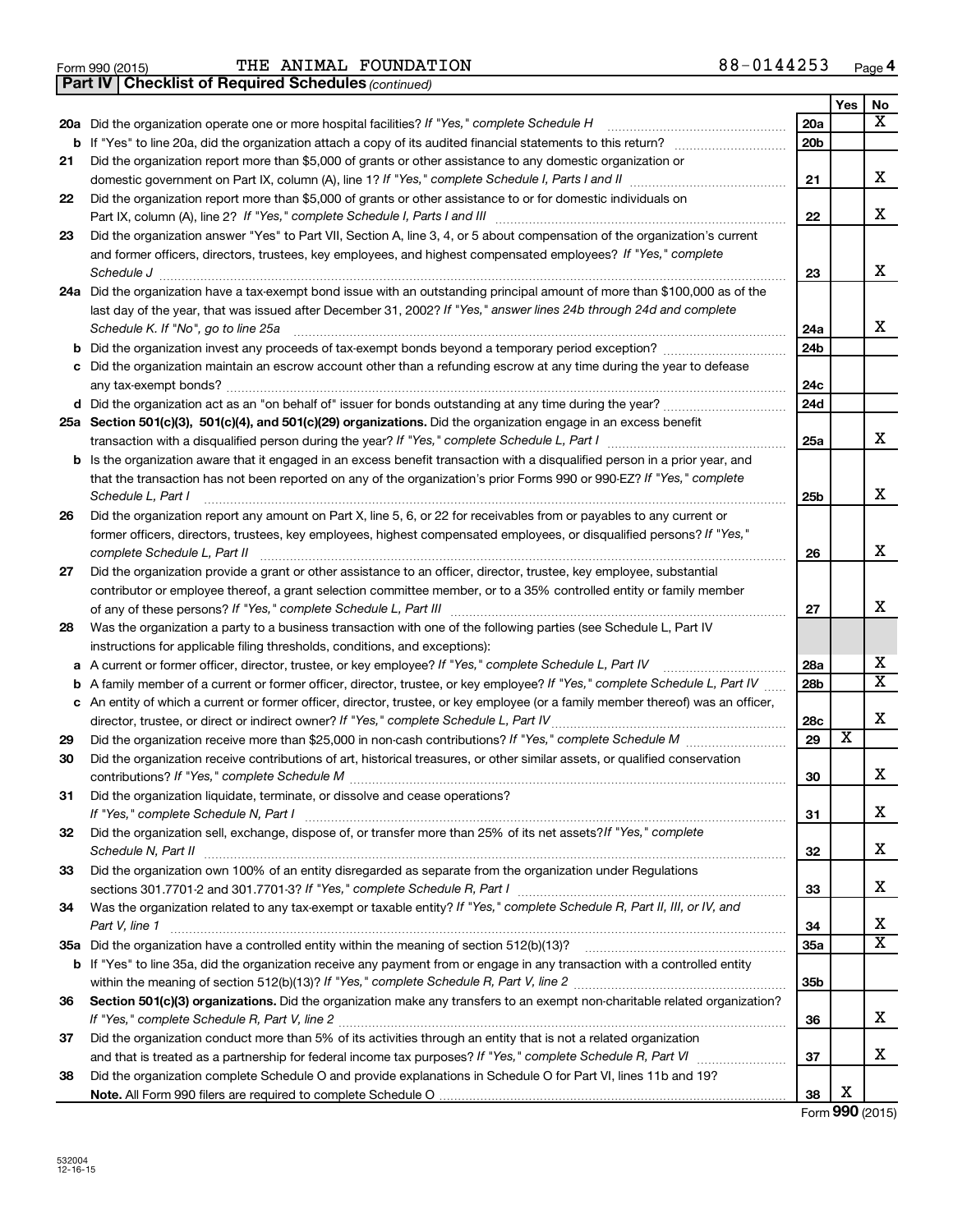|    | THE ANIMAL FOUNDATION<br>Form 990 (2015)                                                                                                        |                 | 88-0144253 |                 |     | Page 5                       |
|----|-------------------------------------------------------------------------------------------------------------------------------------------------|-----------------|------------|-----------------|-----|------------------------------|
|    | <b>Statements Regarding Other IRS Filings and Tax Compliance</b><br><b>Part V</b>                                                               |                 |            |                 |     |                              |
|    | Check if Schedule O contains a response or note to any line in this Part V                                                                      |                 |            |                 |     |                              |
|    |                                                                                                                                                 |                 |            |                 | Yes | No                           |
|    |                                                                                                                                                 | 1a              | 25         |                 |     |                              |
| b  | Enter the number of Forms W-2G included in line 1a. Enter -0- if not applicable                                                                 | 1 <sub>b</sub>  |            |                 |     |                              |
|    | c Did the organization comply with backup withholding rules for reportable payments to vendors and reportable gaming                            |                 |            |                 |     |                              |
|    |                                                                                                                                                 |                 |            | 1c              | х   |                              |
|    | 2a Enter the number of employees reported on Form W-3, Transmittal of Wage and Tax Statements,                                                  |                 |            |                 |     |                              |
|    | filed for the calendar year ending with or within the year covered by this return                                                               | 2a              | 230        |                 |     |                              |
|    | <b>b</b> If at least one is reported on line 2a, did the organization file all required federal employment tax returns?                         |                 |            | 2 <sub>b</sub>  | х   |                              |
|    |                                                                                                                                                 |                 |            |                 |     |                              |
|    |                                                                                                                                                 |                 |            | 3a              |     | х                            |
|    |                                                                                                                                                 |                 |            | 3b              |     |                              |
|    | 4a At any time during the calendar year, did the organization have an interest in, or a signature or other authority over, a                    |                 |            |                 |     |                              |
|    | financial account in a foreign country (such as a bank account, securities account, or other financial account)?                                |                 |            | 4a              |     | X                            |
|    | <b>b</b> If "Yes," enter the name of the foreign country: $\blacktriangleright$                                                                 |                 |            |                 |     |                              |
|    | See instructions for filing requirements for FinCEN Form 114, Report of Foreign Bank and Financial Accounts (FBAR).                             |                 |            |                 |     |                              |
|    |                                                                                                                                                 |                 |            | 5a              |     | х<br>$\overline{\texttt{X}}$ |
|    |                                                                                                                                                 |                 |            | 5 <sub>b</sub>  |     |                              |
|    |                                                                                                                                                 |                 |            | 5c              |     |                              |
|    | 6a Does the organization have annual gross receipts that are normally greater than \$100,000, and did the organization solicit                  |                 |            |                 |     | X                            |
|    |                                                                                                                                                 |                 |            | 6a              |     |                              |
|    | <b>b</b> If "Yes," did the organization include with every solicitation an express statement that such contributions or gifts                   |                 |            |                 |     |                              |
|    |                                                                                                                                                 |                 |            | 6b              |     |                              |
| 7  | Organizations that may receive deductible contributions under section 170(c).                                                                   |                 |            |                 |     | X                            |
| a  | Did the organization receive a payment in excess of \$75 made partly as a contribution and partly for goods and services provided to the payor? |                 |            | 7a<br>7b        |     |                              |
|    | c Did the organization sell, exchange, or otherwise dispose of tangible personal property for which it was required                             |                 |            |                 |     |                              |
|    |                                                                                                                                                 |                 |            | 7c              |     | x                            |
|    |                                                                                                                                                 |                 |            |                 |     |                              |
|    |                                                                                                                                                 |                 |            | 7e              |     |                              |
| f. |                                                                                                                                                 |                 |            | 7f              |     |                              |
|    | If the organization received a contribution of qualified intellectual property, did the organization file Form 8899 as required?                |                 |            | 7g              |     |                              |
|    | h If the organization received a contribution of cars, boats, airplanes, or other vehicles, did the organization file a Form 1098-C?            |                 |            | 7h              |     |                              |
| 8  | Sponsoring organizations maintaining donor advised funds. Did a donor advised fund maintained by the                                            |                 |            |                 |     |                              |
|    |                                                                                                                                                 |                 |            | 8               |     |                              |
|    | Sponsoring organizations maintaining donor advised funds.                                                                                       |                 |            |                 |     |                              |
| а  | Did the sponsoring organization make any taxable distributions under section 4966?                                                              |                 |            | 9а              |     |                              |
| b  |                                                                                                                                                 |                 |            | 9b              |     |                              |
| 10 | Section 501(c)(7) organizations. Enter:                                                                                                         |                 |            |                 |     |                              |
| a  |                                                                                                                                                 | 10a             |            |                 |     |                              |
| b  | Gross receipts, included on Form 990, Part VIII, line 12, for public use of club facilities                                                     | 10 <sub>b</sub> |            |                 |     |                              |
| 11 | Section 501(c)(12) organizations. Enter:                                                                                                        |                 |            |                 |     |                              |
| а  |                                                                                                                                                 | 11a             |            |                 |     |                              |
|    | b Gross income from other sources (Do not net amounts due or paid to other sources against                                                      |                 |            |                 |     |                              |
|    | amounts due or received from them.)                                                                                                             | 11b             |            |                 |     |                              |
|    | 12a Section 4947(a)(1) non-exempt charitable trusts. Is the organization filing Form 990 in lieu of Form 1041?                                  |                 |            | 12a             |     |                              |
|    | <b>b</b> If "Yes," enter the amount of tax-exempt interest received or accrued during the year                                                  | 12b             |            |                 |     |                              |
| 13 | Section 501(c)(29) qualified nonprofit health insurance issuers.                                                                                |                 |            |                 |     |                              |
|    | a Is the organization licensed to issue qualified health plans in more than one state?                                                          |                 |            | 13a             |     |                              |
|    | Note. See the instructions for additional information the organization must report on Schedule O.                                               |                 |            |                 |     |                              |
|    | <b>b</b> Enter the amount of reserves the organization is required to maintain by the states in which the                                       |                 |            |                 |     |                              |
|    |                                                                                                                                                 | 13b             |            |                 |     |                              |
|    |                                                                                                                                                 | 13 <sub>c</sub> |            |                 |     |                              |
|    | 14a Did the organization receive any payments for indoor tanning services during the tax year?                                                  |                 |            | 14a             |     | x                            |
|    |                                                                                                                                                 |                 |            | 14 <sub>b</sub> |     |                              |

| Form 990 (2015) |  |
|-----------------|--|
|-----------------|--|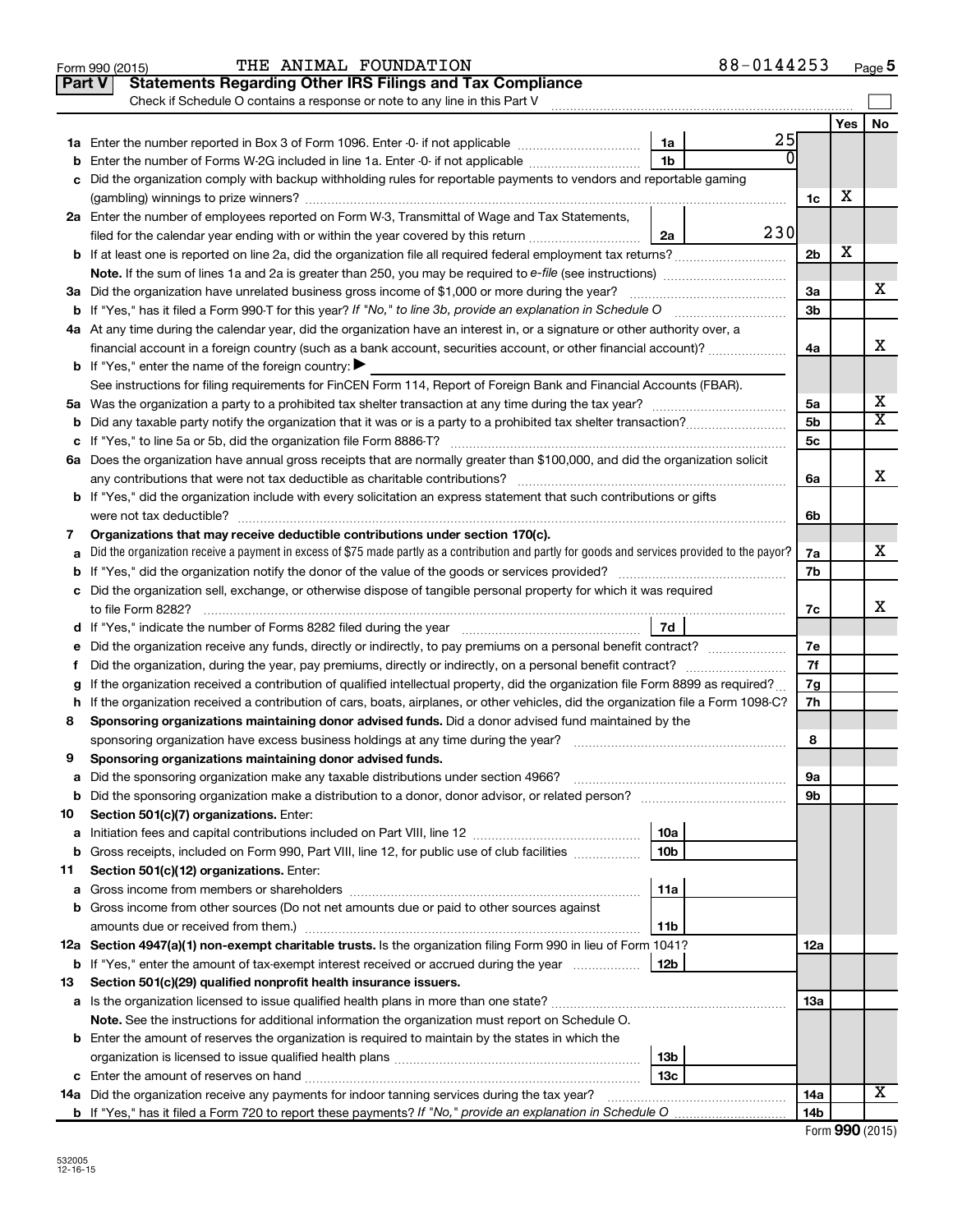|      | VI | I |
|------|----|---|
| Part |    |   |

#### $\frac{1}{100}$   $\frac{1}{100}$   $\frac{1}{100}$   $\frac{1}{100}$   $\frac{1}{100}$   $\frac{1}{100}$   $\frac{1}{100}$   $\frac{1}{100}$   $\frac{1}{100}$   $\frac{1}{100}$   $\frac{1}{100}$   $\frac{1}{100}$   $\frac{1}{100}$   $\frac{1}{100}$   $\frac{1}{100}$   $\frac{1}{100}$   $\frac{1}{100}$   $\frac{1}{100}$   $\frac{1$ THE ANIMAL FOUNDATION 88-0144253

*For each "Yes" response to lines 2 through 7b below, and for a "No" response to line 8a, 8b, or 10b below, describe the circumstances, processes, or changes in Schedule O. See instructions.* **Part VI Governance, Management, and Disclosure** 

|     | Check if Schedule O contains a response or note to any line in this Part VI                                                                                                                                                    |                         |                         | $\overline{\mathbf{x}}$ |
|-----|--------------------------------------------------------------------------------------------------------------------------------------------------------------------------------------------------------------------------------|-------------------------|-------------------------|-------------------------|
|     | <b>Section A. Governing Body and Management</b>                                                                                                                                                                                |                         |                         |                         |
|     |                                                                                                                                                                                                                                |                         | Yes                     | No                      |
|     | 15<br>1a<br><b>1a</b> Enter the number of voting members of the governing body at the end of the tax year                                                                                                                      |                         |                         |                         |
|     | If there are material differences in voting rights among members of the governing body, or if the governing                                                                                                                    |                         |                         |                         |
|     | body delegated broad authority to an executive committee or similar committee, explain in Schedule O.                                                                                                                          |                         |                         |                         |
| b   | 15<br>Enter the number of voting members included in line 1a, above, who are independent<br>1b                                                                                                                                 |                         |                         |                         |
| 2   | Did any officer, director, trustee, or key employee have a family relationship or a business relationship with any other                                                                                                       |                         |                         |                         |
|     | officer, director, trustee, or key employee?                                                                                                                                                                                   | 2                       |                         | x                       |
| 3   | Did the organization delegate control over management duties customarily performed by or under the direct supervision                                                                                                          |                         |                         |                         |
|     | of officers, directors, or trustees, or key employees to a management company or other person?                                                                                                                                 | З                       |                         | х                       |
| 4   | Did the organization make any significant changes to its governing documents since the prior Form 990 was filed?                                                                                                               | $\overline{\mathbf{4}}$ |                         | $\overline{\textbf{x}}$ |
| 5   |                                                                                                                                                                                                                                | 5                       |                         | $\overline{\mathbf{x}}$ |
| 6   |                                                                                                                                                                                                                                | 6                       |                         | $\overline{\textbf{x}}$ |
| 7a  | Did the organization have members, stockholders, or other persons who had the power to elect or appoint one or                                                                                                                 |                         |                         |                         |
|     |                                                                                                                                                                                                                                | 7a                      |                         | x                       |
| b   | Are any governance decisions of the organization reserved to (or subject to approval by) members, stockholders, or                                                                                                             |                         |                         |                         |
|     | persons other than the governing body?                                                                                                                                                                                         | 7b                      |                         | x                       |
| 8   | Did the organization contemporaneously document the meetings held or written actions undertaken during the year by the following:                                                                                              |                         |                         |                         |
| a   |                                                                                                                                                                                                                                | 8а                      | х                       |                         |
| b   |                                                                                                                                                                                                                                | 8b                      | $\overline{\textbf{x}}$ |                         |
| 9   | Is there any officer, director, trustee, or key employee listed in Part VII, Section A, who cannot be reached at the                                                                                                           |                         |                         |                         |
|     | organization's mailing address? If "Yes," provide the names and addresses in Schedule O                                                                                                                                        | 9                       |                         | x                       |
|     | Section B. Policies (This Section B requests information about policies not required by the Internal Revenue Code.)                                                                                                            |                         |                         |                         |
|     |                                                                                                                                                                                                                                |                         | Yes                     | No                      |
|     |                                                                                                                                                                                                                                | 10a                     |                         | х                       |
|     | <b>b</b> If "Yes," did the organization have written policies and procedures governing the activities of such chapters, affiliates,                                                                                            |                         |                         |                         |
|     |                                                                                                                                                                                                                                | 10 <sub>b</sub>         |                         |                         |
|     | 11a Has the organization provided a complete copy of this Form 990 to all members of its governing body before filing the form?                                                                                                | 11a                     | $\overline{\textbf{x}}$ |                         |
| b   | Describe in Schedule O the process, if any, used by the organization to review this Form 990.                                                                                                                                  |                         |                         |                         |
| 12a | Did the organization have a written conflict of interest policy? If "No," go to line 13                                                                                                                                        | 12a                     | х                       |                         |
| b   | Were officers, directors, or trustees, and key employees required to disclose annually interests that could give rise to conflicts?                                                                                            | 12 <sub>b</sub>         | $\overline{\text{x}}$   |                         |
| с   | Did the organization regularly and consistently monitor and enforce compliance with the policy? If "Yes," describe                                                                                                             |                         |                         |                         |
|     | in Schedule O how this was done                                                                                                                                                                                                | 12 <sub>c</sub>         | х                       |                         |
| 13  | Did the organization have a written whistleblower policy?                                                                                                                                                                      | 13                      | $\overline{\text{x}}$   |                         |
| 14  |                                                                                                                                                                                                                                | 14                      |                         | x                       |
| 15  | Did the process for determining compensation of the following persons include a review and approval by independent                                                                                                             |                         |                         |                         |
|     | persons, comparability data, and contemporaneous substantiation of the deliberation and decision?                                                                                                                              |                         |                         |                         |
| а   | The organization's CEO, Executive Director, or top management official manufactured content of the organization's CEO, Executive Director, or top management official manufactured content of the state of the state of the st | 15a                     | х                       |                         |
|     |                                                                                                                                                                                                                                | 15 <sub>b</sub>         | $\overline{\textbf{x}}$ |                         |
|     | If "Yes" to line 15a or 15b, describe the process in Schedule O (see instructions).                                                                                                                                            |                         |                         |                         |
|     | 16a Did the organization invest in, contribute assets to, or participate in a joint venture or similar arrangement with a                                                                                                      |                         |                         |                         |
|     | taxable entity during the year?                                                                                                                                                                                                | 16a                     |                         | х                       |
|     | b If "Yes," did the organization follow a written policy or procedure requiring the organization to evaluate its participation                                                                                                 |                         |                         |                         |
|     | in joint venture arrangements under applicable federal tax law, and take steps to safeguard the organization's                                                                                                                 |                         |                         |                         |
|     | exempt status with respect to such arrangements?                                                                                                                                                                               | 16 <sub>b</sub>         |                         |                         |
|     | <b>Section C. Disclosure</b>                                                                                                                                                                                                   |                         |                         |                         |
| 17  | <b>NONE</b><br>List the states with which a copy of this Form 990 is required to be filed >                                                                                                                                    |                         |                         |                         |
| 18  | Section 6104 requires an organization to make its Forms 1023 (or 1024 if applicable), 990, and 990-T (Section 501(c)(3)s only) available                                                                                       |                         |                         |                         |
|     | for public inspection. Indicate how you made these available. Check all that apply.                                                                                                                                            |                         |                         |                         |
|     | $X$ Upon request<br>Own website<br>Another's website<br>Other (explain in Schedule O)                                                                                                                                          |                         |                         |                         |
| 19  | Describe in Schedule O whether (and if so, how) the organization made its governing documents, conflict of interest policy, and financial                                                                                      |                         |                         |                         |
|     | statements available to the public during the tax year.                                                                                                                                                                        |                         |                         |                         |
| 20  | State the name, address, and telephone number of the person who possesses the organization's books and records:                                                                                                                |                         |                         |                         |
|     | THE ORGANIZATION - 702-384-3333                                                                                                                                                                                                |                         |                         |                         |
|     | 655 NORTH MOJAVE ROAD, LAS VEGAS, NV<br>89101                                                                                                                                                                                  |                         |                         |                         |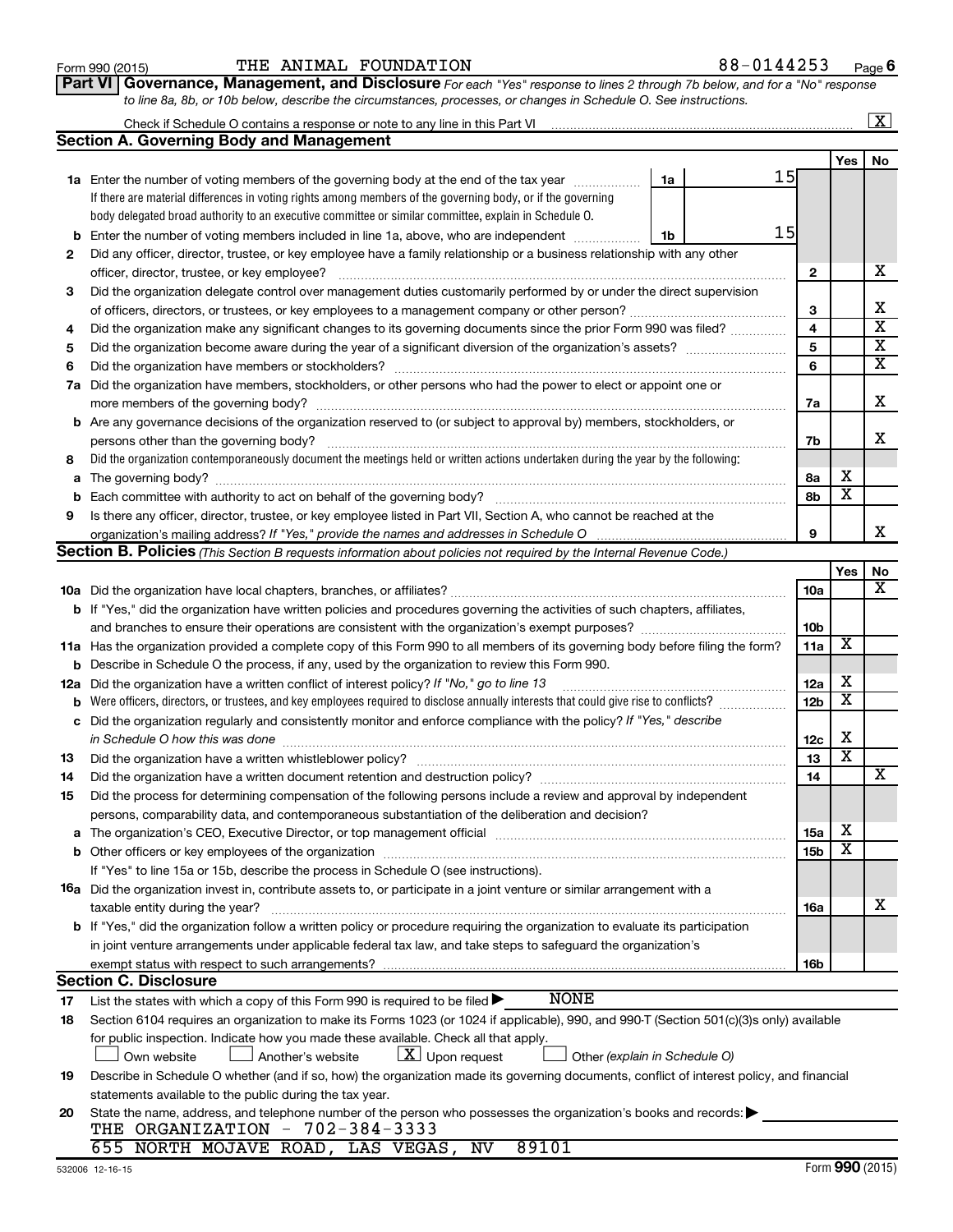$\Box$ 

| Part VII Compensation of Officers, Directors, Trustees, Key Employees, Highest Compensated |  |  |  |  |
|--------------------------------------------------------------------------------------------|--|--|--|--|
| <b>Employees, and Independent Contractors</b>                                              |  |  |  |  |

Check if Schedule O contains a response or note to any line in this Part VII

**Section A. Officers, Directors, Trustees, Key Employees, and Highest Compensated Employees**

**1a**  Complete this table for all persons required to be listed. Report compensation for the calendar year ending with or within the organization's tax year.

**•** List all of the organization's current officers, directors, trustees (whether individuals or organizations), regardless of amount of compensation. Enter -0- in columns  $(D)$ ,  $(E)$ , and  $(F)$  if no compensation was paid.

**•** List all of the organization's **current** key employees, if any. See instructions for definition of "key employee."

**•** List the organization's five current highest compensated employees (other than an officer, director, trustee, or key employee) who received reportable compensation (Box 5 of Form W-2 and/or Box 7 of Form 1099-MISC) of more than \$100,000 from the organization and any related organizations.

**•** List all of the organization's former officers, key employees, and highest compensated employees who received more than \$100,000 of reportable compensation from the organization and any related organizations.

**•** List all of the organization's former directors or trustees that received, in the capacity as a former director or trustee of the organization, more than \$10,000 of reportable compensation from the organization and any related organizations.

List persons in the following order: individual trustees or directors; institutional trustees; officers; key employees; highest compensated employees; and former such persons.

Check this box if neither the organization nor any related organization compensated any current officer, director, or trustee.  $\Box$ 

| (A)                        | (B)                    |                                |                                                                  | (C)         |              |                                 |        | (D)             | (E)                              | (F)                      |
|----------------------------|------------------------|--------------------------------|------------------------------------------------------------------|-------------|--------------|---------------------------------|--------|-----------------|----------------------------------|--------------------------|
| Name and Title             | Average                |                                | (do not check more than one                                      | Position    |              |                                 |        | Reportable      | Reportable                       | Estimated                |
|                            | hours per              |                                | box, unless person is both an<br>officer and a director/trustee) |             |              |                                 |        | compensation    | compensation                     | amount of                |
|                            | week                   |                                |                                                                  |             |              |                                 |        | from<br>the     | from related                     | other                    |
|                            | (list any<br>hours for |                                |                                                                  |             |              |                                 |        | organization    | organizations<br>(W-2/1099-MISC) | compensation<br>from the |
|                            | related                |                                |                                                                  |             |              |                                 |        | (W-2/1099-MISC) |                                  | organization             |
|                            | organizations          |                                |                                                                  |             |              |                                 |        |                 |                                  | and related              |
|                            | below                  | Individual trustee or director | Institutional trustee                                            |             | Key employee | Highest compensated<br>employee |        |                 |                                  | organizations            |
|                            | line)                  |                                |                                                                  | Officer     |              |                                 | Former |                 |                                  |                          |
| (1)<br>LINDA MARVIN        | 2.00                   |                                |                                                                  |             |              |                                 |        |                 |                                  |                          |
| CHAIRMAN                   |                        | X                              |                                                                  | $\mathbf X$ |              |                                 |        | $\mathbf 0$ .   | $\mathbf 0$ .                    | $\mathbf 0$ .            |
| (2)<br>ANDREW VAUGHAN      | 2.00                   |                                |                                                                  |             |              |                                 |        |                 |                                  |                          |
| VICE-CHAIRMAN              |                        | X                              |                                                                  | X           |              |                                 |        | 0               | $\mathbf 0$ .                    | $\boldsymbol{0}$ .       |
| MICHAEL WILKINS<br>(3)     | 2.00                   |                                |                                                                  |             |              |                                 |        |                 |                                  |                          |
| <b>TREASURER</b>           |                        | $\mathbf X$                    |                                                                  | $\mathbf X$ |              |                                 |        | 0               | $\mathbf 0$                      | $\mathbf 0$ .            |
| CHRIS STACEY<br>(4)        | 2.00                   |                                |                                                                  |             |              |                                 |        |                 |                                  |                          |
| <b>SECRETARY</b>           |                        | X                              |                                                                  | X           |              |                                 |        | $\mathbf 0$ .   | $\mathbf 0$ .                    | $\mathbf 0$ .            |
| DOUG CROSBY<br>(5)         | 2.00                   |                                |                                                                  |             |              |                                 |        |                 |                                  |                          |
| <b>DIRECTOR</b>            |                        | X                              |                                                                  |             |              |                                 |        | $\mathbf 0$     | $\mathbf 0$ .                    | $\mathbf 0$ .            |
| (6)<br>JANE GREENSPUN GALE | 2.00                   |                                |                                                                  |             |              |                                 |        |                 |                                  |                          |
| <b>DIRECTOR</b>            |                        | X                              |                                                                  |             |              |                                 |        | $\mathbf 0$     | $\mathbf 0$ .                    | $\mathbf 0$ .            |
| (7) MARILYN LARSON         | 2.00                   |                                |                                                                  |             |              |                                 |        |                 |                                  |                          |
| <b>DIRECTOR</b>            |                        | X                              |                                                                  |             |              |                                 |        | $\mathbf 0$     | $\mathbf 0$ .                    | $\mathbf 0$ .            |
| (8) DIANNE K. MERKEY       | 2.00                   |                                |                                                                  |             |              |                                 |        |                 |                                  |                          |
| <b>DIRECTOR</b>            |                        | $\mathbf X$                    |                                                                  |             |              |                                 |        | $\mathbf 0$ .   | $\mathbf 0$ .                    | $\mathbf 0$ .            |
| (9) KIM SIBELLA            | 2.00                   |                                |                                                                  |             |              |                                 |        |                 |                                  |                          |
| <b>DIRECTOR</b>            |                        | $\mathbf X$                    |                                                                  |             |              |                                 |        | $\mathbf 0$ .   | $\mathbf 0$ .                    | $\mathbf 0$ .            |
| (10) ANDREA WYNN           | 2.00                   |                                |                                                                  |             |              |                                 |        |                 |                                  |                          |
| <b>DIRECTOR</b>            |                        | $\mathbf X$                    |                                                                  |             |              |                                 |        | $\mathbf 0$     | $\mathbf 0$ .                    | $\mathbf 0$ .            |
| (11) MATTHEW FRAZIER       | 2.00                   |                                |                                                                  |             |              |                                 |        |                 |                                  |                          |
| <b>DIRECTOR</b>            |                        | $\mathbf X$                    |                                                                  |             |              |                                 |        | $\mathbf 0$ .   | $\mathbf 0$ .                    | $\mathbf 0$ .            |
| (12) TOM KAPLAN            | 2.00                   |                                |                                                                  |             |              |                                 |        |                 |                                  |                          |
| <b>DIRECTOR</b>            |                        | $\rm X$                        |                                                                  |             |              |                                 |        | $\mathbf 0$ .   | $\mathbf 0$ .                    | $\mathbf 0$ .            |
| (13) VIVICA MARSHALL       | 2.00                   |                                |                                                                  |             |              |                                 |        |                 |                                  |                          |
| <b>DIRECTOR</b>            |                        | X                              |                                                                  |             |              |                                 |        | $\mathbf 0$ .   | $\mathbf 0$ .                    | $\mathbf 0$ .            |
| (14) JILLIAN PLASTER       | 2.00                   |                                |                                                                  |             |              |                                 |        |                 |                                  |                          |
| <b>DIRECTOR</b>            |                        | $\mathbf X$                    |                                                                  |             |              |                                 |        | 0               | $\mathbf 0$ .                    | $\boldsymbol{0}$ .       |
| (15) DALE WYNN             | 2.00                   |                                |                                                                  |             |              |                                 |        |                 |                                  |                          |
| <b>DIRECTOR</b>            |                        | $\mathbf X$                    |                                                                  |             |              |                                 |        | $\mathbf 0$ .   | $\mathbf 0$ .                    | $\boldsymbol{0}$ .       |
| (16) CHRISTINE ROBINSON    | 40.00                  |                                |                                                                  |             |              |                                 |        |                 |                                  |                          |
| EXECUTIVE DIRECTOR         |                        |                                |                                                                  | $\mathbf X$ |              |                                 |        | 147,000.        | $\mathbf 0$ .                    | $\mathbf 0$ .            |
| (17) SHEREEN BURTON        | 40.00                  |                                |                                                                  |             |              |                                 |        |                 |                                  |                          |
| LEAD VETERINARIAN          |                        |                                |                                                                  |             |              | $\mathbf x$                     |        | 108, 150.       | $\mathbf 0$ .                    | $\mathbf 0$ .            |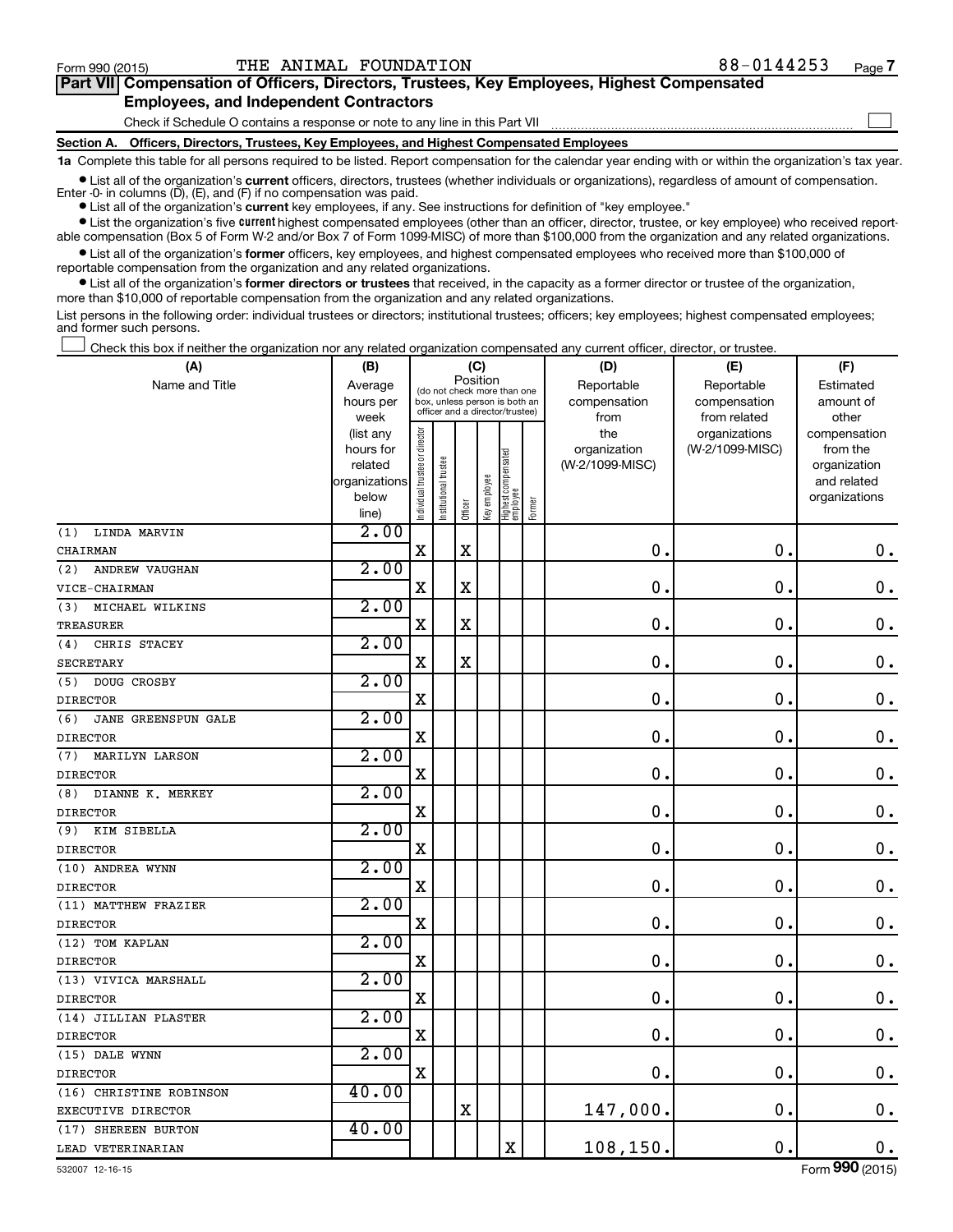|   | THE ANIMAL FOUNDATION<br>Form 990 (2015)                                                                                                                                                                                                               |                                                                      |                                |                       |                                                                                                                    |              |                                   |        |                                           | 88-0144253                                        |   |                                        | Page 8                                                                   |
|---|--------------------------------------------------------------------------------------------------------------------------------------------------------------------------------------------------------------------------------------------------------|----------------------------------------------------------------------|--------------------------------|-----------------------|--------------------------------------------------------------------------------------------------------------------|--------------|-----------------------------------|--------|-------------------------------------------|---------------------------------------------------|---|----------------------------------------|--------------------------------------------------------------------------|
|   | <b>Part VII</b><br>Section A. Officers, Directors, Trustees, Key Employees, and Highest Compensated Employees (continued)                                                                                                                              |                                                                      |                                |                       |                                                                                                                    |              |                                   |        |                                           |                                                   |   |                                        |                                                                          |
|   | (A)<br>Name and title                                                                                                                                                                                                                                  | (B)<br>Average<br>hours per<br>week                                  |                                |                       | (C)<br>Position<br>(do not check more than one<br>box, unless person is both an<br>officer and a director/trustee) |              |                                   |        | (D)<br>Reportable<br>compensation<br>from | (E)<br>Reportable<br>compensation<br>from related |   | (F)<br>Estimated<br>amount of<br>other |                                                                          |
|   |                                                                                                                                                                                                                                                        | (list any<br>hours for<br>related<br>organizations<br>below<br>line) | Individual trustee or director | Institutional trustee | Officer                                                                                                            | Key employee | Highest compensated<br>  employee | Former | the<br>organization<br>(W-2/1099-MISC)    | organizations<br>(W-2/1099-MISC)                  |   |                                        | compensation<br>from the<br>organization<br>and related<br>organizations |
|   | (18) ANDREW BISCHEL                                                                                                                                                                                                                                    | 40.00                                                                |                                |                       |                                                                                                                    |              |                                   |        |                                           |                                                   |   |                                        |                                                                          |
|   | DIRECTOR OF DEVELOPMENT                                                                                                                                                                                                                                |                                                                      |                                |                       |                                                                                                                    |              | X                                 |        | 102,104.                                  | 0.                                                |   |                                        | $0$ .                                                                    |
|   | (19) CARLY SCHOLTEN                                                                                                                                                                                                                                    | 40.00                                                                |                                |                       |                                                                                                                    |              |                                   |        |                                           |                                                   |   |                                        |                                                                          |
|   | CHIEF OPERATING OFFICER                                                                                                                                                                                                                                |                                                                      |                                |                       |                                                                                                                    |              | X                                 |        | 100,021.                                  | 0.                                                |   |                                        | 0.                                                                       |
|   |                                                                                                                                                                                                                                                        |                                                                      |                                |                       |                                                                                                                    |              |                                   |        |                                           |                                                   |   |                                        |                                                                          |
|   |                                                                                                                                                                                                                                                        |                                                                      |                                |                       |                                                                                                                    |              |                                   |        |                                           |                                                   |   |                                        |                                                                          |
|   |                                                                                                                                                                                                                                                        |                                                                      |                                |                       |                                                                                                                    |              |                                   |        |                                           |                                                   |   |                                        |                                                                          |
|   | 1b Sub-total                                                                                                                                                                                                                                           |                                                                      |                                |                       |                                                                                                                    |              |                                   |        | 457, 275.                                 | σ.                                                |   |                                        | $\overline{0}$ .                                                         |
|   | c Total from continuation sheets to Part VII, Section A manufactured by                                                                                                                                                                                |                                                                      |                                |                       |                                                                                                                    |              |                                   |        | σ.                                        | σ.                                                |   |                                        | $\overline{0}$ .                                                         |
|   |                                                                                                                                                                                                                                                        |                                                                      |                                |                       |                                                                                                                    |              |                                   |        | 457,275.                                  | σ.                                                |   |                                        | $\overline{0}$ .                                                         |
| 2 | Total number of individuals (including but not limited to those listed above) who received more than \$100,000 of reportable                                                                                                                           |                                                                      |                                |                       |                                                                                                                    |              |                                   |        |                                           |                                                   |   |                                        | 4                                                                        |
|   | compensation from the organization $\blacktriangleright$                                                                                                                                                                                               |                                                                      |                                |                       |                                                                                                                    |              |                                   |        |                                           |                                                   |   | Yes                                    | No                                                                       |
| 3 | Did the organization list any former officer, director, or trustee, key employee, or highest compensated employee on                                                                                                                                   |                                                                      |                                |                       |                                                                                                                    |              |                                   |        |                                           |                                                   | 3 |                                        | х                                                                        |
|   | For any individual listed on line 1a, is the sum of reportable compensation and other compensation from the organization                                                                                                                               |                                                                      |                                |                       |                                                                                                                    |              |                                   |        |                                           |                                                   |   |                                        | х                                                                        |
| 5 | and related organizations greater than \$150,000? If "Yes," complete Schedule J for such individual<br>Did any person listed on line 1a receive or accrue compensation from any unrelated organization or individual for services                      |                                                                      |                                |                       |                                                                                                                    |              |                                   |        |                                           |                                                   | 4 |                                        |                                                                          |
|   |                                                                                                                                                                                                                                                        |                                                                      |                                |                       |                                                                                                                    |              |                                   |        |                                           |                                                   | 5 |                                        | х                                                                        |
|   | <b>Section B. Independent Contractors</b>                                                                                                                                                                                                              |                                                                      |                                |                       |                                                                                                                    |              |                                   |        |                                           |                                                   |   |                                        |                                                                          |
| 1 | Complete this table for your five highest compensated independent contractors that received more than \$100,000 of compensation from<br>the organization. Report compensation for the calendar year ending with or within the organization's tax year. |                                                                      |                                |                       |                                                                                                                    |              |                                   |        |                                           |                                                   |   |                                        |                                                                          |
|   | (A)<br>Name and business address                                                                                                                                                                                                                       |                                                                      |                                | <b>NONE</b>           |                                                                                                                    |              |                                   |        | (B)<br>Description of services            |                                                   |   | (C)<br>Compensation                    |                                                                          |
|   |                                                                                                                                                                                                                                                        |                                                                      |                                |                       |                                                                                                                    |              |                                   |        |                                           |                                                   |   |                                        |                                                                          |
|   |                                                                                                                                                                                                                                                        |                                                                      |                                |                       |                                                                                                                    |              |                                   |        |                                           |                                                   |   |                                        |                                                                          |
|   |                                                                                                                                                                                                                                                        |                                                                      |                                |                       |                                                                                                                    |              |                                   |        |                                           |                                                   |   |                                        |                                                                          |
|   |                                                                                                                                                                                                                                                        |                                                                      |                                |                       |                                                                                                                    |              |                                   |        |                                           |                                                   |   |                                        |                                                                          |
|   |                                                                                                                                                                                                                                                        |                                                                      |                                |                       |                                                                                                                    |              |                                   |        |                                           |                                                   |   |                                        |                                                                          |
| 2 | Total number of independent contractors (including but not limited to those listed above) who received more than<br>\$100,000 of compensation from the organization                                                                                    |                                                                      |                                |                       |                                                                                                                    | 0            |                                   |        |                                           |                                                   |   |                                        |                                                                          |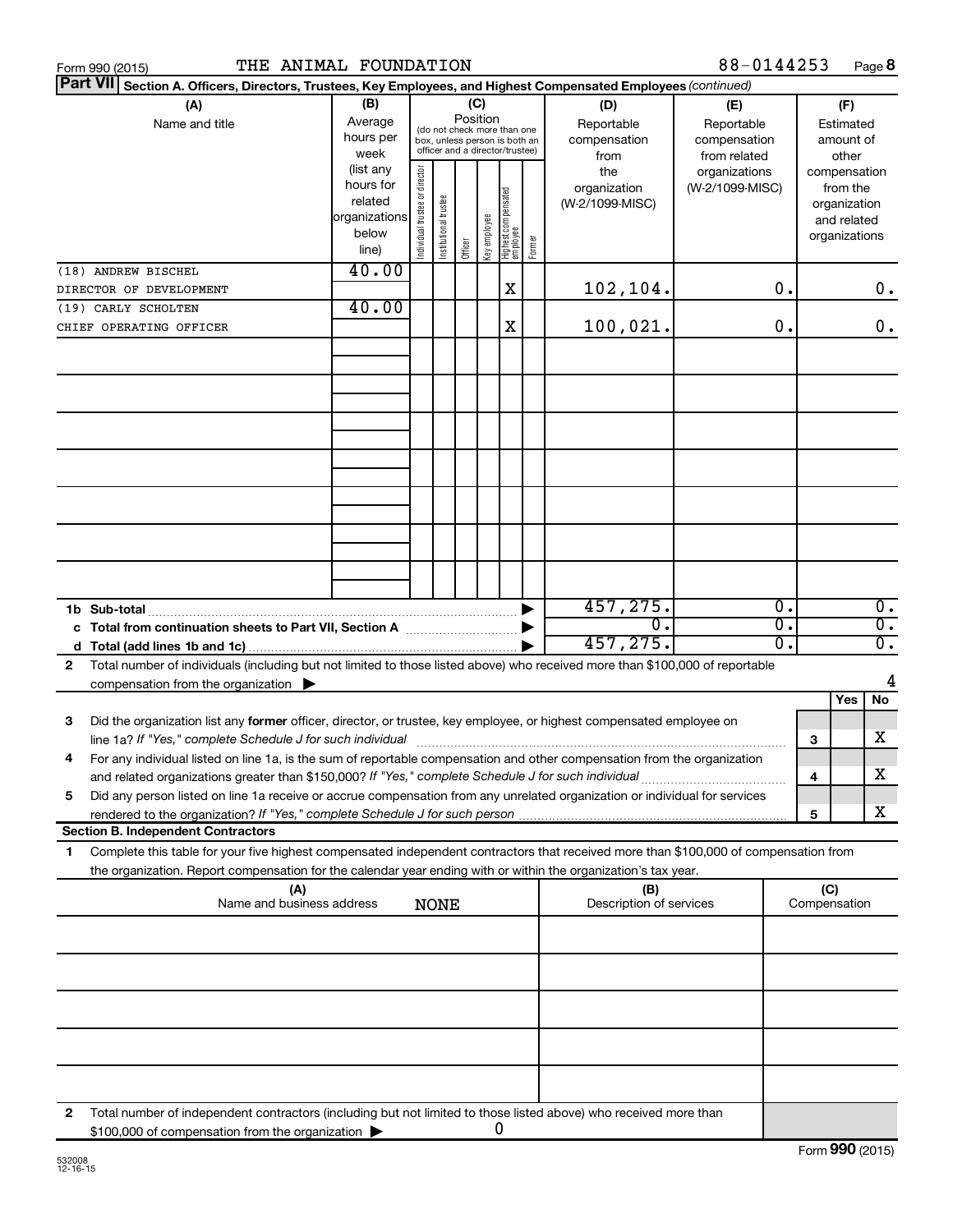|                                                           |     | Check if Schedule O contains a response or note to any line in this Part VIII |                |                      |               |                                                 |                                         |                                                             |
|-----------------------------------------------------------|-----|-------------------------------------------------------------------------------|----------------|----------------------|---------------|-------------------------------------------------|-----------------------------------------|-------------------------------------------------------------|
|                                                           |     |                                                                               |                |                      | Total revenue | (B)<br>Related or<br>exempt function<br>revenue | (C)<br>Unrelated<br>business<br>revenue | Revenue excluded<br>trom tax under<br>sections<br>512 - 514 |
|                                                           |     | <b>1 a</b> Federated campaigns                                                | 1a             |                      |               |                                                 |                                         |                                                             |
| Contributions, Gifts, Grants<br>and Other Similar Amounts |     | <b>b</b> Membership dues                                                      | 1 <sub>b</sub> |                      |               |                                                 |                                         |                                                             |
|                                                           |     | c Fundraising events                                                          | 1 <sub>c</sub> | 24,739.              |               |                                                 |                                         |                                                             |
|                                                           |     | d Related organizations                                                       | 1 <sub>d</sub> |                      |               |                                                 |                                         |                                                             |
|                                                           |     | e Government grants (contributions)                                           | 1e             |                      |               |                                                 |                                         |                                                             |
|                                                           |     | f All other contributions, gifts, grants, and                                 |                |                      |               |                                                 |                                         |                                                             |
|                                                           |     | similar amounts not included above                                            | 1f             | 16,559,932.          |               |                                                 |                                         |                                                             |
|                                                           |     | g Noncash contributions included in lines 1a-1f: \$                           |                | 108,259.             |               |                                                 |                                         |                                                             |
|                                                           |     |                                                                               |                |                      | 16,584,671.   |                                                 |                                         |                                                             |
|                                                           |     |                                                                               |                | <b>Business Code</b> |               |                                                 |                                         |                                                             |
|                                                           | 2 a | FEES & CONTRACTS GOV AGENCIES                                                 |                | 813410               | 4,189,628.    | 4,189,628.                                      |                                         |                                                             |
|                                                           |     | ADOPTIONS                                                                     |                | 813410               | 1,386,536.    | 1,386,536.                                      |                                         |                                                             |
|                                                           | c   | CLINIC                                                                        |                | 813410               | 465,922.      | 465,922.                                        |                                         |                                                             |
|                                                           | d   | SHELTER                                                                       |                | 813410               | 131,893.      | 131,893.                                        |                                         |                                                             |
| Program Service<br>Revenue                                | е   |                                                                               |                |                      |               |                                                 |                                         |                                                             |
|                                                           |     | f All other program service revenue                                           |                |                      |               |                                                 |                                         |                                                             |
|                                                           |     |                                                                               |                |                      | 6, 173, 979.  |                                                 |                                         |                                                             |
|                                                           | 3   | Investment income (including dividends, interest, and                         |                |                      |               |                                                 |                                         |                                                             |
|                                                           |     |                                                                               |                |                      | 132,894.      | 132,894.                                        |                                         |                                                             |
|                                                           | 4   | Income from investment of tax-exempt bond proceeds                            |                |                      |               |                                                 |                                         |                                                             |
|                                                           | 5   |                                                                               |                |                      |               |                                                 |                                         |                                                             |
|                                                           |     |                                                                               | (i) Real       | (ii) Personal        |               |                                                 |                                         |                                                             |
|                                                           |     | 6 a Gross rents                                                               | 22,104.        |                      |               |                                                 |                                         |                                                             |
|                                                           |     | <b>b</b> Less: rental expenses                                                | $\mathbf{0}$   |                      |               |                                                 |                                         |                                                             |
|                                                           |     | c Rental income or (loss)                                                     | 22,104.        |                      |               |                                                 |                                         |                                                             |
|                                                           |     | <b>d</b> Net rental income or (loss)                                          |                |                      | 22,104.       | 22,104.                                         |                                         |                                                             |
|                                                           |     | 7 a Gross amount from sales of                                                | (i) Securities | (ii) Other           |               |                                                 |                                         |                                                             |
|                                                           |     | assets other than inventory                                                   | 151,194.       |                      |               |                                                 |                                         |                                                             |
|                                                           |     | <b>b</b> Less: cost or other basis                                            |                |                      |               |                                                 |                                         |                                                             |
|                                                           |     | and sales expenses                                                            | 0.             |                      |               |                                                 |                                         |                                                             |
|                                                           |     | <b>c</b> Gain or (loss) $\ldots$ $\ldots$ $\ldots$                            | 151,194.       |                      |               |                                                 |                                         |                                                             |
|                                                           |     |                                                                               |                | ▶                    | 151,194.      | 151,194.                                        |                                         |                                                             |
| φ                                                         |     | 8 a Gross income from fundraising events (not                                 |                |                      |               |                                                 |                                         |                                                             |
|                                                           |     | including \$<br>24,739. of                                                    |                |                      |               |                                                 |                                         |                                                             |
| Other Reven                                               |     | contributions reported on line 1c). See                                       |                |                      |               |                                                 |                                         |                                                             |
|                                                           |     |                                                                               |                | 206,714.             |               |                                                 |                                         |                                                             |
|                                                           |     |                                                                               | b              | 69,457.              |               |                                                 |                                         |                                                             |
|                                                           |     | c Net income or (loss) from fundraising events                                |                | ▶<br>.               | 137,257.      |                                                 |                                         | 137,257.                                                    |
|                                                           |     | 9 a Gross income from gaming activities. See                                  |                |                      |               |                                                 |                                         |                                                             |
|                                                           |     |                                                                               |                |                      |               |                                                 |                                         |                                                             |
|                                                           |     | <b>b</b> Less: direct expenses <b>manually contained</b>                      | b              |                      |               |                                                 |                                         |                                                             |
|                                                           |     | c Net income or (loss) from gaming activities                                 |                | ▶                    |               |                                                 |                                         |                                                             |
|                                                           |     | 10 a Gross sales of inventory, less returns                                   |                |                      |               |                                                 |                                         |                                                             |
|                                                           |     |                                                                               |                |                      |               |                                                 |                                         |                                                             |
|                                                           |     |                                                                               | b              |                      |               |                                                 |                                         |                                                             |
|                                                           |     | c Net income or (loss) from sales of inventory                                |                |                      |               |                                                 |                                         |                                                             |
|                                                           |     | Miscellaneous Revenue                                                         |                | <b>Business Code</b> |               |                                                 |                                         |                                                             |
|                                                           |     | 11 a OTHER INCOME                                                             |                | 813410               | 20,472.       | 20,472.                                         |                                         |                                                             |
|                                                           | b   |                                                                               |                |                      |               |                                                 |                                         |                                                             |
|                                                           | с   |                                                                               |                |                      |               |                                                 |                                         |                                                             |
|                                                           |     |                                                                               |                |                      |               |                                                 |                                         |                                                             |
|                                                           |     |                                                                               |                | ▶                    | 20,472.       |                                                 |                                         |                                                             |
|                                                           | 12  |                                                                               |                |                      | 23, 222, 571. | 6, 500, 643.                                    | 0.                                      | 137,257.                                                    |

#### $\frac{1}{100}$   $\frac{1}{100}$   $\frac{1}{100}$   $\frac{1}{100}$   $\frac{1}{100}$   $\frac{1}{100}$   $\frac{1}{100}$   $\frac{1}{100}$   $\frac{1}{100}$   $\frac{1}{100}$   $\frac{1}{100}$   $\frac{1}{100}$   $\frac{1}{100}$   $\frac{1}{100}$   $\frac{1}{100}$   $\frac{1}{100}$   $\frac{1}{100}$   $\frac{1}{100}$   $\frac{1$ THE ANIMAL FOUNDATION 88-0144253

**Part VIII Statement of Revenue**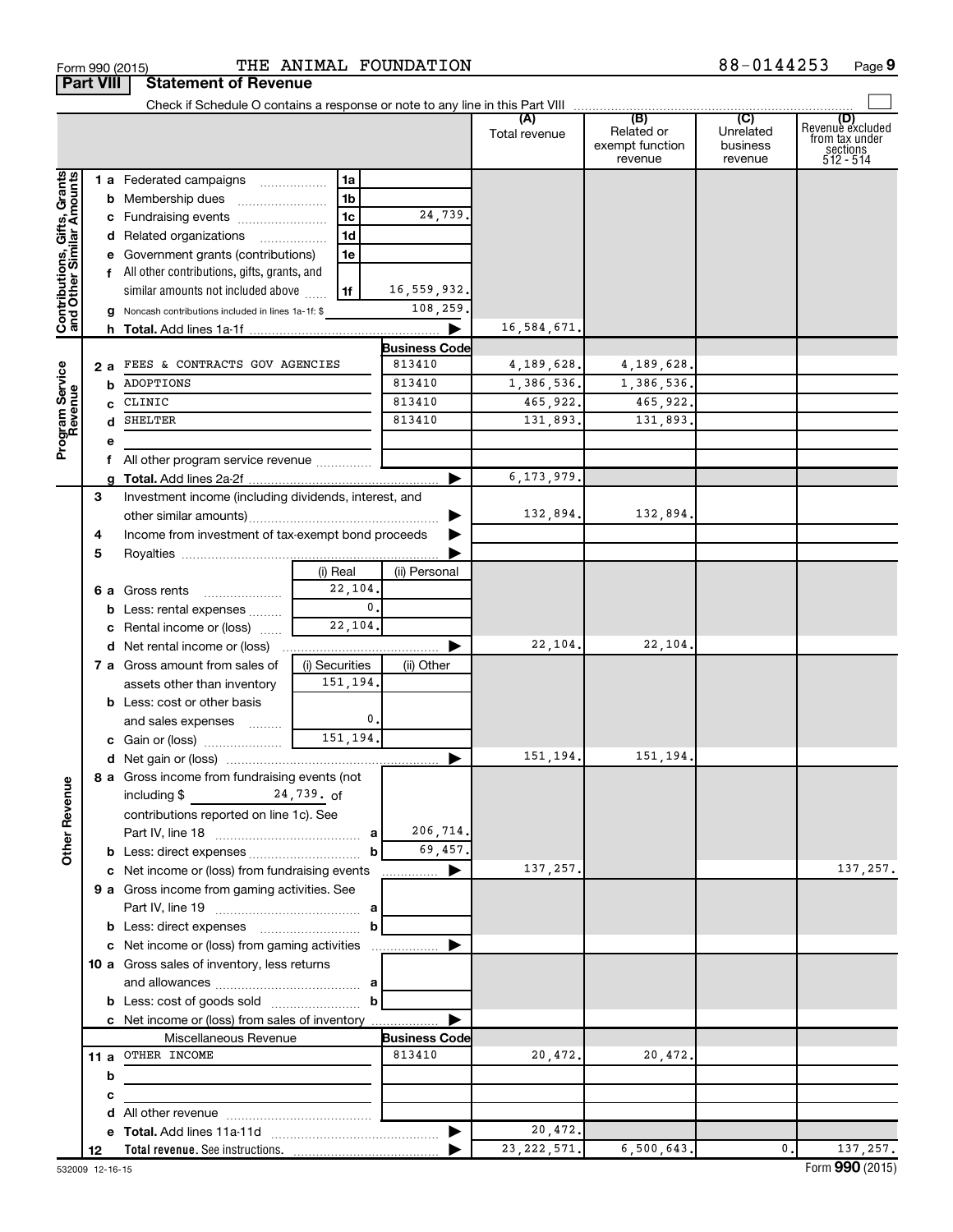#### Form 990 (2015) **THE ANIMAL FOUNDATION**  $88-0144253$  Page **Part IX Statement of Functional Expenses**

|              | Section 501(c)(3) and 501(c)(4) organizations must complete all columns. All other organizations must complete column (A).                                                                                  |                       |                                    |                                           |                                |
|--------------|-------------------------------------------------------------------------------------------------------------------------------------------------------------------------------------------------------------|-----------------------|------------------------------------|-------------------------------------------|--------------------------------|
|              | Check if Schedule O contains a response or note to any line in this Part IX                                                                                                                                 |                       |                                    |                                           |                                |
|              | Do not include amounts reported on lines 6b,<br>7b, 8b, 9b, and 10b of Part VIII.                                                                                                                           | (A)<br>Total expenses | (B)<br>Program service<br>expenses | (C)<br>Management and<br>general expenses | (D)<br>Fundraising<br>expenses |
| 1            | Grants and other assistance to domestic organizations                                                                                                                                                       |                       |                                    |                                           |                                |
|              | and domestic governments. See Part IV, line 21<br>$\mathbf{r}$                                                                                                                                              |                       |                                    |                                           |                                |
| $\mathbf{2}$ | Grants and other assistance to domestic                                                                                                                                                                     |                       |                                    |                                           |                                |
|              | individuals. See Part IV, line 22<br>$\overline{\phantom{a}}$                                                                                                                                               |                       |                                    |                                           |                                |
| 3            | Grants and other assistance to foreign                                                                                                                                                                      |                       |                                    |                                           |                                |
|              | organizations, foreign governments, and foreign                                                                                                                                                             |                       |                                    |                                           |                                |
|              | individuals. See Part IV, lines 15 and 16                                                                                                                                                                   |                       |                                    |                                           |                                |
| 4            | Benefits paid to or for members                                                                                                                                                                             |                       |                                    |                                           |                                |
| 5            | Compensation of current officers, directors,                                                                                                                                                                |                       |                                    |                                           |                                |
|              | trustees, and key employees                                                                                                                                                                                 | 457,275.              | 357,665.                           | 73,530.                                   | 26,080.                        |
| 6            | Compensation not included above, to disqualified                                                                                                                                                            |                       |                                    |                                           |                                |
|              | persons (as defined under section 4958(f)(1)) and                                                                                                                                                           |                       |                                    |                                           |                                |
|              | persons described in section 4958(c)(3)(B)<br>1.1.1.1.1.1.1                                                                                                                                                 |                       |                                    |                                           |                                |
| 7            |                                                                                                                                                                                                             | 4, 169, 933.          | 3, 261, 581.                       | 670,527.                                  | 237,825.                       |
| 8            | Pension plan accruals and contributions (include                                                                                                                                                            |                       |                                    |                                           |                                |
|              | section 401(k) and 403(b) employer contributions)                                                                                                                                                           |                       |                                    |                                           |                                |
| 9            | Other employee benefits                                                                                                                                                                                     | 270, 120.             | 240, 459.                          | 23,999.                                   | 5,662.                         |
| 10           |                                                                                                                                                                                                             | 351,684.              | 275,075.                           | 56,551.                                   | 20,058.                        |
| 11           | Fees for services (non-employees):                                                                                                                                                                          |                       |                                    |                                           |                                |
|              |                                                                                                                                                                                                             |                       |                                    |                                           |                                |
| b            |                                                                                                                                                                                                             |                       |                                    |                                           |                                |
|              |                                                                                                                                                                                                             |                       |                                    |                                           |                                |
| d            |                                                                                                                                                                                                             |                       |                                    |                                           |                                |
| е            | Professional fundraising services. See Part IV, line 17                                                                                                                                                     |                       |                                    |                                           |                                |
| f            | Investment management fees                                                                                                                                                                                  |                       |                                    |                                           |                                |
| g            | Other. (If line 11g amount exceeds 10% of line 25,                                                                                                                                                          |                       |                                    |                                           |                                |
|              | column (A) amount, list line 11g expenses on Sch 0.)                                                                                                                                                        | 410,486.              | 216,335.                           | 108,992.                                  | 85,159.                        |
| 12           |                                                                                                                                                                                                             | 82,838.               | 67,699.                            |                                           | 15, 139.                       |
| 13           |                                                                                                                                                                                                             |                       |                                    |                                           |                                |
| 14           |                                                                                                                                                                                                             |                       |                                    |                                           |                                |
| 15           |                                                                                                                                                                                                             |                       |                                    |                                           |                                |
| 16           |                                                                                                                                                                                                             | 37,346.               | 35,461.                            | 1,644.                                    | 241.                           |
| 17           |                                                                                                                                                                                                             | 18, 234.              | 8,709.                             | 5, 233.                                   | 4,292.                         |
| 18           | Payments of travel or entertainment expenses                                                                                                                                                                |                       |                                    |                                           |                                |
|              | for any federal, state, or local public officials                                                                                                                                                           |                       |                                    |                                           |                                |
| 19           | Conferences, conventions, and meetings                                                                                                                                                                      |                       |                                    |                                           |                                |
| 20           | Interest                                                                                                                                                                                                    |                       |                                    |                                           |                                |
| 21           |                                                                                                                                                                                                             |                       |                                    | 12,075.                                   |                                |
| 22           | Depreciation, depletion, and amortization                                                                                                                                                                   | 638,510.<br>81,101.   | 619,417.<br>62,556.                | 2,368.                                    | 7,018.<br>16, 177.             |
| 23           | Insurance                                                                                                                                                                                                   |                       |                                    |                                           |                                |
| 24           | Other expenses. Itemize expenses not covered<br>above. (List miscellaneous expenses in line 24e. If line<br>24e amount exceeds 10% of line 25, column (A)<br>amount, list line 24e expenses on Schedule O.) |                       |                                    |                                           |                                |
|              | CLINIC EXPENSE                                                                                                                                                                                              | 723,930.              | 723,930.                           |                                           |                                |
| b            | <b>ANIMAL CARE</b>                                                                                                                                                                                          | 519,655.              | 516,061.                           | 3,041.                                    | 553.                           |
|              | UTILITIES                                                                                                                                                                                                   | $267,020$ .           | 259,713.                           | 5,322.                                    | 1,985.                         |
| d            | DONATED MATERIALS & SUP                                                                                                                                                                                     | 107, 281.             | 107, 248.                          | 0                                         | 33.                            |
|              | e All other expenses                                                                                                                                                                                        | 512,644.              | 370, 432.                          | 75, 773.                                  | 66,439.                        |
| 25           | Total functional expenses. Add lines 1 through 24e                                                                                                                                                          | 8,648,057.            | 7,122,341                          | $1,039,055$ .                             | 486,661.                       |
| 26           | Joint costs. Complete this line only if the organization                                                                                                                                                    |                       |                                    |                                           |                                |
|              | reported in column (B) joint costs from a combined                                                                                                                                                          |                       |                                    |                                           |                                |
|              | educational campaign and fundraising solicitation.                                                                                                                                                          |                       |                                    |                                           |                                |

Check here

Check here  $\begin{array}{c} \begin{array}{|c} \hline \end{array} \end{array}$  if following SOP 98-2 (ASC 958-720)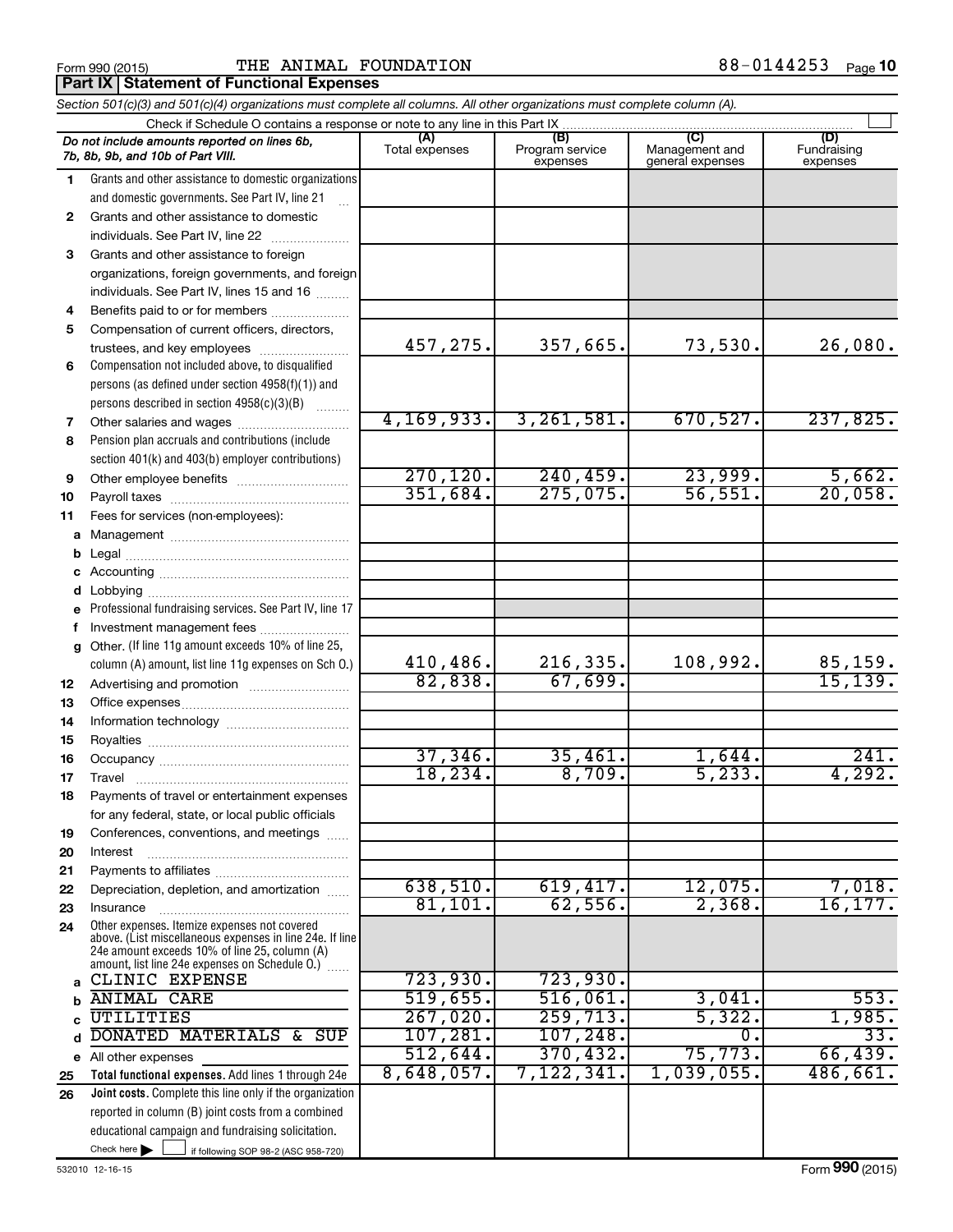| Form 990 (2015) |                               | ጥዝ |
|-----------------|-------------------------------|----|
|                 | <b>Part X   Balance Sheet</b> |    |

|                             |          |                                                                                                                           |                                 | (A)<br>Beginning of year |                         | (B)<br>End of year |
|-----------------------------|----------|---------------------------------------------------------------------------------------------------------------------------|---------------------------------|--------------------------|-------------------------|--------------------|
|                             | 1        |                                                                                                                           |                                 | 938, 113.                | $\mathbf{1}$            | 6,696,552.         |
|                             | 2        |                                                                                                                           |                                 |                          | $\mathbf 2$             |                    |
|                             | З        |                                                                                                                           |                                 | 6, 358, 273.             | $\overline{\mathbf{3}}$ | 16, 166, 477.      |
|                             | 4        |                                                                                                                           |                                 | 51,321.                  | $\overline{\mathbf{4}}$ | 23,956.            |
|                             | 5        | Loans and other receivables from current and former officers, directors,                                                  |                                 |                          |                         |                    |
|                             |          | trustees, key employees, and highest compensated employees. Complete                                                      |                                 |                          |                         |                    |
|                             |          | Part II of Schedule Latin and Communication of Schedule Latin and Communication of Schedule Latin and Schedule            |                                 |                          | 5                       |                    |
|                             | 6        | Loans and other receivables from other disqualified persons (as defined under                                             |                                 |                          |                         |                    |
|                             |          | section $4958(f)(1)$ , persons described in section $4958(c)(3)(B)$ , and contributing                                    |                                 |                          |                         |                    |
|                             |          | employers and sponsoring organizations of section 501(c)(9) voluntary                                                     |                                 |                          |                         |                    |
| Assets                      |          | employees' beneficiary organizations (see instr). Complete Part II of Sch L                                               |                                 |                          | 6                       |                    |
|                             | 7        |                                                                                                                           |                                 |                          | $\overline{7}$          |                    |
|                             | 8        |                                                                                                                           |                                 | 55,686.                  | 8                       | 24,884.<br>22,552. |
|                             | 9        | Prepaid expenses and deferred charges                                                                                     |                                 | 44,902.                  | 9                       |                    |
|                             |          | 10a Land, buildings, and equipment: cost or other                                                                         | $10a$   21,439,762.             |                          |                         |                    |
|                             |          | basis. Complete Part VI of Schedule D                                                                                     | 6, 217, 210.<br>10 <sub>b</sub> | 15,837,911.              | 10 <sub>c</sub>         | 15, 222, 552.      |
|                             |          | <b>b</b> Less: accumulated depreciation <i></i>                                                                           |                                 | 4,447,805.               | 11                      | 3,753,637.         |
|                             | 11<br>12 |                                                                                                                           |                                 |                          | 12                      |                    |
|                             | 13       |                                                                                                                           |                                 |                          | 13                      |                    |
|                             | 14       |                                                                                                                           |                                 |                          | 14                      |                    |
|                             | 15       |                                                                                                                           |                                 | 2,572,351.               | 15                      | 2,675,211.         |
|                             | 16       |                                                                                                                           |                                 | 30, 306, 362.            | 16                      | 44,585,821.        |
|                             | 17       |                                                                                                                           |                                 | 309, 919.                | 17                      | 429,784.           |
|                             | 18       |                                                                                                                           |                                 | 18                       |                         |                    |
|                             | 19       |                                                                                                                           |                                 | 243.                     | 19                      |                    |
|                             | 20       |                                                                                                                           |                                 |                          | 20                      |                    |
|                             | 21       | Escrow or custodial account liability. Complete Part IV of Schedule D                                                     |                                 |                          | 21                      |                    |
|                             | 22       | Loans and other payables to current and former officers, directors, trustees,                                             |                                 |                          |                         |                    |
| Liabilities                 |          | key employees, highest compensated employees, and disqualified persons.                                                   |                                 |                          |                         |                    |
|                             |          |                                                                                                                           |                                 |                          | 22                      |                    |
|                             | 23       | Secured mortgages and notes payable to unrelated third parties                                                            |                                 |                          | 23                      |                    |
|                             | 24       | Unsecured notes and loans payable to unrelated third parties                                                              |                                 |                          | 24                      |                    |
|                             | 25       | Other liabilities (including federal income tax, payables to related third                                                |                                 |                          |                         |                    |
|                             |          | parties, and other liabilities not included on lines 17-24). Complete Part X of                                           |                                 |                          |                         |                    |
|                             |          | Schedule D                                                                                                                |                                 | 310, 162.                | 25<br>26                | 429,784.           |
|                             | 26       | Organizations that follow SFAS 117 (ASC 958), check here $\blacktriangleright \begin{array}{c} \boxed{X} \end{array}$ and |                                 |                          |                         |                    |
|                             |          | complete lines 27 through 29, and lines 33 and 34.                                                                        |                                 |                          |                         |                    |
|                             | 27       |                                                                                                                           |                                 | 20,716,862.              | 27                      | 19,573,563.        |
|                             | 28       |                                                                                                                           | 7,239,423.                      | 28                       | 22,638,256.             |                    |
|                             | 29       | Permanently restricted net assets                                                                                         |                                 | 2,039,915.               | 29                      | 1,944,218.         |
| Net Assets or Fund Balances |          | Organizations that do not follow SFAS 117 (ASC 958), check here ▶                                                         |                                 |                          |                         |                    |
|                             |          | and complete lines 30 through 34.                                                                                         |                                 |                          |                         |                    |
|                             | 30       |                                                                                                                           |                                 |                          | 30                      |                    |
|                             | 31       | Paid-in or capital surplus, or land, building, or equipment fund                                                          |                                 |                          | 31                      |                    |
|                             | 32       | Retained earnings, endowment, accumulated income, or other funds                                                          |                                 |                          | 32                      |                    |
|                             | 33       |                                                                                                                           |                                 | 29,996,200.              | 33                      | 44, 156, 037.      |
|                             | 34       |                                                                                                                           |                                 | 30, 306, 362.            | 34                      | 44,585,821.        |

Form (2015) **990**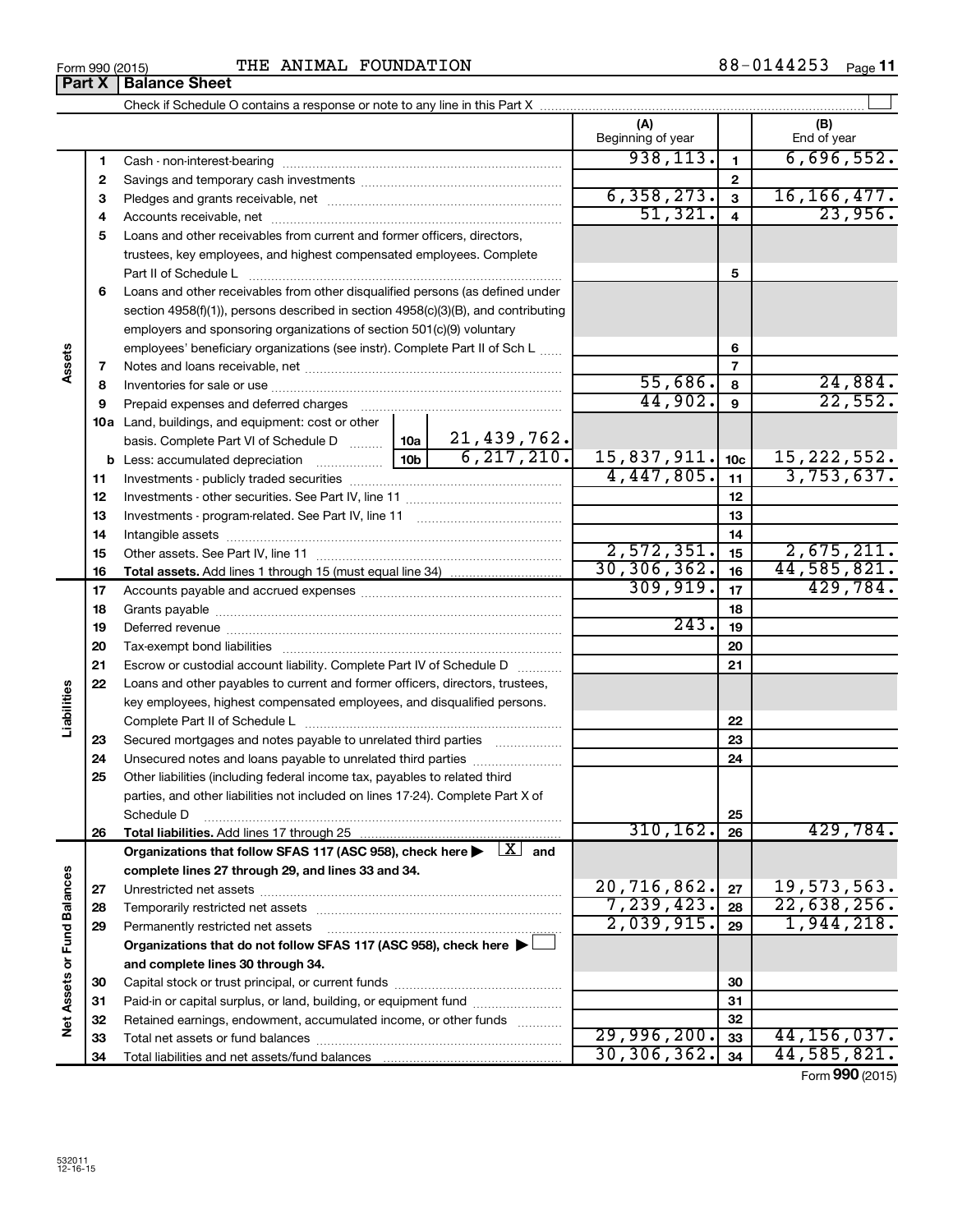|    | THE ANIMAL FOUNDATION<br>Form 990 (2015)                                                                                                                                                                                       |                | 88-0144253     |            | Page 12          |
|----|--------------------------------------------------------------------------------------------------------------------------------------------------------------------------------------------------------------------------------|----------------|----------------|------------|------------------|
|    | Part XI   Reconciliation of Net Assets                                                                                                                                                                                         |                |                |            |                  |
|    | Check if Schedule O contains a response or note to any line in this Part XI                                                                                                                                                    |                |                |            |                  |
|    |                                                                                                                                                                                                                                |                |                |            |                  |
| 1  |                                                                                                                                                                                                                                | $\mathbf{1}$   | 23, 222, 571.  |            |                  |
| 2  |                                                                                                                                                                                                                                | $\overline{2}$ | 8,648,057.     |            |                  |
| З  | Revenue less expenses. Subtract line 2 from line 1                                                                                                                                                                             | 3              | 14, 574, 514.  |            |                  |
| 4  |                                                                                                                                                                                                                                | 4              | 29,996,200.    |            |                  |
| 5  | Net unrealized gains (losses) on investments [11] matter contracts and the state of the state of the state of the state of the state of the state of the state of the state of the state of the state of the state of the stat | 5              | $-414,675.$    |            |                  |
| 6  | Donated services and use of facilities                                                                                                                                                                                         | 6              |                |            |                  |
| 7  | Investment expenses                                                                                                                                                                                                            | $\overline{7}$ |                |            |                  |
| 8  | Prior period adjustments                                                                                                                                                                                                       | 8              |                |            | $-2$ .           |
| 9  |                                                                                                                                                                                                                                | 9              |                |            | $\overline{0}$ . |
| 10 | Net assets or fund balances at end of year. Combine lines 3 through 9 (must equal Part X, line 33,                                                                                                                             |                |                |            |                  |
|    | column (B))                                                                                                                                                                                                                    | 10             | 44, 156, 037.  |            |                  |
|    | <b>Part XII Financial Statements and Reporting</b>                                                                                                                                                                             |                |                |            |                  |
|    |                                                                                                                                                                                                                                |                |                |            |                  |
|    |                                                                                                                                                                                                                                |                |                | <b>Yes</b> | <b>No</b>        |
| 1  | $\mathbf{X}$ Accrual<br>Accounting method used to prepare the Form 990: $\Box$ Cash<br><b>Other</b>                                                                                                                            |                |                |            |                  |
|    | If the organization changed its method of accounting from a prior year or checked "Other," explain in Schedule O.                                                                                                              |                |                |            |                  |
|    |                                                                                                                                                                                                                                |                | 2a             |            | x                |
|    | If "Yes," check a box below to indicate whether the financial statements for the year were compiled or reviewed on a                                                                                                           |                |                |            |                  |
|    | separate basis, consolidated basis, or both:                                                                                                                                                                                   |                |                |            |                  |
|    | Separate basis<br>Both consolidated and separate basis<br>Consolidated basis                                                                                                                                                   |                |                |            |                  |
|    |                                                                                                                                                                                                                                |                | 2 <sub>b</sub> | х          |                  |
|    | If "Yes," check a box below to indicate whether the financial statements for the year were audited on a separate basis,                                                                                                        |                |                |            |                  |
|    | consolidated basis, or both:                                                                                                                                                                                                   |                |                |            |                  |
|    | $ \mathbf{X} $ Separate basis<br><b>Consolidated basis</b><br>Both consolidated and separate basis                                                                                                                             |                |                |            |                  |
|    | c If "Yes" to line 2a or 2b, does the organization have a committee that assumes responsibility for oversight of the audit,                                                                                                    |                |                |            |                  |
|    | review, or compilation of its financial statements and selection of an independent accountant?                                                                                                                                 |                | 2c             | х          |                  |
|    | If the organization changed either its oversight process or selection process during the tax year, explain in Schedule O.                                                                                                      |                |                |            |                  |
|    | 3a As a result of a federal award, was the organization required to undergo an audit or audits as set forth in the Single Audit                                                                                                |                |                |            |                  |
|    |                                                                                                                                                                                                                                |                | 3a             |            | x                |
|    | b If "Yes," did the organization undergo the required audit or audits? If the organization did not undergo the required audit                                                                                                  |                |                |            |                  |
|    |                                                                                                                                                                                                                                |                | 3 <sub>b</sub> |            |                  |

Form (2015) **990**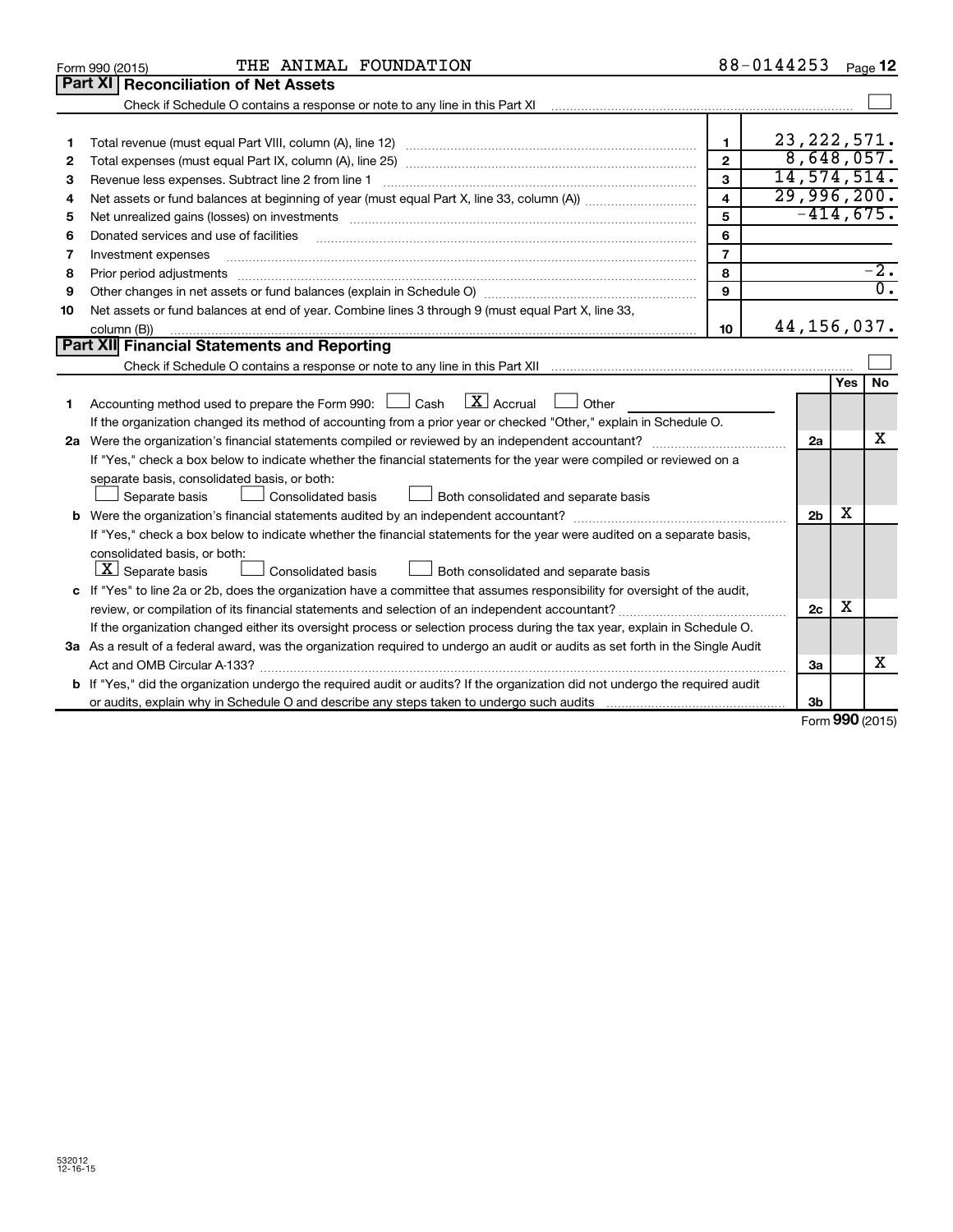| <b>SCHEDULE A</b> |  |
|-------------------|--|
|-------------------|--|

Department of the Treasury Internal Revenue Service

| (Form 990 or 990-EZ |  |  |  |  |
|---------------------|--|--|--|--|
|---------------------|--|--|--|--|

# Form 990 or 990-EZ) Public Charity Status and Public Support<br>
Complete if the organization is a section 501(c)(3) organization or a section<br> **2015**

**4947(a)(1) nonexempt charitable trust. | Attach to Form 990 or Form 990-EZ.** 

| U                                   |  |
|-------------------------------------|--|
| Open to Public<br><b>Inspection</b> |  |

OMB No. 1545-0047

| Internal Revenue Service | ■ Information about Schedule A (Form 990 or 990-EZ) and its instructions is at WWW.irs.gov/form990. | Inspe                 |
|--------------------------|-----------------------------------------------------------------------------------------------------|-----------------------|
| Name of the organization |                                                                                                     | Employer identificati |

|               |            | ivallie of the organization                                                                                                                                                                | THE ANIMAL FOUNDATION |                            |                            |                |                        |  | Employer luentincation number<br>88-0144253 |
|---------------|------------|--------------------------------------------------------------------------------------------------------------------------------------------------------------------------------------------|-----------------------|----------------------------|----------------------------|----------------|------------------------|--|---------------------------------------------|
| <b>Part I</b> |            | Reason for Public Charity Status (All organizations must complete this part.) See instructions.                                                                                            |                       |                            |                            |                |                        |  |                                             |
|               |            | The organization is not a private foundation because it is: (For lines 1 through 11, check only one box.)                                                                                  |                       |                            |                            |                |                        |  |                                             |
| 1             |            | A church, convention of churches, or association of churches described in section 170(b)(1)(A)(i).                                                                                         |                       |                            |                            |                |                        |  |                                             |
| 2             |            | A school described in section 170(b)(1)(A)(ii). (Attach Schedule E (Form 990 or 990-EZ).)                                                                                                  |                       |                            |                            |                |                        |  |                                             |
| 3             |            | A hospital or a cooperative hospital service organization described in section 170(b)(1)(A)(iii).                                                                                          |                       |                            |                            |                |                        |  |                                             |
|               |            | A medical research organization operated in conjunction with a hospital described in section 170(b)(1)(A)(iii). Enter the hospital's name,                                                 |                       |                            |                            |                |                        |  |                                             |
|               |            | city, and state:                                                                                                                                                                           |                       |                            |                            |                |                        |  |                                             |
| 5             |            | An organization operated for the benefit of a college or university owned or operated by a governmental unit described in                                                                  |                       |                            |                            |                |                        |  |                                             |
|               |            | section 170(b)(1)(A)(iv). (Complete Part II.)                                                                                                                                              |                       |                            |                            |                |                        |  |                                             |
| 6<br>7        |            | A federal, state, or local government or governmental unit described in section 170(b)(1)(A)(v).                                                                                           |                       |                            |                            |                |                        |  |                                             |
|               |            | An organization that normally receives a substantial part of its support from a governmental unit or from the general public described in<br>section 170(b)(1)(A)(vi). (Complete Part II.) |                       |                            |                            |                |                        |  |                                             |
| 8             |            | A community trust described in section 170(b)(1)(A)(vi). (Complete Part II.)                                                                                                               |                       |                            |                            |                |                        |  |                                             |
| 9             | <u>  X</u> | An organization that normally receives: (1) more than 33 1/3% of its support from contributions, membership fees, and gross receipts from                                                  |                       |                            |                            |                |                        |  |                                             |
|               |            | activities related to its exempt functions - subject to certain exceptions, and (2) no more than 33 1/3% of its support from gross investment                                              |                       |                            |                            |                |                        |  |                                             |
|               |            | income and unrelated business taxable income (less section 511 tax) from businesses acquired by the organization after June 30, 1975.                                                      |                       |                            |                            |                |                        |  |                                             |
|               |            | See section 509(a)(2). (Complete Part III.)                                                                                                                                                |                       |                            |                            |                |                        |  |                                             |
| 10            |            | An organization organized and operated exclusively to test for public safety. See section 509(a)(4).                                                                                       |                       |                            |                            |                |                        |  |                                             |
| 11            |            | An organization organized and operated exclusively for the benefit of, to perform the functions of, or to carry out the purposes of one or                                                 |                       |                            |                            |                |                        |  |                                             |
|               |            | more publicly supported organizations described in section 509(a)(1) or section 509(a)(2). See section 509(a)(3). Check the box in                                                         |                       |                            |                            |                |                        |  |                                             |
|               |            | lines 11a through 11d that describes the type of supporting organization and complete lines 11e, 11f, and 11g.                                                                             |                       |                            |                            |                |                        |  |                                             |
| a             |            | Type I. A supporting organization operated, supervised, or controlled by its supported organization(s), typically by giving                                                                |                       |                            |                            |                |                        |  |                                             |
|               |            | the supported organization(s) the power to regularly appoint or elect a majority of the directors or trustees of the supporting                                                            |                       |                            |                            |                |                        |  |                                             |
|               |            | organization. You must complete Part IV, Sections A and B.                                                                                                                                 |                       |                            |                            |                |                        |  |                                             |
| b             |            | Type II. A supporting organization supervised or controlled in connection with its supported organization(s), by having                                                                    |                       |                            |                            |                |                        |  |                                             |
|               |            | control or management of the supporting organization vested in the same persons that control or manage the supported<br>organization(s). You must complete Part IV, Sections A and C.      |                       |                            |                            |                |                        |  |                                             |
| c             |            | Type III functionally integrated. A supporting organization operated in connection with, and functionally integrated with,                                                                 |                       |                            |                            |                |                        |  |                                             |
|               |            | its supported organization(s) (see instructions). You must complete Part IV, Sections A, D, and E.                                                                                         |                       |                            |                            |                |                        |  |                                             |
| d             |            | Type III non-functionally integrated. A supporting organization operated in connection with its supported organization(s)                                                                  |                       |                            |                            |                |                        |  |                                             |
|               |            | that is not functionally integrated. The organization generally must satisfy a distribution requirement and an attentiveness                                                               |                       |                            |                            |                |                        |  |                                             |
|               |            | requirement (see instructions). You must complete Part IV, Sections A and D, and Part V.                                                                                                   |                       |                            |                            |                |                        |  |                                             |
| е             |            | Check this box if the organization received a written determination from the IRS that it is a Type I, Type II, Type III                                                                    |                       |                            |                            |                |                        |  |                                             |
|               |            | functionally integrated, or Type III non-functionally integrated supporting organization.                                                                                                  |                       |                            |                            |                |                        |  |                                             |
|               |            |                                                                                                                                                                                            |                       |                            |                            |                |                        |  |                                             |
| g             |            | Provide the following information about the supported organization(s).<br>(i) Name of supported                                                                                            | (ii) EIN              | (iii) Type of organization | (iv) Is the organization   |                | (v) Amount of monetary |  | (vi) Amount of                              |
|               |            | organization                                                                                                                                                                               |                       | (described on lines 1-9    |                            | listed in your | support (see           |  | other support (see                          |
|               |            |                                                                                                                                                                                            |                       | above (see instructions))  | governing document?<br>Yes | No             | instructions)          |  | instructions)                               |
|               |            |                                                                                                                                                                                            |                       |                            |                            |                |                        |  |                                             |
|               |            |                                                                                                                                                                                            |                       |                            |                            |                |                        |  |                                             |
|               |            |                                                                                                                                                                                            |                       |                            |                            |                |                        |  |                                             |
|               |            |                                                                                                                                                                                            |                       |                            |                            |                |                        |  |                                             |
|               |            |                                                                                                                                                                                            |                       |                            |                            |                |                        |  |                                             |
|               |            |                                                                                                                                                                                            |                       |                            |                            |                |                        |  |                                             |
|               |            |                                                                                                                                                                                            |                       |                            |                            |                |                        |  |                                             |
|               |            |                                                                                                                                                                                            |                       |                            |                            |                |                        |  |                                             |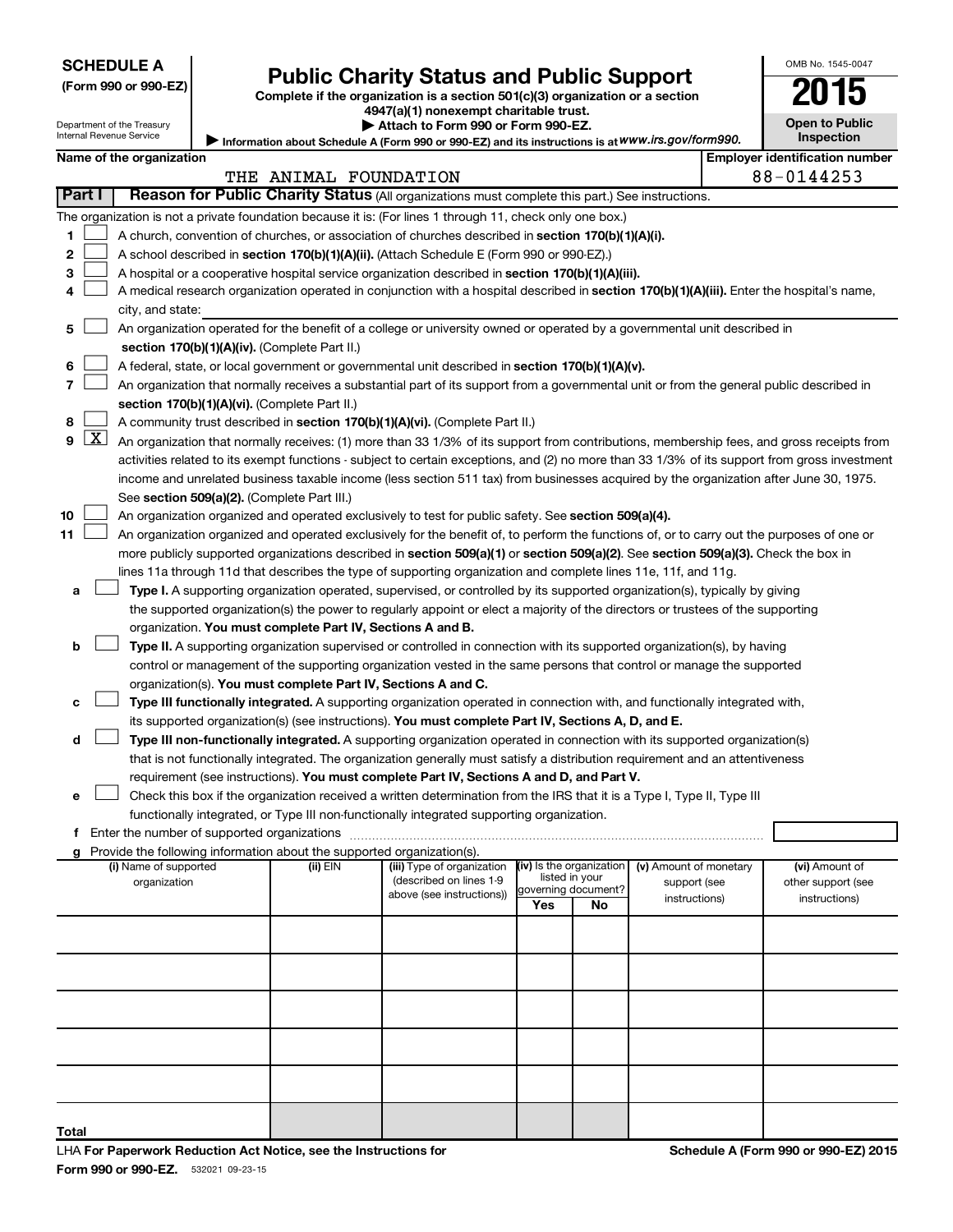#### Schedule A (Form 990 or 990-EZ) 2015  $\,$  THE ANIMAL FOUNDATION  $38-0144253$   $_{\rm Page}$

(Complete only if you checked the box on line 5, 7, or 8 of Part I or if the organization failed to qualify under Part III. If the organization fails to qualify under the tests listed below, please complete Part III.) **Part II Support Schedule for Organizations Described in Sections 170(b)(1)(A)(iv) and 170(b)(1)(A)(vi)**

|    | <b>Section A. Public Support</b>                                                                                                           |          |          |            |            |          |           |
|----|--------------------------------------------------------------------------------------------------------------------------------------------|----------|----------|------------|------------|----------|-----------|
|    | Calendar year (or fiscal year beginning in) $\blacktriangleright$                                                                          | (a) 2011 | (b) 2012 | $(c)$ 2013 | $(d)$ 2014 | (e) 2015 | (f) Total |
|    | 1 Gifts, grants, contributions, and                                                                                                        |          |          |            |            |          |           |
|    | membership fees received. (Do not                                                                                                          |          |          |            |            |          |           |
|    | include any "unusual grants.")                                                                                                             |          |          |            |            |          |           |
|    | 2 Tax revenues levied for the organ-                                                                                                       |          |          |            |            |          |           |
|    | ization's benefit and either paid to                                                                                                       |          |          |            |            |          |           |
|    | or expended on its behalf                                                                                                                  |          |          |            |            |          |           |
|    | 3 The value of services or facilities                                                                                                      |          |          |            |            |          |           |
|    | furnished by a governmental unit to                                                                                                        |          |          |            |            |          |           |
|    | the organization without charge                                                                                                            |          |          |            |            |          |           |
|    | Total. Add lines 1 through 3                                                                                                               |          |          |            |            |          |           |
| 5  | The portion of total contributions                                                                                                         |          |          |            |            |          |           |
|    | by each person (other than a                                                                                                               |          |          |            |            |          |           |
|    | governmental unit or publicly                                                                                                              |          |          |            |            |          |           |
|    | supported organization) included                                                                                                           |          |          |            |            |          |           |
|    | on line 1 that exceeds 2% of the                                                                                                           |          |          |            |            |          |           |
|    | amount shown on line 11,                                                                                                                   |          |          |            |            |          |           |
|    | column (f)                                                                                                                                 |          |          |            |            |          |           |
|    |                                                                                                                                            |          |          |            |            |          |           |
|    | 6 Public support. Subtract line 5 from line 4.<br><b>Section B. Total Support</b>                                                          |          |          |            |            |          |           |
|    |                                                                                                                                            |          |          |            |            |          |           |
|    | Calendar year (or fiscal year beginning in) $\blacktriangleright$                                                                          | (a) 2011 | (b) 2012 | $(c)$ 2013 | $(d)$ 2014 | (e) 2015 | (f) Total |
|    | 7 Amounts from line 4                                                                                                                      |          |          |            |            |          |           |
| 8  | Gross income from interest,                                                                                                                |          |          |            |            |          |           |
|    | dividends, payments received on                                                                                                            |          |          |            |            |          |           |
|    | securities loans, rents, royalties                                                                                                         |          |          |            |            |          |           |
|    | and income from similar sources                                                                                                            |          |          |            |            |          |           |
| 9  | Net income from unrelated business                                                                                                         |          |          |            |            |          |           |
|    | activities, whether or not the                                                                                                             |          |          |            |            |          |           |
|    | business is regularly carried on                                                                                                           |          |          |            |            |          |           |
|    | 10 Other income. Do not include gain                                                                                                       |          |          |            |            |          |           |
|    | or loss from the sale of capital                                                                                                           |          |          |            |            |          |           |
|    | assets (Explain in Part VI.)                                                                                                               |          |          |            |            |          |           |
|    | 11 Total support. Add lines 7 through 10                                                                                                   |          |          |            |            |          |           |
|    | <b>12</b> Gross receipts from related activities, etc. (see instructions)                                                                  |          |          |            |            | 12       |           |
|    | 13 First five years. If the Form 990 is for the organization's first, second, third, fourth, or fifth tax year as a section 501(c)(3)      |          |          |            |            |          |           |
|    | organization, check this box and stop here                                                                                                 |          |          |            |            |          |           |
|    | <b>Section C. Computation of Public Support Percentage</b>                                                                                 |          |          |            |            |          |           |
|    | 14 Public support percentage for 2015 (line 6, column (f) divided by line 11, column (f) <i>mummumumum</i>                                 |          |          |            |            | 14       | %         |
|    |                                                                                                                                            |          |          |            |            | 15       | %         |
|    | 16a 33 1/3% support test - 2015. If the organization did not check the box on line 13, and line 14 is 33 1/3% or more, check this box and  |          |          |            |            |          |           |
|    | stop here. The organization qualifies as a publicly supported organization                                                                 |          |          |            |            |          |           |
|    | b 33 1/3% support test - 2014. If the organization did not check a box on line 13 or 16a, and line 15 is 33 1/3% or more, check this box   |          |          |            |            |          |           |
|    |                                                                                                                                            |          |          |            |            |          |           |
|    | 17a 10% -facts-and-circumstances test - 2015. If the organization did not check a box on line 13, 16a, or 16b, and line 14 is 10% or more, |          |          |            |            |          |           |
|    | and if the organization meets the "facts-and-circumstances" test, check this box and stop here. Explain in Part VI how the organization    |          |          |            |            |          |           |
|    | meets the "facts-and-circumstances" test. The organization qualifies as a publicly supported organization <i>manumumumum</i>               |          |          |            |            |          |           |
|    | b 10% -facts-and-circumstances test - 2014. If the organization did not check a box on line 13, 16a, 16b, or 17a, and line 15 is 10% or    |          |          |            |            |          |           |
|    | more, and if the organization meets the "facts-and-circumstances" test, check this box and stop here. Explain in Part VI how the           |          |          |            |            |          |           |
|    | organization meets the "facts-and-circumstances" test. The organization qualifies as a publicly supported organization                     |          |          |            |            |          |           |
| 18 | Private foundation. If the organization did not check a box on line 13, 16a, 16b, 17a, or 17b, check this box and see instructions         |          |          |            |            |          |           |
|    |                                                                                                                                            |          |          |            |            |          |           |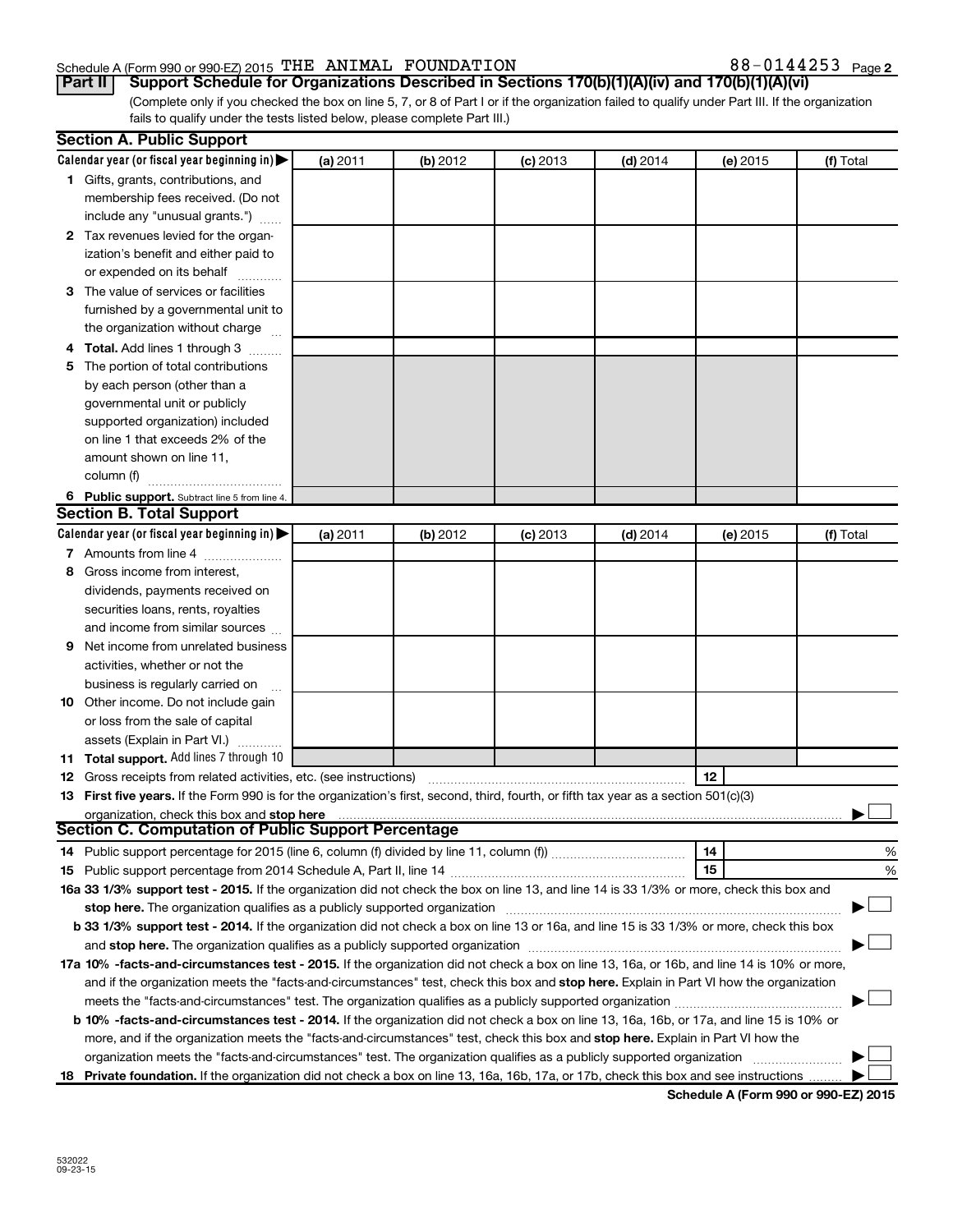### Schedule A (Form 990 or 990-EZ) 2015  $\,$  THE ANIMAL FOUNDATION  $38-0144253$   $_{\rm Page}$

#### **Part III Support Schedule for Organizations Described in Section 509(a)(2)**

(Complete only if you checked the box on line 9 of Part I or if the organization failed to qualify under Part II. If the organization fails to qualify under the tests listed below, please complete Part II.)

| <b>Section A. Public Support</b>                                                                                                                    |             |            |              |               |               |                                          |  |
|-----------------------------------------------------------------------------------------------------------------------------------------------------|-------------|------------|--------------|---------------|---------------|------------------------------------------|--|
| Calendar year (or fiscal year beginning in)                                                                                                         | (a) 2011    | (b) 2012   | $(c)$ 2013   | $(d)$ 2014    | (e) 2015      | (f) Total                                |  |
| 1 Gifts, grants, contributions, and                                                                                                                 |             |            |              |               |               |                                          |  |
| membership fees received. (Do not                                                                                                                   |             |            |              |               |               |                                          |  |
| include any "unusual grants.")                                                                                                                      | 5,759,337.  | 2,707,984. | 2,657,599.   | 5,989,551.    | 16,584,671.   | 33,699,142.                              |  |
| 2 Gross receipts from admissions,                                                                                                                   |             |            |              |               |               |                                          |  |
| merchandise sold or services per-                                                                                                                   |             |            |              |               |               |                                          |  |
| formed, or facilities furnished in<br>any activity that is related to the                                                                           |             |            |              |               |               |                                          |  |
| organization's tax-exempt purpose                                                                                                                   | 6,423,490.  | 6,526,033. | 6,733,428.   | 6, 555, 018.  | 6, 173, 979.  | 32, 411, 948.                            |  |
| 3 Gross receipts from activities that                                                                                                               |             |            |              |               |               |                                          |  |
| are not an unrelated trade or bus-                                                                                                                  |             |            |              |               |               |                                          |  |
| iness under section 513                                                                                                                             |             |            |              |               |               |                                          |  |
| 4 Tax revenues levied for the organ-                                                                                                                |             |            |              |               |               |                                          |  |
| ization's benefit and either paid to                                                                                                                |             |            |              |               |               |                                          |  |
| or expended on its behalf                                                                                                                           |             |            |              |               |               |                                          |  |
| 5 The value of services or facilities                                                                                                               |             |            |              |               |               |                                          |  |
| furnished by a governmental unit to                                                                                                                 |             |            |              |               |               |                                          |  |
| the organization without charge                                                                                                                     | 197, 376.   | 219, 453.  | 224, 372.    | 290, 843.     | 323, 417.     | 1,255,461.                               |  |
| 6 Total. Add lines 1 through 5                                                                                                                      | 12,380,203. | 9,453,470. | 9,615,399.   | 12,835,412.   | 23,082,067.   | 67, 366, 551.                            |  |
| 7a Amounts included on lines 1, 2, and                                                                                                              |             |            |              |               |               |                                          |  |
| 3 received from disqualified persons                                                                                                                | 5,067,150.  | 2,139,100  | 2, 181, 454. | 67,000.       | 82,775.       | 9,537,479.                               |  |
| <b>b</b> Amounts included on lines 2 and 3 received                                                                                                 |             |            |              |               |               |                                          |  |
| from other than disqualified persons that                                                                                                           |             |            |              |               |               |                                          |  |
| exceed the greater of \$5,000 or 1% of the<br>amount on line 13 for the year                                                                        |             |            | 3,883,725.   | 3,639,869.    | 3,654,168.    | 11, 177, 762.                            |  |
| c Add lines 7a and 7b                                                                                                                               | 5,067,150.  | 2,139,100  | 6,065,179    | 3,706,869.    | 3,736,943.    | 20,715,241.                              |  |
| 8 Public support. (Subtract line 7c from line 6.)                                                                                                   |             |            |              |               |               | 46,651,310.                              |  |
| <b>Section B. Total Support</b>                                                                                                                     |             |            |              |               |               |                                          |  |
| Calendar year (or fiscal year beginning in)                                                                                                         | (a) 2011    | (b) 2012   | $(c)$ 2013   | $(d)$ 2014    | (e) 2015      | (f) Total                                |  |
| 9 Amounts from line 6                                                                                                                               | 12,380,203  | 9,453,470  | 9,615,399    | 12,835,412    | 23,082,067    | 67, 366, 551.                            |  |
| <b>10a</b> Gross income from interest,                                                                                                              |             |            |              |               |               |                                          |  |
| dividends, payments received on                                                                                                                     |             |            |              |               |               |                                          |  |
| securities loans, rents, royalties                                                                                                                  |             | 44, 497.   | 233, 267.    | 299,533.      | 284,088.      | 861,385.                                 |  |
| and income from similar sources<br><b>b</b> Unrelated business taxable income                                                                       |             |            |              |               |               |                                          |  |
| (less section 511 taxes) from businesses                                                                                                            |             |            |              |               |               |                                          |  |
| acquired after June 30, 1975                                                                                                                        |             |            |              |               |               |                                          |  |
|                                                                                                                                                     |             | 44,497.    | 233, 267.    | 299,533.      | 284,088.      | 861,385.                                 |  |
| c Add lines 10a and 10b<br>11 Net income from unrelated business                                                                                    |             |            |              |               |               |                                          |  |
| activities not included in line 10b.                                                                                                                |             |            |              |               |               |                                          |  |
| whether or not the business is                                                                                                                      |             |            |              |               |               |                                          |  |
| regularly carried on<br>12 Other income. Do not include gain                                                                                        |             |            |              |               |               |                                          |  |
| or loss from the sale of capital                                                                                                                    | 9,626.      | 3,660.     | 17,735.      | 52,031.       | 179,833.      | 262,885.                                 |  |
| assets (Explain in Part VI.)                                                                                                                        | 12,389,829. | 9,501,627. | 9,866,401.   | 13, 186, 976. | 23, 545, 988. | 68,490,821.                              |  |
| 13 Total support. (Add lines 9, 10c, 11, and 12.)                                                                                                   |             |            |              |               |               |                                          |  |
| 14 First five years. If the Form 990 is for the organization's first, second, third, fourth, or fifth tax year as a section 501(c)(3) organization, |             |            |              |               |               |                                          |  |
| check this box and stop here<br><b>Section C. Computation of Public Support Percentage</b>                                                          |             |            |              |               |               |                                          |  |
|                                                                                                                                                     |             |            |              |               |               | 68.11                                    |  |
|                                                                                                                                                     |             |            |              |               | 15            | %<br>66.11                               |  |
| 16 Public support percentage from 2014 Schedule A, Part III, line 15                                                                                |             |            |              |               | 16            | $\%$                                     |  |
| Section D. Computation of Investment Income Percentage                                                                                              |             |            |              |               |               |                                          |  |
| 17 Investment income percentage for 2015 (line 10c, column (f) divided by line 13, column (f))                                                      |             |            |              |               | 17            | 1.26<br>$\%$<br>1.10                     |  |
| 18 Investment income percentage from 2014 Schedule A, Part III, line 17                                                                             |             |            |              |               | 18            | %                                        |  |
| 19a 33 1/3% support tests - 2015. If the organization did not check the box on line 14, and line 15 is more than 33 1/3%, and line 17 is not        |             |            |              |               |               |                                          |  |
| more than 33 1/3%, check this box and stop here. The organization qualifies as a publicly supported organization                                    |             |            |              |               |               | $\blacktriangleright$ $\boxed{\text{X}}$ |  |
| b 33 1/3% support tests - 2014. If the organization did not check a box on line 14 or line 19a, and line 16 is more than 33 1/3%, and               |             |            |              |               |               |                                          |  |
| line 18 is not more than 33 1/3%, check this box and stop here. The organization qualifies as a publicly supported organization                     |             |            |              |               |               |                                          |  |
|                                                                                                                                                     |             |            |              |               |               |                                          |  |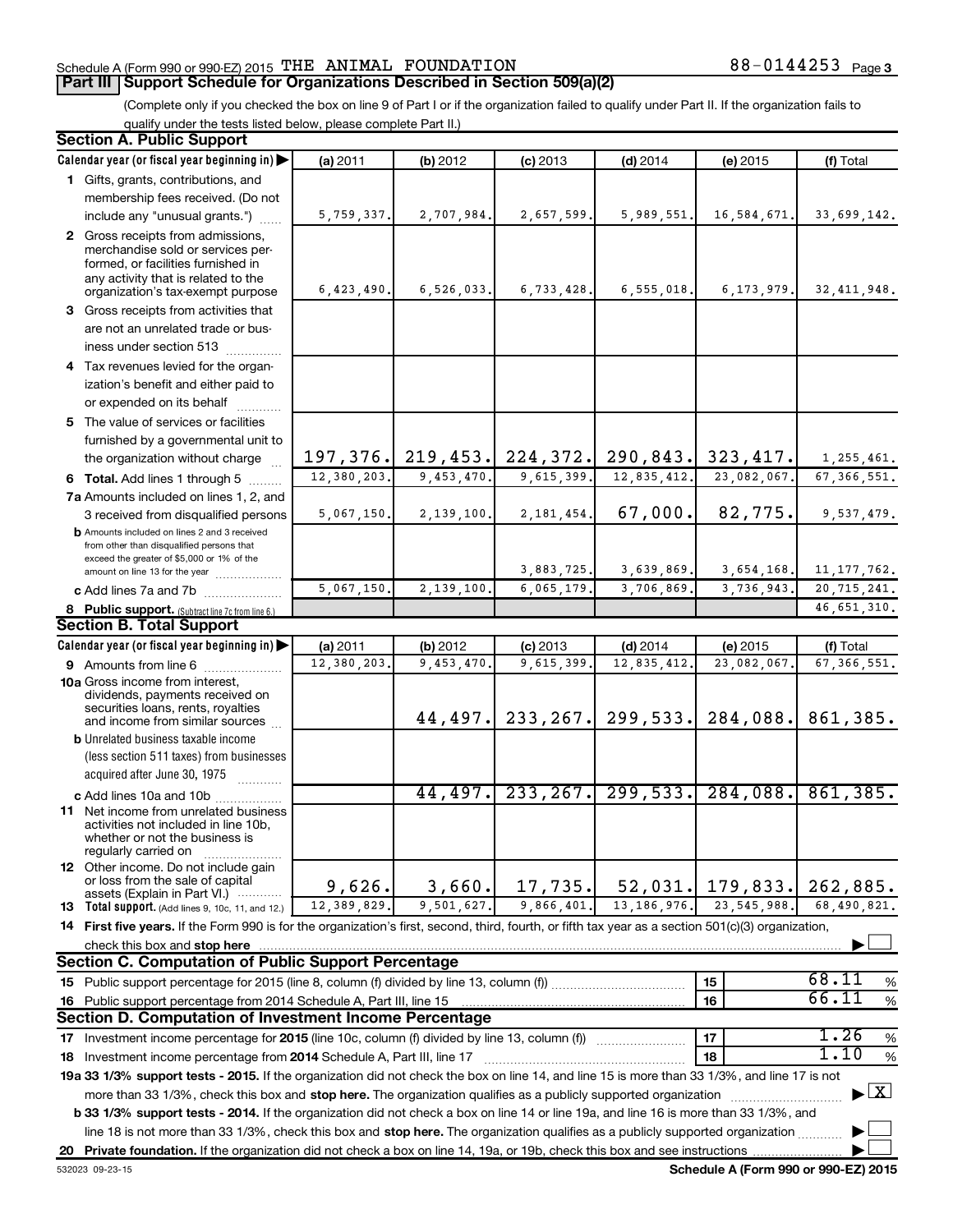**1**

**Yes No**

### **Part IV Supporting Organizations**

(Complete only if you checked a box in line 11 on Part I. If you checked 11a of Part I, complete Sections A and B. If you checked 11b of Part I, complete Sections A and C. If you checked 11c of Part I, complete Sections A, D, and E. If you checked 11d of Part I, complete Sections A and D, and complete Part V.)

#### **Section A. All Supporting Organizations**

- **1** Are all of the organization's supported organizations listed by name in the organization's governing documents? If "No" describe in Part VI how the supported organizations are designated. If designated by *class or purpose, describe the designation. If historic and continuing relationship, explain.*
- **2** Did the organization have any supported organization that does not have an IRS determination of status under section 509(a)(1) or (2)? If "Yes," explain in Part VI how the organization determined that the supported *organization was described in section 509(a)(1) or (2).*
- **3a** Did the organization have a supported organization described in section 501(c)(4), (5), or (6)? If "Yes," answer *(b) and (c) below.*
- **b** Did the organization confirm that each supported organization qualified under section 501(c)(4), (5), or (6) and satisfied the public support tests under section 509(a)(2)? If "Yes," describe in Part VI when and how the *organization made the determination.*
- **c** Did the organization ensure that all support to such organizations was used exclusively for section 170(c)(2)(B) purposes? If "Yes," explain in Part VI what controls the organization put in place to ensure such use.
- **4 a** *If* Was any supported organization not organized in the United States ("foreign supported organization")? *"Yes," and if you checked 11a or 11b in Part I, answer (b) and (c) below.*
- **b** Did the organization have ultimate control and discretion in deciding whether to make grants to the foreign supported organization? If "Yes," describe in Part VI how the organization had such control and discretion *despite being controlled or supervised by or in connection with its supported organizations.*
- **c** Did the organization support any foreign supported organization that does not have an IRS determination under sections 501(c)(3) and 509(a)(1) or (2)? If "Yes," explain in Part VI what controls the organization used *to ensure that all support to the foreign supported organization was used exclusively for section 170(c)(2)(B) purposes.*
- **5a** Did the organization add, substitute, or remove any supported organizations during the tax year? If "Yes," answer (b) and (c) below (if applicable). Also, provide detail in Part VI, including (i) the names and EIN *numbers of the supported organizations added, substituted, or removed; (ii) the reasons for each such action; (iii) the authority under the organization's organizing document authorizing such action; and (iv) how the action was accomplished (such as by amendment to the organizing document).*
- **b** Type I or Type II only. Was any added or substituted supported organization part of a class already designated in the organization's organizing document?
- **c Substitutions only.**  Was the substitution the result of an event beyond the organization's control?
- **6** Did the organization provide support (whether in the form of grants or the provision of services or facilities) to support or benefit one or more of the filing organization's supported organizations? If "Yes," provide detail in anyone other than (i) its supported organizations, (ii) individuals that are part of the charitable class benefited by one or more of its supported organizations, or (iii) other supporting organizations that also *Part VI.*
- **7** Did the organization provide a grant, loan, compensation, or other similar payment to a substantial contributor regard to a substantial contributor? If "Yes," complete Part I of Schedule L (Form 990 or 990-EZ). (defined in section 4958(c)(3)(C)), a family member of a substantial contributor, or a 35% controlled entity with
- **8** Did the organization make a loan to a disqualified person (as defined in section 4958) not described in line 7? *If "Yes," complete Part I of Schedule L (Form 990 or 990-EZ).*
- **9 a** Was the organization controlled directly or indirectly at any time during the tax year by one or more in section 509(a)(1) or (2))? If "Yes," provide detail in Part VI. disqualified persons as defined in section 4946 (other than foundation managers and organizations described
- **b** Did one or more disqualified persons (as defined in line 9a) hold a controlling interest in any entity in which the supporting organization had an interest? If "Yes," provide detail in Part VI.
- **c** Did a disqualified person (as defined in line 9a) have an ownership interest in, or derive any personal benefit from, assets in which the supporting organization also had an interest? If "Yes," provide detail in Part VI.
- **10 a** Was the organization subject to the excess business holdings rules of section 4943 because of section supporting organizations)? If "Yes," answer 10b below. 4943(f) (regarding certain Type II supporting organizations, and all Type III non-functionally integrated
- **b** Did the organization have any excess business holdings in the tax year? (Use Schedule C, Form 4720, to *determine whether the organization had excess business holdings.)*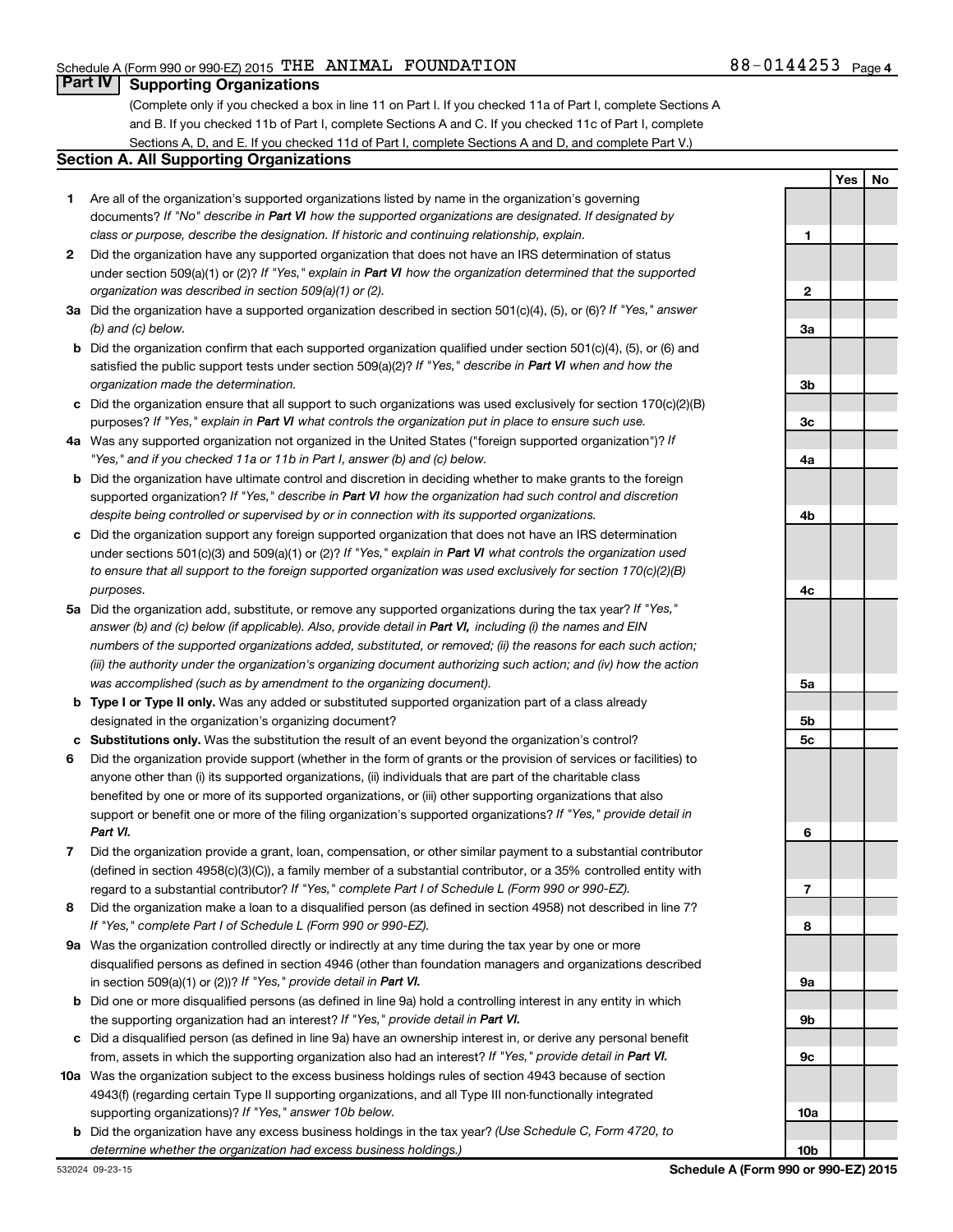|    |                                                                                                                                                                                                                                  |              | Yes | No |
|----|----------------------------------------------------------------------------------------------------------------------------------------------------------------------------------------------------------------------------------|--------------|-----|----|
| 11 | Has the organization accepted a gift or contribution from any of the following persons?                                                                                                                                          |              |     |    |
|    | a A person who directly or indirectly controls, either alone or together with persons described in (b) and (c)                                                                                                                   |              |     |    |
|    | below, the governing body of a supported organization?                                                                                                                                                                           | 11a          |     |    |
|    | <b>b</b> A family member of a person described in (a) above?                                                                                                                                                                     | 11b          |     |    |
|    | A 35% controlled entity of a person described in (a) or (b) above?If "Yes" to a, b, or c, provide detail in Part VI.                                                                                                             | 11c          |     |    |
|    | <b>Section B. Type I Supporting Organizations</b>                                                                                                                                                                                |              |     |    |
|    |                                                                                                                                                                                                                                  |              | Yes | No |
| 1  | Did the directors, trustees, or membership of one or more supported organizations have the power to                                                                                                                              |              |     |    |
|    | regularly appoint or elect at least a majority of the organization's directors or trustees at all times during the                                                                                                               |              |     |    |
|    | tax year? If "No," describe in Part VI how the supported organization(s) effectively operated, supervised, or                                                                                                                    |              |     |    |
|    | controlled the organization's activities. If the organization had more than one supported organization,                                                                                                                          |              |     |    |
|    |                                                                                                                                                                                                                                  |              |     |    |
|    | describe how the powers to appoint and/or remove directors or trustees were allocated among the supported                                                                                                                        |              |     |    |
|    | organizations and what conditions or restrictions, if any, applied to such powers during the tax year.                                                                                                                           | 1            |     |    |
| 2  | Did the organization operate for the benefit of any supported organization other than the supported                                                                                                                              |              |     |    |
|    | organization(s) that operated, supervised, or controlled the supporting organization? If "Yes," explain in                                                                                                                       |              |     |    |
|    | Part VI how providing such benefit carried out the purposes of the supported organization(s) that operated,                                                                                                                      |              |     |    |
|    | supervised, or controlled the supporting organization.                                                                                                                                                                           | $\mathbf{2}$ |     |    |
|    | <b>Section C. Type II Supporting Organizations</b>                                                                                                                                                                               |              |     |    |
|    |                                                                                                                                                                                                                                  |              | Yes | No |
| 1  | Were a majority of the organization's directors or trustees during the tax year also a majority of the directors                                                                                                                 |              |     |    |
|    | or trustees of each of the organization's supported organization(s)? If "No," describe in Part VI how control                                                                                                                    |              |     |    |
|    | or management of the supporting organization was vested in the same persons that controlled or managed                                                                                                                           |              |     |    |
|    | the supported organization(s).                                                                                                                                                                                                   | 1            |     |    |
|    | <b>Section D. All Type III Supporting Organizations</b>                                                                                                                                                                          |              |     |    |
|    |                                                                                                                                                                                                                                  |              | Yes | No |
| 1  | Did the organization provide to each of its supported organizations, by the last day of the fifth month of the                                                                                                                   |              |     |    |
|    | organization's tax year, (i) a written notice describing the type and amount of support provided during the prior tax                                                                                                            |              |     |    |
|    | year, (ii) a copy of the Form 990 that was most recently filed as of the date of notification, and (iii) copies of the                                                                                                           |              |     |    |
|    | organization's governing documents in effect on the date of notification, to the extent not previously provided?                                                                                                                 | 1            |     |    |
| 2  | Were any of the organization's officers, directors, or trustees either (i) appointed or elected by the supported                                                                                                                 |              |     |    |
|    | organization(s) or (ii) serving on the governing body of a supported organization? If "No," explain in Part VI how                                                                                                               |              |     |    |
|    | the organization maintained a close and continuous working relationship with the supported organization(s).                                                                                                                      | 2            |     |    |
| 3  | By reason of the relationship described in (2), did the organization's supported organizations have a                                                                                                                            |              |     |    |
|    | significant voice in the organization's investment policies and in directing the use of the organization's                                                                                                                       |              |     |    |
|    | income or assets at all times during the tax year? If "Yes," describe in Part VI the role the organization's                                                                                                                     |              |     |    |
|    | supported organizations played in this regard.                                                                                                                                                                                   | З            |     |    |
|    | Section E. Type III Functionally-Integrated Supporting Organizations                                                                                                                                                             |              |     |    |
| 1  | Check the box next to the method that the organization used to satisfy the Integral Part Test during the yealsee instructions):                                                                                                  |              |     |    |
| а  | The organization satisfied the Activities Test. Complete line 2 below.                                                                                                                                                           |              |     |    |
| b  | The organization is the parent of each of its supported organizations. Complete line 3 below.                                                                                                                                    |              |     |    |
| с  | The organization supported a governmental entity. Describe in Part VI how you supported a government entity (see instructions).                                                                                                  |              |     |    |
|    | Activities Test. Answer (a) and (b) below.                                                                                                                                                                                       |              | Yes | No |
| 2  |                                                                                                                                                                                                                                  |              |     |    |
| а  | Did substantially all of the organization's activities during the tax year directly further the exempt purposes of<br>the supported organization(s) to which the organization was responsive? If "Yes," then in Part VI identify |              |     |    |
|    |                                                                                                                                                                                                                                  |              |     |    |
|    | those supported organizations and explain how these activities directly furthered their exempt purposes,                                                                                                                         |              |     |    |
|    | how the organization was responsive to those supported organizations, and how the organization determined                                                                                                                        |              |     |    |
|    | that these activities constituted substantially all of its activities.                                                                                                                                                           | 2a           |     |    |
| b  | Did the activities described in (a) constitute activities that, but for the organization's involvement, one or more                                                                                                              |              |     |    |
|    | of the organization's supported organization(s) would have been engaged in? If "Yes," explain in Part VI the                                                                                                                     |              |     |    |
|    | reasons for the organization's position that its supported organization(s) would have engaged in these                                                                                                                           |              |     |    |
|    | activities but for the organization's involvement.                                                                                                                                                                               | 2b           |     |    |
| з  | Parent of Supported Organizations. Answer (a) and (b) below.                                                                                                                                                                     |              |     |    |
| а  | Did the organization have the power to regularly appoint or elect a majority of the officers, directors, or                                                                                                                      |              |     |    |
|    | trustees of each of the supported organizations? Provide details in Part VI.                                                                                                                                                     | За           |     |    |
| b  | Did the organization exercise a substantial degree of direction over the policies, programs, and activities of each                                                                                                              |              |     |    |
|    | of its supported organizations? If "Yes," describe in Part VI the role played by the organization in this regard.                                                                                                                | 3b           |     |    |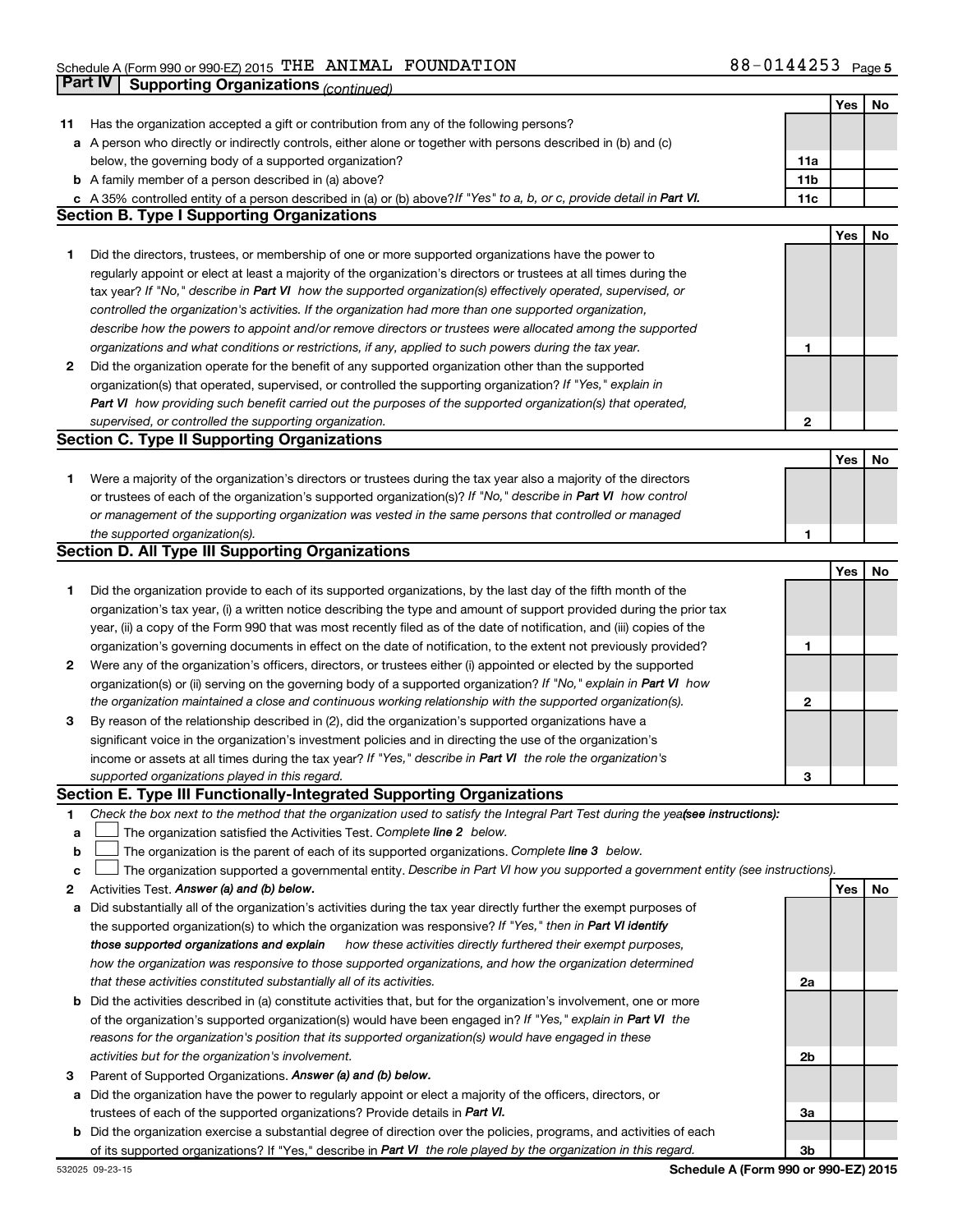### Schedule A (Form 990 or 990-EZ) 2015  $\,$  THE ANIMAL FOUNDATION  $38-0144253$   $_{\rm Page}$

1 **Letter on Reck here if the organization satisfied the Integral Part Test as a qualifying trust on Nov. 20, 1970. See instructions. All** other Type III non-functionally integrated supporting organizations must complete Sections A through E. **Part V Type III Non-Functionally Integrated 509(a)(3) Supporting Organizations** 

|              | Section A - Adjusted Net Income                                              | (A) Prior Year | (B) Current Year<br>(optional) |                                |
|--------------|------------------------------------------------------------------------------|----------------|--------------------------------|--------------------------------|
| 1            | Net short-term capital gain                                                  | 1              |                                |                                |
| $\mathbf{2}$ | Recoveries of prior-year distributions                                       | $\mathbf{2}$   |                                |                                |
| 3            | Other gross income (see instructions)                                        | 3              |                                |                                |
| 4            | Add lines 1 through 3                                                        | 4              |                                |                                |
| 5            | Depreciation and depletion                                                   | 5              |                                |                                |
| 6            | Portion of operating expenses paid or incurred for production or             |                |                                |                                |
|              | collection of gross income or for management, conservation, or               |                |                                |                                |
|              | maintenance of property held for production of income (see instructions)     | 6              |                                |                                |
| 7            | Other expenses (see instructions)                                            | $\overline{7}$ |                                |                                |
| 8            | Adjusted Net Income (subtract lines 5, 6 and 7 from line 4)                  | 8              |                                |                                |
|              | <b>Section B - Minimum Asset Amount</b>                                      |                | (A) Prior Year                 | (B) Current Year<br>(optional) |
| 1            | Aggregate fair market value of all non-exempt-use assets (see                |                |                                |                                |
|              | instructions for short tax year or assets held for part of year):            |                |                                |                                |
|              | a Average monthly value of securities                                        | 1a             |                                |                                |
|              | <b>b</b> Average monthly cash balances                                       | 1 <sub>b</sub> |                                |                                |
|              | c Fair market value of other non-exempt-use assets                           | 1c             |                                |                                |
|              | <b>d</b> Total (add lines 1a, 1b, and 1c)                                    | 1d             |                                |                                |
|              | e Discount claimed for blockage or other                                     |                |                                |                                |
|              | factors (explain in detail in Part VI):                                      |                |                                |                                |
| 2            | Acquisition indebtedness applicable to non-exempt-use assets                 | $\mathbf{2}$   |                                |                                |
| 3            | Subtract line 2 from line 1d                                                 | 3              |                                |                                |
| 4            | Cash deemed held for exempt use. Enter 1-1/2% of line 3 (for greater amount, |                |                                |                                |
|              | see instructions).                                                           | 4              |                                |                                |
| 5            | Net value of non-exempt-use assets (subtract line 4 from line 3)             | 5              |                                |                                |
| 6            | Multiply line 5 by .035                                                      | 6              |                                |                                |
| 7            | Recoveries of prior-year distributions                                       | $\overline{7}$ |                                |                                |
| 8            | Minimum Asset Amount (add line 7 to line 6)                                  | 8              |                                |                                |
|              | <b>Section C - Distributable Amount</b>                                      |                |                                | <b>Current Year</b>            |
| 1            | Adjusted net income for prior year (from Section A, line 8, Column A)        | 1              |                                |                                |
| 2            | Enter 85% of line 1                                                          | $\mathbf{2}$   |                                |                                |
| 3            | Minimum asset amount for prior year (from Section B, line 8, Column A)       | 3              |                                |                                |
| 4            | Enter greater of line 2 or line 3                                            | 4              |                                |                                |
| 5            | Income tax imposed in prior year                                             | 5              |                                |                                |
| 6            | <b>Distributable Amount.</b> Subtract line 5 from line 4, unless subject to  |                |                                |                                |
|              | emergency temporary reduction (see instructions)                             | 6              |                                |                                |
|              |                                                                              |                |                                |                                |

**7** Let Check here if the current year is the organization's first as a non-functionally-integrated Type III supporting organization (see instructions).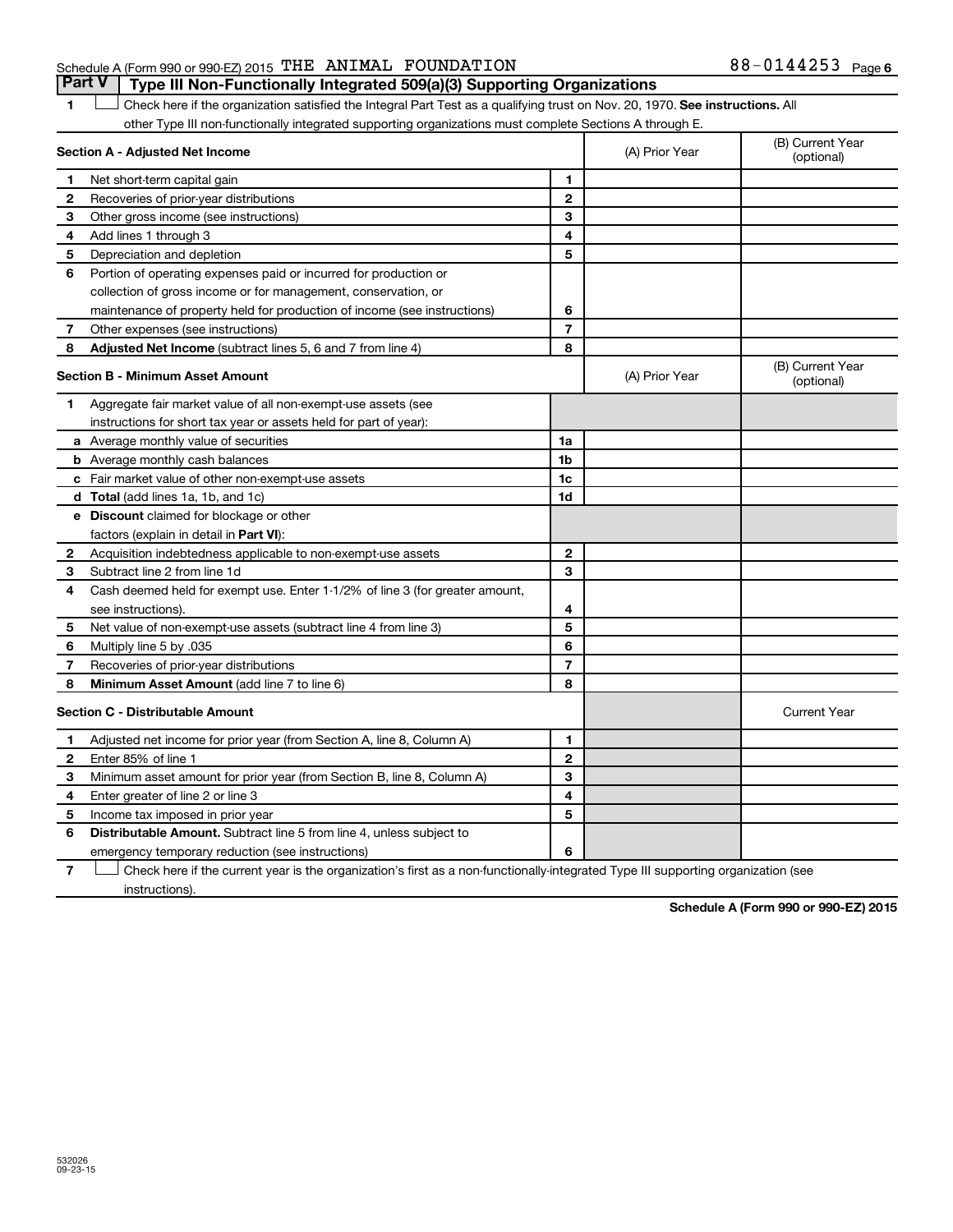| <b>Part V</b><br>Type III Non-Functionally Integrated 509(a)(3) Supporting Organizations (continued) |                                                                                             |                             |                                       |                                                |  |  |
|------------------------------------------------------------------------------------------------------|---------------------------------------------------------------------------------------------|-----------------------------|---------------------------------------|------------------------------------------------|--|--|
|                                                                                                      | <b>Section D - Distributions</b>                                                            |                             |                                       | <b>Current Year</b>                            |  |  |
| 1                                                                                                    | Amounts paid to supported organizations to accomplish exempt purposes                       |                             |                                       |                                                |  |  |
| $\mathbf{2}$                                                                                         | Amounts paid to perform activity that directly furthers exempt purposes of supported        |                             |                                       |                                                |  |  |
|                                                                                                      | organizations, in excess of income from activity                                            |                             |                                       |                                                |  |  |
| 3                                                                                                    | Administrative expenses paid to accomplish exempt purposes of supported organizations       |                             |                                       |                                                |  |  |
| 4                                                                                                    | Amounts paid to acquire exempt-use assets                                                   |                             |                                       |                                                |  |  |
| 5                                                                                                    | Qualified set-aside amounts (prior IRS approval required)                                   |                             |                                       |                                                |  |  |
| 6                                                                                                    | Other distributions (describe in Part VI). See instructions.                                |                             |                                       |                                                |  |  |
| 7                                                                                                    | <b>Total annual distributions.</b> Add lines 1 through 6.                                   |                             |                                       |                                                |  |  |
| 8                                                                                                    | Distributions to attentive supported organizations to which the organization is responsive  |                             |                                       |                                                |  |  |
|                                                                                                      | (provide details in Part VI). See instructions.                                             |                             |                                       |                                                |  |  |
| 9                                                                                                    | Distributable amount for 2015 from Section C, line 6                                        |                             |                                       |                                                |  |  |
| 10                                                                                                   | Line 8 amount divided by Line 9 amount                                                      |                             |                                       |                                                |  |  |
|                                                                                                      |                                                                                             | (i)                         | (ii)                                  | (iii)                                          |  |  |
|                                                                                                      | Section E - Distribution Allocations (see instructions)                                     | <b>Excess Distributions</b> | <b>Underdistributions</b><br>Pre-2015 | <b>Distributable</b><br><b>Amount for 2015</b> |  |  |
|                                                                                                      |                                                                                             |                             |                                       |                                                |  |  |
| 1                                                                                                    | Distributable amount for 2015 from Section C, line 6                                        |                             |                                       |                                                |  |  |
| $\mathbf{2}$                                                                                         | Underdistributions, if any, for years prior to 2015                                         |                             |                                       |                                                |  |  |
|                                                                                                      | (reasonable cause required-see instructions)                                                |                             |                                       |                                                |  |  |
| 3                                                                                                    | Excess distributions carryover, if any, to 2015:                                            |                             |                                       |                                                |  |  |
| а                                                                                                    |                                                                                             |                             |                                       |                                                |  |  |
| b                                                                                                    |                                                                                             |                             |                                       |                                                |  |  |
| с                                                                                                    |                                                                                             |                             |                                       |                                                |  |  |
|                                                                                                      | d From 2013                                                                                 |                             |                                       |                                                |  |  |
|                                                                                                      | e From 2014                                                                                 |                             |                                       |                                                |  |  |
|                                                                                                      | f Total of lines 3a through e                                                               |                             |                                       |                                                |  |  |
|                                                                                                      | <b>g</b> Applied to underdistributions of prior years                                       |                             |                                       |                                                |  |  |
|                                                                                                      | h Applied to 2015 distributable amount                                                      |                             |                                       |                                                |  |  |
| Ť.                                                                                                   | Carryover from 2010 not applied (see instructions)                                          |                             |                                       |                                                |  |  |
|                                                                                                      | Remainder. Subtract lines 3g, 3h, and 3i from 3f.<br>Distributions for 2015 from Section D, |                             |                                       |                                                |  |  |
| 4                                                                                                    | line $7:$                                                                                   |                             |                                       |                                                |  |  |
|                                                                                                      | a Applied to underdistributions of prior years                                              |                             |                                       |                                                |  |  |
|                                                                                                      | <b>b</b> Applied to 2015 distributable amount                                               |                             |                                       |                                                |  |  |
| c                                                                                                    | Remainder. Subtract lines 4a and 4b from 4.                                                 |                             |                                       |                                                |  |  |
| 5                                                                                                    | Remaining underdistributions for years prior to 2015, if                                    |                             |                                       |                                                |  |  |
|                                                                                                      | any. Subtract lines 3g and 4a from line 2 (if amount                                        |                             |                                       |                                                |  |  |
|                                                                                                      | greater than zero, see instructions).                                                       |                             |                                       |                                                |  |  |
| 6                                                                                                    | Remaining underdistributions for 2015. Subtract lines 3h                                    |                             |                                       |                                                |  |  |
|                                                                                                      | and 4b from line 1 (if amount greater than zero, see                                        |                             |                                       |                                                |  |  |
|                                                                                                      | instructions).                                                                              |                             |                                       |                                                |  |  |
| $\overline{7}$                                                                                       | Excess distributions carryover to 2016. Add lines 3j                                        |                             |                                       |                                                |  |  |
|                                                                                                      | and 4c.                                                                                     |                             |                                       |                                                |  |  |
| 8                                                                                                    | Breakdown of line 7:                                                                        |                             |                                       |                                                |  |  |
| а                                                                                                    |                                                                                             |                             |                                       |                                                |  |  |
| b                                                                                                    |                                                                                             |                             |                                       |                                                |  |  |
|                                                                                                      | c Excess from 2013                                                                          |                             |                                       |                                                |  |  |
|                                                                                                      | d Excess from 2014                                                                          |                             |                                       |                                                |  |  |
|                                                                                                      | e Excess from 2015                                                                          |                             |                                       |                                                |  |  |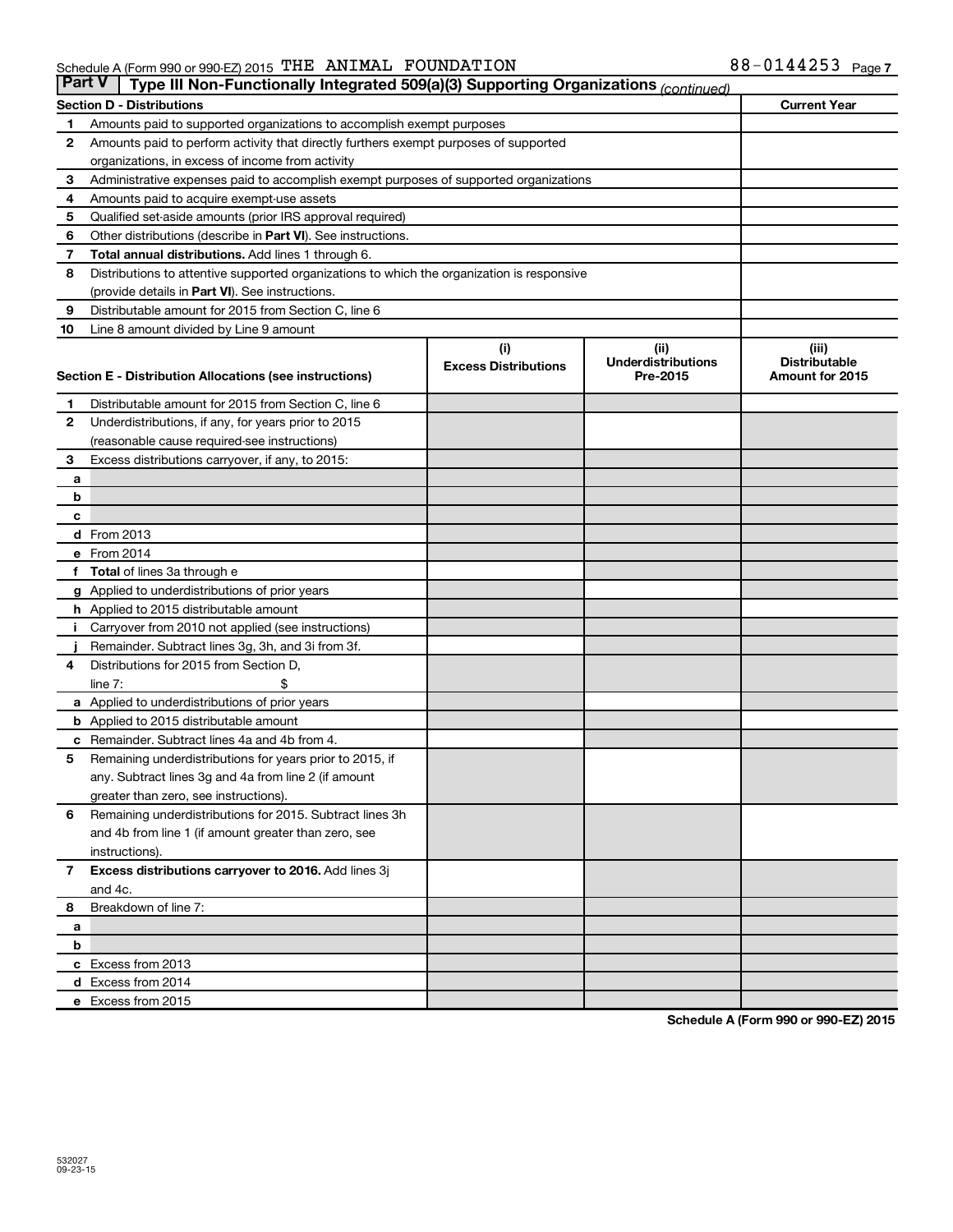| Schedule A (Form 990 or 990-EZ) 2015 THE ANIMAL FOUNDATION |  | 88-0144253 $_{Page8}$ |
|------------------------------------------------------------|--|-----------------------|
|------------------------------------------------------------|--|-----------------------|

|                | $\frac{1}{2}$ is a contracted by the contract of $\frac{1}{2}$ and $\frac{1}{2}$ is a contracted by $\frac{1}{2}$<br>r ago o                                                                                                                                                                                                                                                                                                                                                                                                                                        |
|----------------|---------------------------------------------------------------------------------------------------------------------------------------------------------------------------------------------------------------------------------------------------------------------------------------------------------------------------------------------------------------------------------------------------------------------------------------------------------------------------------------------------------------------------------------------------------------------|
| <b>Part VI</b> | Supplemental Information. Provide the explanations required by Part II, line 10; Part II, line 17a or 17b; Part III, line 12;<br>Part IV, Section A, lines 1, 2, 3b, 3c, 4b, 4c, 5a, 6, 9a, 9b, 9c, 11a, 11b, and 11c; Part IV, Section B, lines 1 and 2; Part IV, Section C,<br>line 1; Part IV, Section D, lines 2 and 3; Part IV, Section E, lines 1c, 2a, 2b, 3a and 3b; Part V, line 1; Part V, Section B, line 1e; Part V,<br>Section D, lines 5, 6, and 8; and Part V, Section E, lines 2, 5, and 6. Also complete this part for any additional information. |
|                | (See instructions.)                                                                                                                                                                                                                                                                                                                                                                                                                                                                                                                                                 |
|                |                                                                                                                                                                                                                                                                                                                                                                                                                                                                                                                                                                     |
|                |                                                                                                                                                                                                                                                                                                                                                                                                                                                                                                                                                                     |
|                |                                                                                                                                                                                                                                                                                                                                                                                                                                                                                                                                                                     |
|                |                                                                                                                                                                                                                                                                                                                                                                                                                                                                                                                                                                     |
|                |                                                                                                                                                                                                                                                                                                                                                                                                                                                                                                                                                                     |
|                |                                                                                                                                                                                                                                                                                                                                                                                                                                                                                                                                                                     |
|                |                                                                                                                                                                                                                                                                                                                                                                                                                                                                                                                                                                     |
|                |                                                                                                                                                                                                                                                                                                                                                                                                                                                                                                                                                                     |
|                |                                                                                                                                                                                                                                                                                                                                                                                                                                                                                                                                                                     |
|                |                                                                                                                                                                                                                                                                                                                                                                                                                                                                                                                                                                     |
|                |                                                                                                                                                                                                                                                                                                                                                                                                                                                                                                                                                                     |
|                |                                                                                                                                                                                                                                                                                                                                                                                                                                                                                                                                                                     |
|                |                                                                                                                                                                                                                                                                                                                                                                                                                                                                                                                                                                     |
|                |                                                                                                                                                                                                                                                                                                                                                                                                                                                                                                                                                                     |
|                |                                                                                                                                                                                                                                                                                                                                                                                                                                                                                                                                                                     |
|                |                                                                                                                                                                                                                                                                                                                                                                                                                                                                                                                                                                     |
|                |                                                                                                                                                                                                                                                                                                                                                                                                                                                                                                                                                                     |
|                |                                                                                                                                                                                                                                                                                                                                                                                                                                                                                                                                                                     |
|                |                                                                                                                                                                                                                                                                                                                                                                                                                                                                                                                                                                     |
|                |                                                                                                                                                                                                                                                                                                                                                                                                                                                                                                                                                                     |
|                |                                                                                                                                                                                                                                                                                                                                                                                                                                                                                                                                                                     |
|                |                                                                                                                                                                                                                                                                                                                                                                                                                                                                                                                                                                     |
|                |                                                                                                                                                                                                                                                                                                                                                                                                                                                                                                                                                                     |
|                |                                                                                                                                                                                                                                                                                                                                                                                                                                                                                                                                                                     |
|                |                                                                                                                                                                                                                                                                                                                                                                                                                                                                                                                                                                     |
|                |                                                                                                                                                                                                                                                                                                                                                                                                                                                                                                                                                                     |
|                |                                                                                                                                                                                                                                                                                                                                                                                                                                                                                                                                                                     |
|                |                                                                                                                                                                                                                                                                                                                                                                                                                                                                                                                                                                     |
|                |                                                                                                                                                                                                                                                                                                                                                                                                                                                                                                                                                                     |
|                |                                                                                                                                                                                                                                                                                                                                                                                                                                                                                                                                                                     |
|                |                                                                                                                                                                                                                                                                                                                                                                                                                                                                                                                                                                     |
|                |                                                                                                                                                                                                                                                                                                                                                                                                                                                                                                                                                                     |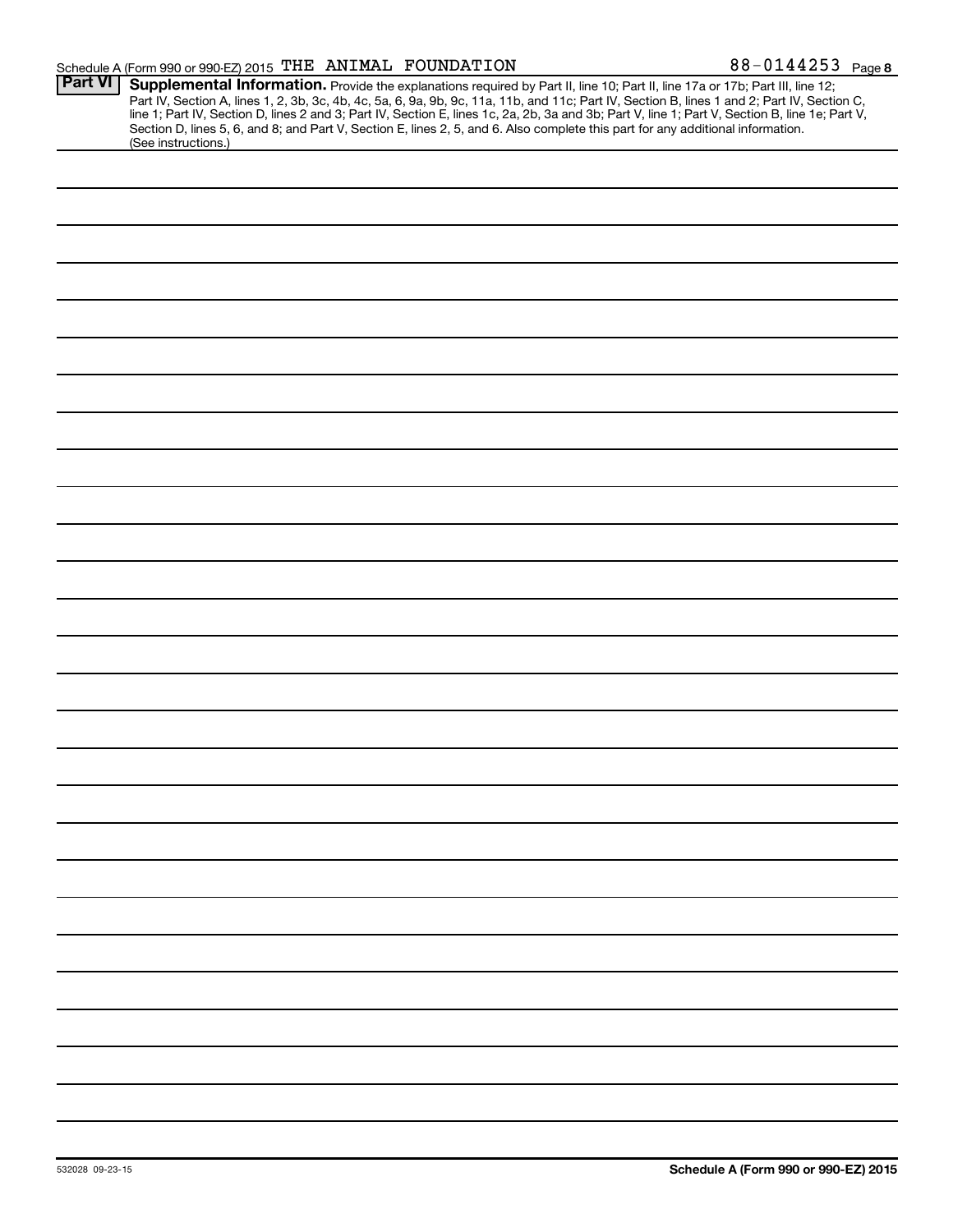Department of the Treasury Internal Revenue Service **(Form 990, 990-EZ,**

## **Schedule B Schedule of Contributors**

**or 990-PF) | Attach to Form 990, Form 990-EZ, or Form 990-PF. | Information about Schedule B (Form 990, 990-EZ, or 990-PF) and** its instructions is at www.irs.gov/form990.

OMB No. 1545-0047

**2015**

**Employer identification number** 

|  | Name of the organization |  |
|--|--------------------------|--|

**Organization type** (check one):

#### THE ANIMAL FOUNDATION **88-0144253**

| Filers of:         | <b>Section:</b>                                                           |
|--------------------|---------------------------------------------------------------------------|
| Form 990 or 990-FZ | $ \mathbf{X} $ 501(c)( 3) (enter number) organization                     |
|                    | 4947(a)(1) nonexempt charitable trust not treated as a private foundation |
|                    | 527 political organization                                                |
| Form 990-PF        | 501(c)(3) exempt private foundation                                       |
|                    | 4947(a)(1) nonexempt charitable trust treated as a private foundation     |
|                    | 501(c)(3) taxable private foundation                                      |

Check if your organization is covered by the General Rule or a Special Rule.

**Note.**  Only a section 501(c)(7), (8), or (10) organization can check boxes for both the General Rule and a Special Rule. See instructions.

#### **General Rule**

**K** For an organization filing Form 990, 990-EZ, or 990-PF that received, during the year, contributions totaling \$5,000 or more (in money or property) from any one contributor. Complete Parts I and II. See instructions for determining a contributor's total contributions.

#### **Special Rules**

 $\Box$ 

any one contributor, during the year, total contributions of the greater of **(1)** \$5,000 or **(2)** 2% of the amount on (i) Form 990, Part VIII, line 1h, For an organization described in section 501(c)(3) filing Form 990 or 990-EZ that met the 33 1/3% support test of the regulations under sections 509(a)(1) and 170(b)(1)(A)(vi), that checked Schedule A (Form 990 or 990-EZ), Part II, line 13, 16a, or 16b, and that received from or (ii) Form 990-EZ, line 1. Complete Parts I and II.  $\Box$ 

year, total contributions of more than \$1,000 *exclusively* for religious, charitable, scientific, literary, or educational purposes, or for For an organization described in section 501(c)(7), (8), or (10) filing Form 990 or 990-EZ that received from any one contributor, during the the prevention of cruelty to children or animals. Complete Parts I, II, and III.  $\Box$ 

purpose. Do not complete any of the parts unless the General Rule applies to this organization because it received nonexclusively year, contributions exclusively for religious, charitable, etc., purposes, but no such contributions totaled more than \$1,000. If this box is checked, enter here the total contributions that were received during the year for an exclusively religious, charitable, etc., For an organization described in section 501(c)(7), (8), or (10) filing Form 990 or 990-EZ that received from any one contributor, during the religious, charitable, etc., contributions totaling \$5,000 or more during the year  $\ldots$  $\ldots$  $\ldots$  $\ldots$  $\ldots$  $\ldots$ 

**Caution.** An organization that is not covered by the General Rule and/or the Special Rules does not file Schedule B (Form 990, 990-EZ, or 990-PF),  **must** but it answer "No" on Part IV, line 2, of its Form 990; or check the box on line H of its Form 990-EZ or on its Form 990-PF, Part I, line 2, to certify that it does not meet the filing requirements of Schedule B (Form 990, 990-EZ, or 990-PF).

LHA For Paperwork Reduction Act Notice, see the Instructions for Form 990, 990-EZ, or 990-PF. Schedule B (Form 990, 990-EZ, or 990-PF) (2015)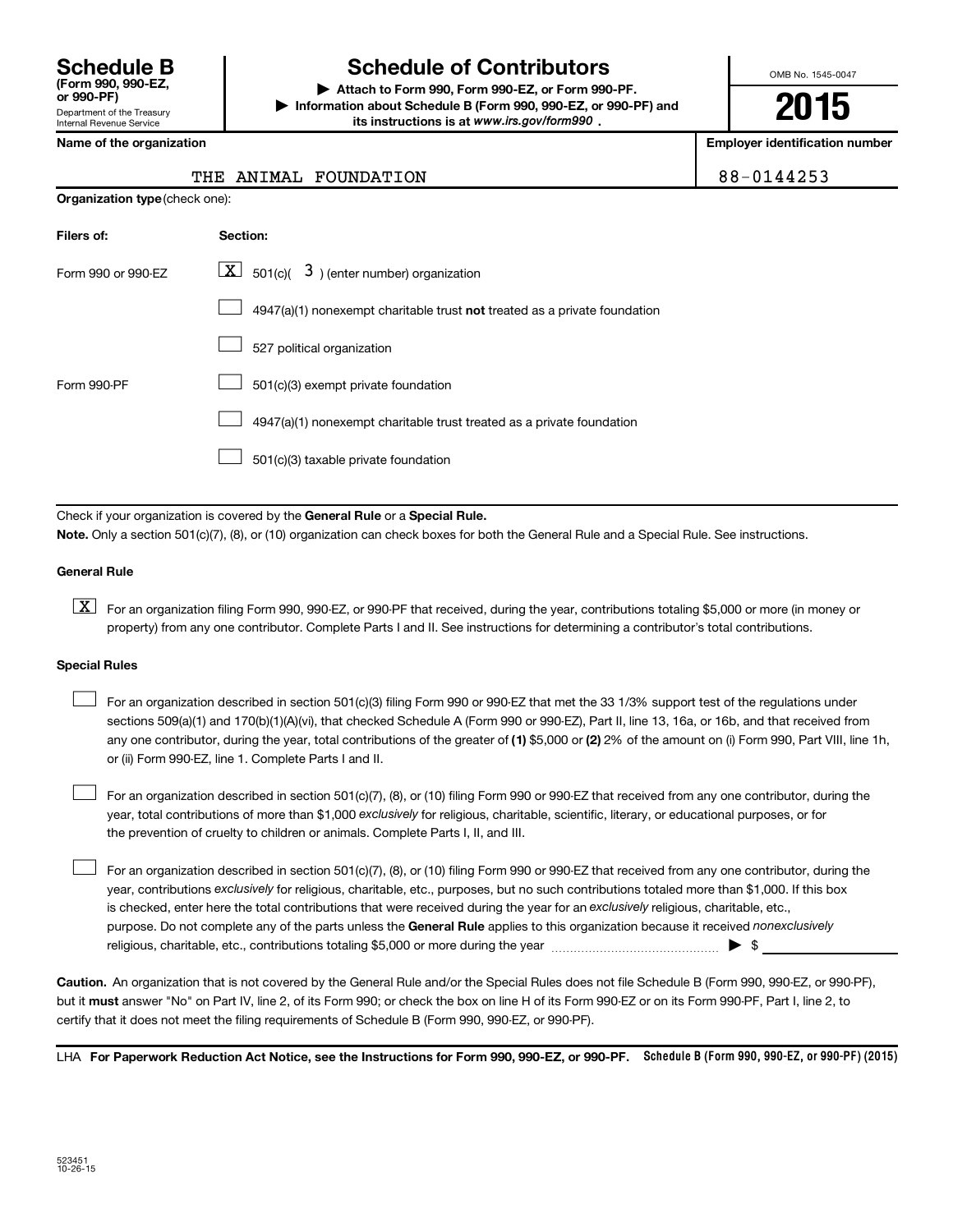#### Schedule B (Form 990, 990-EZ, or 990-PF) (2015)

| Name of organization |  |  |
|----------------------|--|--|
|                      |  |  |

### THE ANIMAL FOUNDATION 88-0144253

| Part I     | <b>Contributors</b> (see instructions). Use duplicate copies of Part I if additional space is needed. |                                   |                                                                                                                                |  |  |
|------------|-------------------------------------------------------------------------------------------------------|-----------------------------------|--------------------------------------------------------------------------------------------------------------------------------|--|--|
| (a)<br>No. | (b)                                                                                                   | (c)<br><b>Total contributions</b> | (d)<br>Type of contribution                                                                                                    |  |  |
| 1          | Name, address, and ZIP + 4<br>LIED FOUNDATION TRUST<br>3907 W CHARLESTON BLVD<br>LAS VEGAS, NV 89102  | 100,000.<br>\$                    | $\boxed{\textbf{X}}$<br>Person<br>Payroll<br>Noncash<br>(Complete Part II for<br>noncash contributions.)                       |  |  |
| (a)<br>No. | (b)<br>Name, address, and ZIP + 4                                                                     | (c)<br><b>Total contributions</b> | (d)<br>Type of contribution                                                                                                    |  |  |
| 2          | HILL'S PET NUTRITION SALES, INC<br>PO BOX 842257<br>DALLAS, TX 75284                                  | 94,825.<br>\$                     | $\boxed{\text{X}}$<br>Person<br>Payroll<br>$\boxed{\textbf{X}}$<br>Noncash<br>(Complete Part II for<br>noncash contributions.) |  |  |
| (a)<br>No. | (b)<br>Name, address, and ZIP + 4                                                                     | (c)<br><b>Total contributions</b> | (d)<br>Type of contribution                                                                                                    |  |  |
| 3          | PETCO FOUNDATION<br>654 RICHLAND HILLS DR<br>SAN ANTONIO, TX 78245                                    | 200,739.<br>\$                    | $\boxed{\text{X}}$<br>Person<br>Payroll<br>Noncash<br>(Complete Part II for<br>noncash contributions.)                         |  |  |
| (a)<br>No. | (b)<br>Name, address, and ZIP + 4                                                                     | (c)<br><b>Total contributions</b> | (d)<br>Type of contribution                                                                                                    |  |  |
|            |                                                                                                       | \$                                | Person<br>Payroll<br><b>Noncash</b><br>(Complete Part II for<br>noncash contributions.)                                        |  |  |
| (a)<br>No. | (b)<br>Name, address, and ZIP + 4                                                                     | (c)<br><b>Total contributions</b> | (d)<br>Type of contribution                                                                                                    |  |  |
|            |                                                                                                       | \$                                | Person<br>Payroll<br>Noncash<br>(Complete Part II for<br>noncash contributions.)                                               |  |  |
| (a)<br>No. | (b)<br>Name, address, and ZIP + 4                                                                     | (c)<br><b>Total contributions</b> | (d)<br>Type of contribution                                                                                                    |  |  |
|            |                                                                                                       | \$                                | Person<br>Payroll<br>Noncash<br>(Complete Part II for<br>noncash contributions.)                                               |  |  |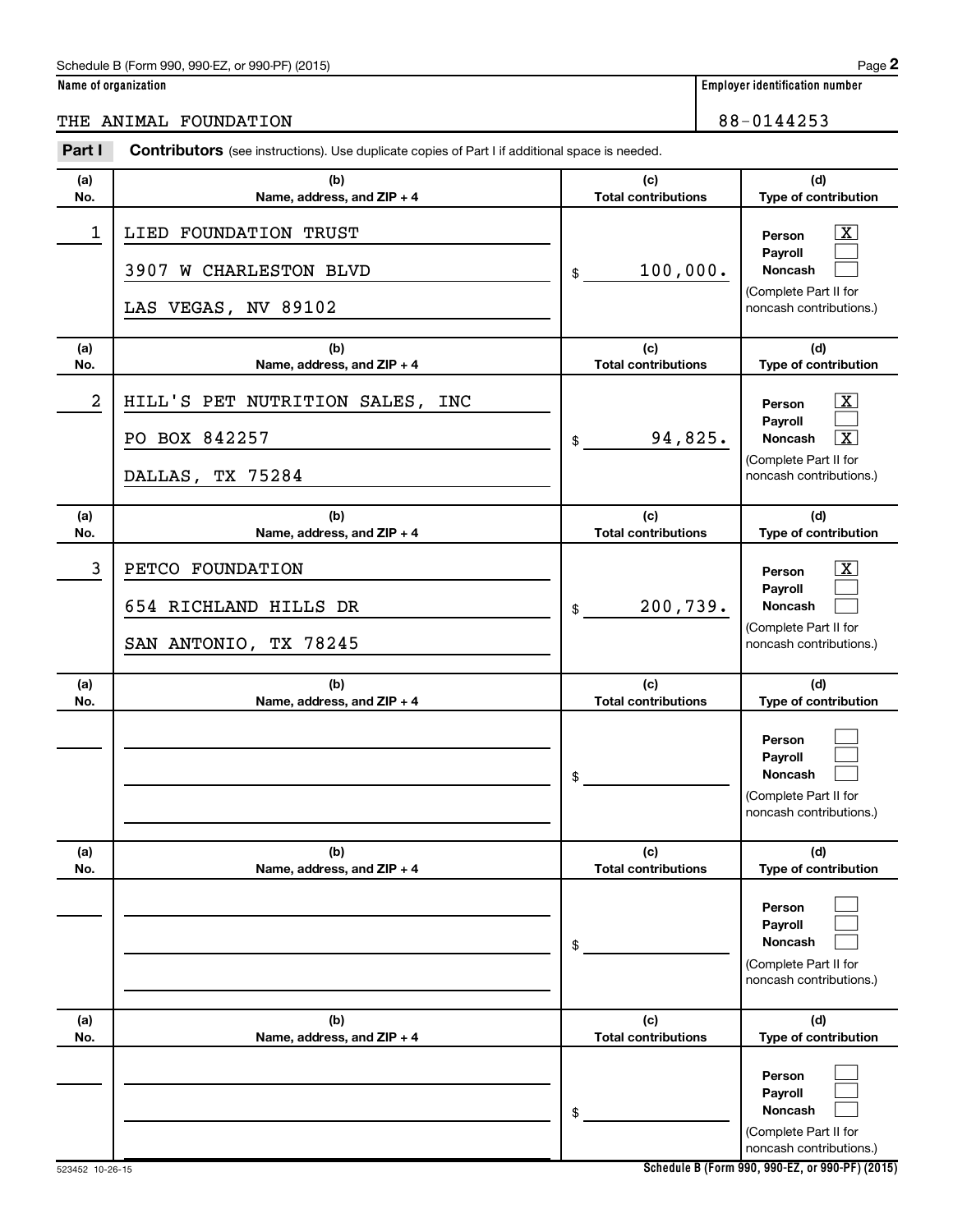### THE ANIMAL FOUNDATION 88-0144253

Part II Noncash Property (see instructions). Use duplicate copies of Part II if additional space is needed.

| (a)    |                                       | (c)                                   |               |
|--------|---------------------------------------|---------------------------------------|---------------|
| No.    | (b)                                   | FMV (or estimate)                     | (d)           |
| from   | Description of noncash property given | (see instructions)                    | Date received |
| Part I |                                       |                                       |               |
|        | <b>ANIMAL FOOD - RECEIVED WEEKLY</b>  |                                       |               |
| 2      | THROUGHOUT YEAR                       |                                       |               |
|        |                                       |                                       |               |
|        |                                       |                                       |               |
|        |                                       | 94,825.<br>$$\overline{\phantom{a}}$$ | 06/30/15      |
|        |                                       |                                       |               |
| (a)    |                                       |                                       |               |
| No.    | (b)                                   | (c)                                   | (d)           |
| from   | Description of noncash property given | FMV (or estimate)                     | Date received |
| Part I |                                       | (see instructions)                    |               |
|        |                                       |                                       |               |
|        |                                       |                                       |               |
|        |                                       |                                       |               |
|        |                                       |                                       |               |
|        |                                       | $\sim$                                |               |
|        |                                       |                                       |               |
|        |                                       |                                       |               |
| (a)    |                                       | (c)                                   |               |
| No.    | (b)                                   | FMV (or estimate)                     | (d)           |
| from   | Description of noncash property given | (see instructions)                    | Date received |
| Part I |                                       |                                       |               |
|        |                                       |                                       |               |
|        |                                       |                                       |               |
|        |                                       |                                       |               |
|        |                                       |                                       |               |
|        |                                       | $\sim$                                |               |
|        |                                       |                                       |               |
| (a)    |                                       |                                       |               |
| No.    | (b)                                   | (c)                                   | (d)           |
| from   | Description of noncash property given | FMV (or estimate)                     | Date received |
| Part I |                                       | (see instructions)                    |               |
|        |                                       |                                       |               |
|        |                                       |                                       |               |
|        |                                       |                                       |               |
|        |                                       |                                       |               |
|        |                                       | \$                                    |               |
|        |                                       |                                       |               |
| (a)    |                                       |                                       |               |
| No.    | (b)                                   | (c)                                   | (d)           |
| from   | Description of noncash property given | FMV (or estimate)                     | Date received |
| Part I |                                       | (see instructions)                    |               |
|        |                                       |                                       |               |
|        |                                       |                                       |               |
|        |                                       |                                       |               |
|        |                                       |                                       |               |
|        |                                       | \$                                    |               |
|        |                                       |                                       |               |
|        |                                       |                                       |               |
| (a)    |                                       | (c)                                   |               |
| No.    | (b)                                   | FMV (or estimate)                     | (d)           |
| from   | Description of noncash property given | (see instructions)                    | Date received |
| Part I |                                       |                                       |               |
|        |                                       |                                       |               |
|        |                                       |                                       |               |
|        |                                       |                                       |               |
|        |                                       |                                       |               |
|        |                                       | \$                                    |               |

**Schedule B (Form 990, 990-EZ, or 990-PF) (2015)**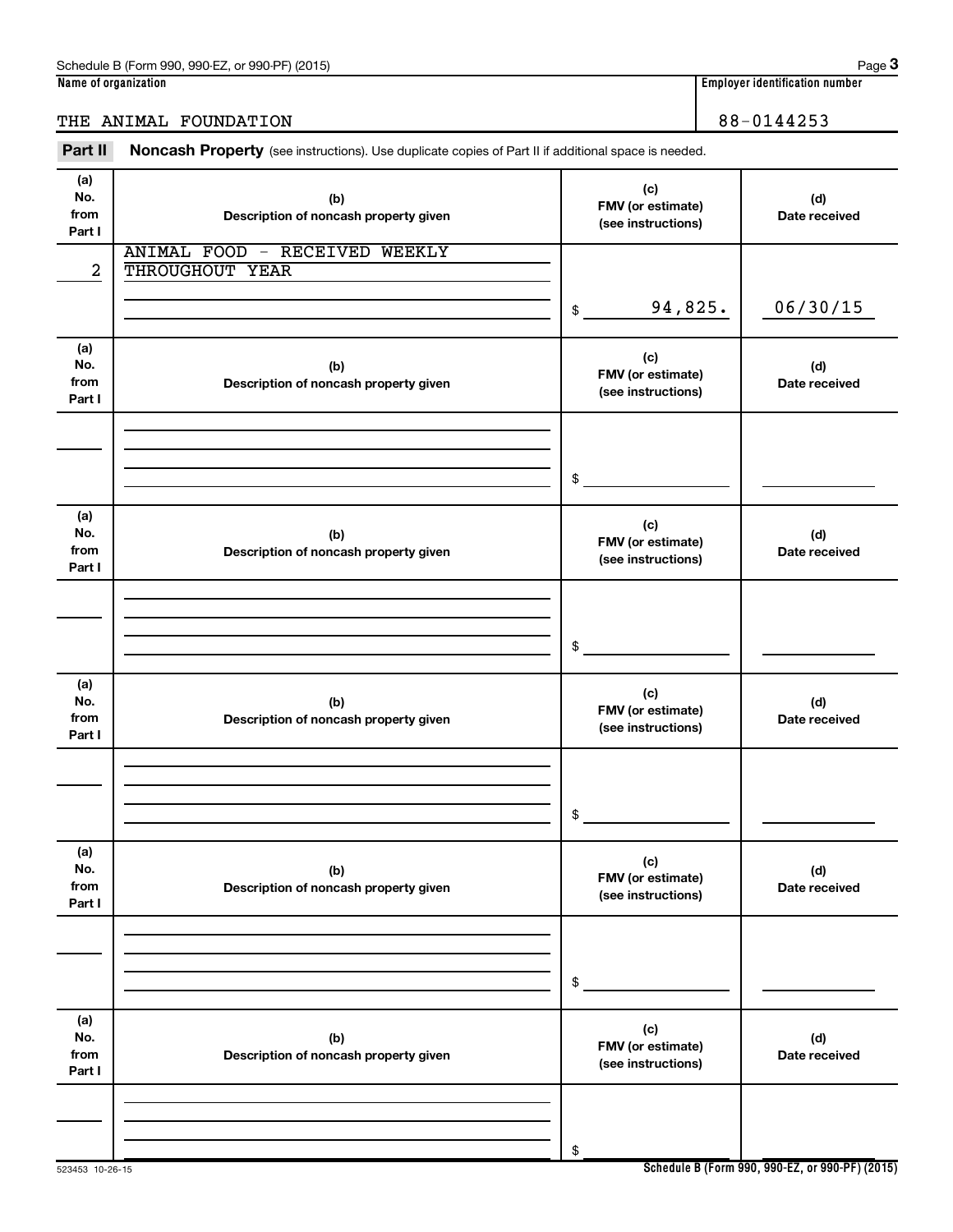| Name of organization      |                                                                                                                                                          |                      | <b>Employer identification number</b>                                                                                                                 |  |  |  |  |  |  |
|---------------------------|----------------------------------------------------------------------------------------------------------------------------------------------------------|----------------------|-------------------------------------------------------------------------------------------------------------------------------------------------------|--|--|--|--|--|--|
|                           | THE ANIMAL FOUNDATION                                                                                                                                    |                      | 88-0144253                                                                                                                                            |  |  |  |  |  |  |
| Part III                  | the year from any one contributor. Complete columns (a) through (e) and the following line entry. For organizations                                      |                      | Exclusively religious, charitable, etc., contributions to organizations described in section 501(c)(7), (8), or (10) that total more than \$1,000 for |  |  |  |  |  |  |
|                           | completing Part III, enter the total of exclusively religious, charitable, etc., contributions of \$1,000 or less for the year. (Enter this info. once.) |                      | $\blacktriangleright$ \$                                                                                                                              |  |  |  |  |  |  |
|                           | Use duplicate copies of Part III if additional space is needed.                                                                                          |                      |                                                                                                                                                       |  |  |  |  |  |  |
| (a) No.<br>from<br>Part I | (b) Purpose of gift                                                                                                                                      | (c) Use of gift      | (d) Description of how gift is held                                                                                                                   |  |  |  |  |  |  |
|                           |                                                                                                                                                          |                      |                                                                                                                                                       |  |  |  |  |  |  |
|                           |                                                                                                                                                          |                      |                                                                                                                                                       |  |  |  |  |  |  |
|                           |                                                                                                                                                          |                      |                                                                                                                                                       |  |  |  |  |  |  |
|                           |                                                                                                                                                          | (e) Transfer of gift |                                                                                                                                                       |  |  |  |  |  |  |
|                           |                                                                                                                                                          |                      |                                                                                                                                                       |  |  |  |  |  |  |
|                           | Transferee's name, address, and ZIP + 4                                                                                                                  |                      | Relationship of transferor to transferee                                                                                                              |  |  |  |  |  |  |
|                           |                                                                                                                                                          |                      |                                                                                                                                                       |  |  |  |  |  |  |
|                           |                                                                                                                                                          |                      |                                                                                                                                                       |  |  |  |  |  |  |
|                           |                                                                                                                                                          |                      |                                                                                                                                                       |  |  |  |  |  |  |
| (a) No.<br>from           | (b) Purpose of gift                                                                                                                                      | (c) Use of gift      | (d) Description of how gift is held                                                                                                                   |  |  |  |  |  |  |
| Part I                    |                                                                                                                                                          |                      |                                                                                                                                                       |  |  |  |  |  |  |
|                           |                                                                                                                                                          |                      |                                                                                                                                                       |  |  |  |  |  |  |
|                           |                                                                                                                                                          |                      |                                                                                                                                                       |  |  |  |  |  |  |
|                           |                                                                                                                                                          |                      |                                                                                                                                                       |  |  |  |  |  |  |
|                           | (e) Transfer of gift                                                                                                                                     |                      |                                                                                                                                                       |  |  |  |  |  |  |
|                           | Transferee's name, address, and ZIP + 4                                                                                                                  |                      | Relationship of transferor to transferee                                                                                                              |  |  |  |  |  |  |
|                           |                                                                                                                                                          |                      |                                                                                                                                                       |  |  |  |  |  |  |
|                           |                                                                                                                                                          |                      |                                                                                                                                                       |  |  |  |  |  |  |
|                           |                                                                                                                                                          |                      |                                                                                                                                                       |  |  |  |  |  |  |
| (a) No.<br>from           | (b) Purpose of gift                                                                                                                                      | (c) Use of gift      | (d) Description of how gift is held                                                                                                                   |  |  |  |  |  |  |
| Part I                    |                                                                                                                                                          |                      |                                                                                                                                                       |  |  |  |  |  |  |
|                           |                                                                                                                                                          |                      |                                                                                                                                                       |  |  |  |  |  |  |
|                           |                                                                                                                                                          |                      |                                                                                                                                                       |  |  |  |  |  |  |
|                           |                                                                                                                                                          |                      |                                                                                                                                                       |  |  |  |  |  |  |
|                           |                                                                                                                                                          | (e) Transfer of gift |                                                                                                                                                       |  |  |  |  |  |  |
|                           | Transferee's name, address, and ZIP + 4                                                                                                                  |                      | Relationship of transferor to transferee                                                                                                              |  |  |  |  |  |  |
|                           |                                                                                                                                                          |                      |                                                                                                                                                       |  |  |  |  |  |  |
|                           |                                                                                                                                                          |                      |                                                                                                                                                       |  |  |  |  |  |  |
|                           |                                                                                                                                                          |                      |                                                                                                                                                       |  |  |  |  |  |  |
| (a) No.<br>from           | (b) Purpose of gift                                                                                                                                      | (c) Use of gift      | (d) Description of how gift is held                                                                                                                   |  |  |  |  |  |  |
| Part I                    |                                                                                                                                                          |                      |                                                                                                                                                       |  |  |  |  |  |  |
|                           |                                                                                                                                                          |                      |                                                                                                                                                       |  |  |  |  |  |  |
|                           |                                                                                                                                                          |                      |                                                                                                                                                       |  |  |  |  |  |  |
|                           |                                                                                                                                                          |                      |                                                                                                                                                       |  |  |  |  |  |  |
|                           |                                                                                                                                                          | (e) Transfer of gift |                                                                                                                                                       |  |  |  |  |  |  |
|                           | Transferee's name, address, and ZIP + 4                                                                                                                  |                      | Relationship of transferor to transferee                                                                                                              |  |  |  |  |  |  |
|                           |                                                                                                                                                          |                      |                                                                                                                                                       |  |  |  |  |  |  |
|                           |                                                                                                                                                          |                      |                                                                                                                                                       |  |  |  |  |  |  |
|                           |                                                                                                                                                          |                      |                                                                                                                                                       |  |  |  |  |  |  |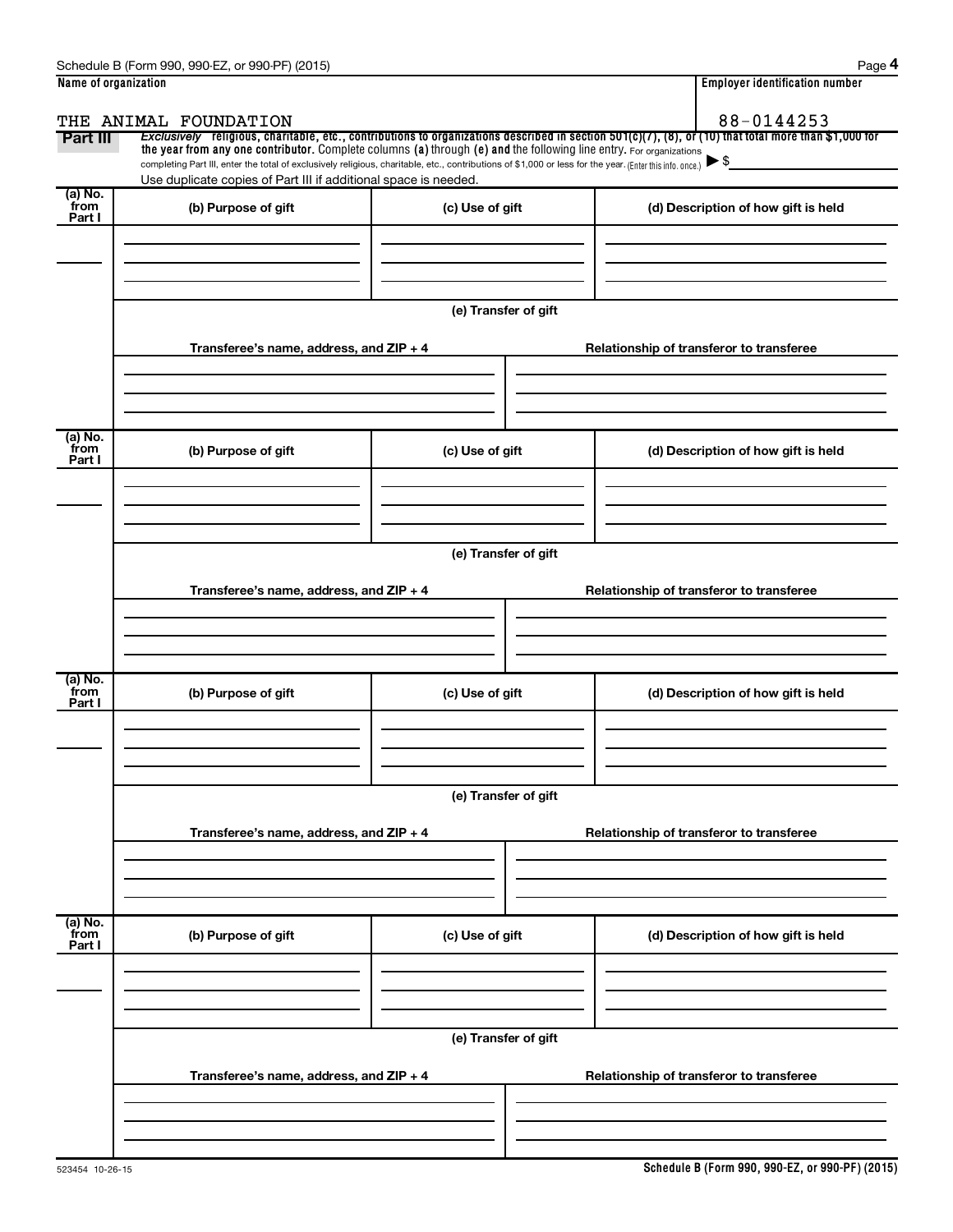|         | <b>SCHEDULE D</b><br>(Form 990)<br>Department of the Treasury |                                                                                                        | OMB No. 1545-0047<br>Open to Public                                                                                                                       |                         |                                 |
|---------|---------------------------------------------------------------|--------------------------------------------------------------------------------------------------------|-----------------------------------------------------------------------------------------------------------------------------------------------------------|-------------------------|---------------------------------|
|         | Internal Revenue Service                                      |                                                                                                        | Attach to Form 990.<br>Information about Schedule D (Form 990) and its instructions is at www.irs.gov/form990.                                            |                         | Inspection                      |
|         | Name of the organization                                      |                                                                                                        | <b>Employer identification number</b><br>88-0144253                                                                                                       |                         |                                 |
|         | Part I                                                        | THE ANIMAL FOUNDATION                                                                                  | Organizations Maintaining Donor Advised Funds or Other Similar Funds or Accounts. Complete if the                                                         |                         |                                 |
|         |                                                               | organization answered "Yes" on Form 990, Part IV, line 6.                                              |                                                                                                                                                           |                         |                                 |
|         |                                                               |                                                                                                        | (a) Donor advised funds                                                                                                                                   |                         | (b) Funds and other accounts    |
|         |                                                               |                                                                                                        |                                                                                                                                                           |                         |                                 |
| 1       |                                                               |                                                                                                        |                                                                                                                                                           |                         |                                 |
| 2       |                                                               | Aggregate value of contributions to (during year)                                                      |                                                                                                                                                           |                         |                                 |
| з       |                                                               |                                                                                                        | the control of the control of the control of the control of                                                                                               |                         |                                 |
| 4       |                                                               |                                                                                                        |                                                                                                                                                           |                         |                                 |
| 5       |                                                               |                                                                                                        | Did the organization inform all donors and donor advisors in writing that the assets held in donor advised funds                                          |                         |                                 |
|         |                                                               |                                                                                                        |                                                                                                                                                           |                         | No<br>Yes                       |
| 6       |                                                               |                                                                                                        | Did the organization inform all grantees, donors, and donor advisors in writing that grant funds can be used only                                         |                         |                                 |
|         |                                                               |                                                                                                        | for charitable purposes and not for the benefit of the donor or donor advisor, or for any other purpose conferring                                        |                         |                                 |
|         | impermissible private benefit?                                |                                                                                                        |                                                                                                                                                           |                         | Yes<br>No                       |
| Part II |                                                               |                                                                                                        | Conservation Easements. Complete if the organization answered "Yes" on Form 990, Part IV, line 7.                                                         |                         |                                 |
| 1       |                                                               | Purpose(s) of conservation easements held by the organization (check all that apply).                  |                                                                                                                                                           |                         |                                 |
|         |                                                               | Preservation of land for public use (e.g., recreation or education)                                    | Preservation of a historically important land area                                                                                                        |                         |                                 |
|         |                                                               | Protection of natural habitat                                                                          | Preservation of a certified historic structure                                                                                                            |                         |                                 |
|         |                                                               | Preservation of open space                                                                             |                                                                                                                                                           |                         |                                 |
| 2       |                                                               |                                                                                                        | Complete lines 2a through 2d if the organization held a qualified conservation contribution in the form of a conservation easement on the last            |                         |                                 |
|         |                                                               |                                                                                                        |                                                                                                                                                           |                         | Held at the End of the Tax Year |
|         | day of the tax year.                                          |                                                                                                        |                                                                                                                                                           |                         |                                 |
|         |                                                               |                                                                                                        |                                                                                                                                                           | 2a                      |                                 |
| b       |                                                               |                                                                                                        |                                                                                                                                                           | 2 <sub>b</sub>          |                                 |
| с       |                                                               |                                                                                                        |                                                                                                                                                           | 2c                      |                                 |
| d       |                                                               |                                                                                                        | Number of conservation easements included in (c) acquired after 8/17/06, and not on a historic structure                                                  |                         |                                 |
|         |                                                               |                                                                                                        |                                                                                                                                                           | 2d                      |                                 |
| 3       |                                                               |                                                                                                        | Number of conservation easements modified, transferred, released, extinguished, or terminated by the organization during the tax                          |                         |                                 |
|         | $\vee$ ear $\blacktriangleright$                              |                                                                                                        |                                                                                                                                                           |                         |                                 |
| 4       |                                                               | Number of states where property subject to conservation easement is located $\blacktriangleright$      |                                                                                                                                                           |                         |                                 |
| 5       |                                                               | Does the organization have a written policy regarding the periodic monitoring, inspection, handling of |                                                                                                                                                           |                         |                                 |
|         |                                                               | violations, and enforcement of the conservation easements it holds?                                    |                                                                                                                                                           |                         | No<br>Yes                       |
| 6       |                                                               |                                                                                                        | Staff and volunteer hours devoted to monitoring, inspecting, handling of violations, and enforcing conservation easements during the year                 |                         |                                 |
|         |                                                               |                                                                                                        |                                                                                                                                                           |                         |                                 |
| 7       |                                                               |                                                                                                        | Amount of expenses incurred in monitoring, inspecting, handling of violations, and enforcing conservation easements during the year                       |                         |                                 |
|         | $\blacktriangleright$ \$                                      |                                                                                                        |                                                                                                                                                           |                         |                                 |
| 8       |                                                               |                                                                                                        | Does each conservation easement reported on line 2(d) above satisfy the requirements of section 170(h)(4)(B)(i)                                           |                         |                                 |
|         |                                                               |                                                                                                        |                                                                                                                                                           |                         | Yes<br>No                       |
| 9       |                                                               |                                                                                                        | In Part XIII, describe how the organization reports conservation easements in its revenue and expense statement, and balance sheet, and                   |                         |                                 |
|         |                                                               |                                                                                                        |                                                                                                                                                           |                         |                                 |
|         |                                                               |                                                                                                        | include, if applicable, the text of the footnote to the organization's financial statements that describes the organization's accounting for              |                         |                                 |
|         | conservation easements.<br>Part III                           |                                                                                                        | Organizations Maintaining Collections of Art, Historical Treasures, or Other Similar Assets.                                                              |                         |                                 |
|         |                                                               |                                                                                                        |                                                                                                                                                           |                         |                                 |
|         |                                                               | Complete if the organization answered "Yes" on Form 990, Part IV, line 8.                              |                                                                                                                                                           |                         |                                 |
|         |                                                               |                                                                                                        | 1a If the organization elected, as permitted under SFAS 116 (ASC 958), not to report in its revenue statement and balance sheet works of art,             |                         |                                 |
|         |                                                               |                                                                                                        | historical treasures, or other similar assets held for public exhibition, education, or research in furtherance of public service, provide, in Part XIII, |                         |                                 |
|         |                                                               | the text of the footnote to its financial statements that describes these items.                       |                                                                                                                                                           |                         |                                 |
| b       |                                                               |                                                                                                        | If the organization elected, as permitted under SFAS 116 (ASC 958), to report in its revenue statement and balance sheet works of art, historical         |                         |                                 |
|         |                                                               |                                                                                                        | treasures, or other similar assets held for public exhibition, education, or research in furtherance of public service, provide the following amounts     |                         |                                 |
|         | relating to these items:                                      |                                                                                                        |                                                                                                                                                           |                         |                                 |
|         |                                                               |                                                                                                        |                                                                                                                                                           |                         | $\frac{1}{2}$                   |
|         |                                                               | (ii) Assets included in Form 990, Part X                                                               |                                                                                                                                                           |                         | $\blacktriangleright$ \$        |
| 2       |                                                               |                                                                                                        | If the organization received or held works of art, historical treasures, or other similar assets for financial gain, provide                              |                         |                                 |
|         |                                                               | the following amounts required to be reported under SFAS 116 (ASC 958) relating to these items:        |                                                                                                                                                           |                         |                                 |
|         |                                                               |                                                                                                        |                                                                                                                                                           | - \$                    |                                 |
|         |                                                               |                                                                                                        |                                                                                                                                                           | $\blacktriangleright$ s |                                 |
|         |                                                               |                                                                                                        |                                                                                                                                                           |                         |                                 |

532051 11-02-15 **For Paperwork Reduction Act Notice, see the Instructions for Form 990. Schedule D (Form 990) 2015** LHA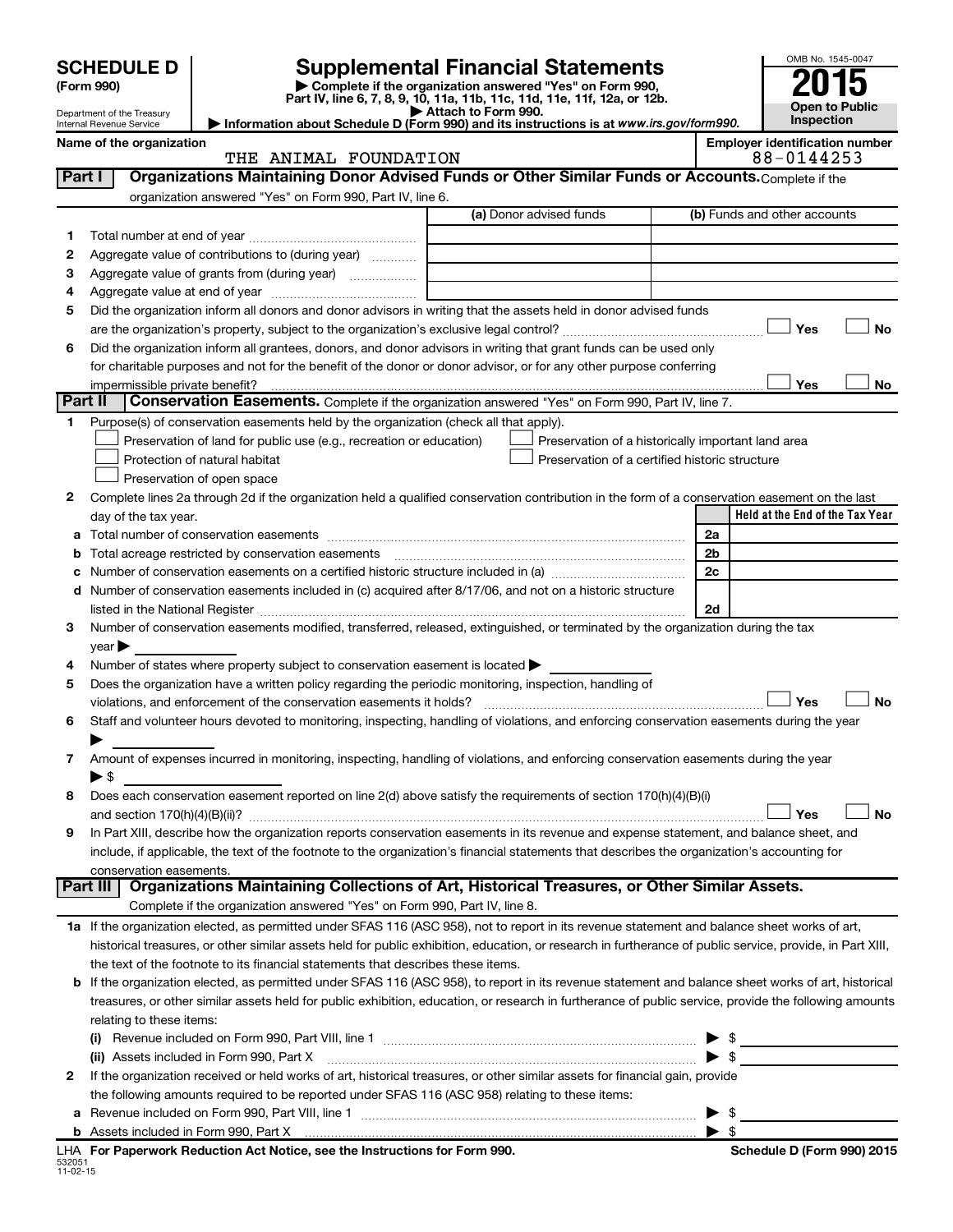|        | Schedule D (Form 990) 2015                                                                                                                                                                                                     | THE ANIMAL FOUNDATION |                |                           |                                                          | 88-0144253 Page 2 |                |
|--------|--------------------------------------------------------------------------------------------------------------------------------------------------------------------------------------------------------------------------------|-----------------------|----------------|---------------------------|----------------------------------------------------------|-------------------|----------------|
|        | Part III<br>Organizations Maintaining Collections of Art, Historical Treasures, or Other Similar Assets(continued)                                                                                                             |                       |                |                           |                                                          |                   |                |
| З      | Using the organization's acquisition, accession, and other records, check any of the following that are a significant use of its collection items                                                                              |                       |                |                           |                                                          |                   |                |
|        | (check all that apply):                                                                                                                                                                                                        |                       |                |                           |                                                          |                   |                |
| a      | Public exhibition                                                                                                                                                                                                              |                       |                | Loan or exchange programs |                                                          |                   |                |
| b      | Scholarly research                                                                                                                                                                                                             | e                     | Other          |                           |                                                          |                   |                |
| c      | Preservation for future generations                                                                                                                                                                                            |                       |                |                           |                                                          |                   |                |
| 4      | Provide a description of the organization's collections and explain how they further the organization's exempt purpose in Part XIII.                                                                                           |                       |                |                           |                                                          |                   |                |
| 5      | During the year, did the organization solicit or receive donations of art, historical treasures, or other similar assets                                                                                                       |                       |                |                           |                                                          |                   |                |
|        |                                                                                                                                                                                                                                |                       |                |                           |                                                          | Yes               | No             |
|        | <b>Part IV</b><br>Escrow and Custodial Arrangements. Complete if the organization answered "Yes" on Form 990, Part IV, line 9, or                                                                                              |                       |                |                           |                                                          |                   |                |
|        | reported an amount on Form 990, Part X, line 21.                                                                                                                                                                               |                       |                |                           |                                                          |                   |                |
|        | 1a Is the organization an agent, trustee, custodian or other intermediary for contributions or other assets not included                                                                                                       |                       |                |                           |                                                          |                   |                |
|        |                                                                                                                                                                                                                                |                       |                |                           |                                                          | Yes               | No             |
|        | b If "Yes," explain the arrangement in Part XIII and complete the following table:                                                                                                                                             |                       |                |                           |                                                          |                   |                |
|        |                                                                                                                                                                                                                                |                       |                |                           |                                                          | Amount            |                |
|        | c Beginning balance measurements and the contract of the contract of the contract of the contract of the contract of the contract of the contract of the contract of the contract of the contract of the contract of the contr |                       |                |                           | 1c                                                       |                   |                |
|        |                                                                                                                                                                                                                                |                       |                |                           | 1d                                                       |                   |                |
|        | e Distributions during the year manufactured and continuum and contact the year manufactured and contact the year manufactured and contact the year manufactured and contact the year manufactured and contact the year manufa |                       |                |                           | 1e                                                       |                   |                |
|        |                                                                                                                                                                                                                                |                       |                |                           | 1f                                                       |                   |                |
|        | 2a Did the organization include an amount on Form 990, Part X, line 21, for escrow or custodial account liability?                                                                                                             |                       |                |                           |                                                          | Yes               | No             |
| Part V | b If "Yes," explain the arrangement in Part XIII. Check here if the explanation has been provided on Part XIII<br>Endowment Funds. Complete if the organization answered "Yes" on Form 990, Part IV, line 10.                  |                       |                |                           |                                                          |                   |                |
|        |                                                                                                                                                                                                                                | (a) Current year      | (b) Prior year | (c) Two years back        | $\vert$ (d) Three years back $\vert$ (e) Four years back |                   |                |
|        | <b>1a</b> Beginning of year balance                                                                                                                                                                                            | 4,519,490.            | 4, 194, 816.   | 3,708,149.                |                                                          |                   |                |
|        |                                                                                                                                                                                                                                |                       | 387, 356.      | 88,769.                   | 3,600,000.                                               |                   |                |
|        | Net investment earnings, gains, and losses                                                                                                                                                                                     | $-30,086$ .           |                | 397,898.                  | 124,344.                                                 |                   |                |
|        |                                                                                                                                                                                                                                |                       |                |                           |                                                          |                   |                |
|        | e Other expenditures for facilities                                                                                                                                                                                            |                       |                |                           |                                                          |                   |                |
|        | and programs                                                                                                                                                                                                                   | 544,637.              | 62,682.        |                           |                                                          |                   |                |
|        |                                                                                                                                                                                                                                |                       |                |                           | 16,195.                                                  |                   |                |
|        | End of year balance                                                                                                                                                                                                            | 3,944,767.            | 4,519,490.     | 4, 194, 816.              | 3,708,149.                                               |                   |                |
| 2      | Provide the estimated percentage of the current year end balance (line 1g, column (a)) held as:                                                                                                                                |                       |                |                           |                                                          |                   |                |
|        | Board designated or quasi-endowment                                                                                                                                                                                            |                       | %              |                           |                                                          |                   |                |
| b      | Permanent endowment                                                                                                                                                                                                            | %                     |                |                           |                                                          |                   |                |
|        | <b>c</b> Temporarily restricted endowment $\blacktriangleright$                                                                                                                                                                | %                     |                |                           |                                                          |                   |                |
|        | The percentages on lines 2a, 2b, and 2c should equal 100%.                                                                                                                                                                     |                       |                |                           |                                                          |                   |                |
|        | 3a Are there endowment funds not in the possession of the organization that are held and administered for the organization                                                                                                     |                       |                |                           |                                                          |                   |                |
|        | by:                                                                                                                                                                                                                            |                       |                |                           |                                                          |                   | Yes<br>No      |
|        | (i)                                                                                                                                                                                                                            |                       |                |                           |                                                          | 3a(i)             | х              |
|        | (ii) related organizations                                                                                                                                                                                                     |                       |                |                           |                                                          | 3a(ii)            | х              |
|        |                                                                                                                                                                                                                                |                       |                |                           |                                                          | 3b                |                |
|        | Describe in Part XIII the intended uses of the organization's endowment funds.                                                                                                                                                 |                       |                |                           |                                                          |                   |                |
|        | Land, Buildings, and Equipment.<br>Part VI                                                                                                                                                                                     |                       |                |                           |                                                          |                   |                |
|        | Complete if the organization answered "Yes" on Form 990, Part IV, line 11a. See Form 990, Part X, line 10.                                                                                                                     |                       |                |                           |                                                          |                   |                |
|        | Description of property                                                                                                                                                                                                        | (a) Cost or other     |                | (b) Cost or other         | (c) Accumulated                                          |                   | (d) Book value |
|        |                                                                                                                                                                                                                                | basis (investment)    |                | basis (other)             | depreciation                                             |                   |                |
|        |                                                                                                                                                                                                                                |                       |                | 216,940.                  |                                                          |                   | 216,940.       |
|        |                                                                                                                                                                                                                                |                       |                | 20, 345, 347.             | 5,564,018.                                               |                   | 14,781,329.    |
|        |                                                                                                                                                                                                                                |                       |                | 20,371.                   | 16,574.                                                  |                   | 3,797.         |
|        |                                                                                                                                                                                                                                |                       |                | 857,104.                  | 636,618.                                                 |                   | 220,486.       |
|        |                                                                                                                                                                                                                                |                       |                |                           |                                                          |                   |                |
|        | Total. Add lines 1a through 1e. (Column (d) must equal Form 990, Part X, column (B), line 10c.)                                                                                                                                |                       |                |                           |                                                          |                   | 15, 222, 552.  |

**Schedule D (Form 990) 2015**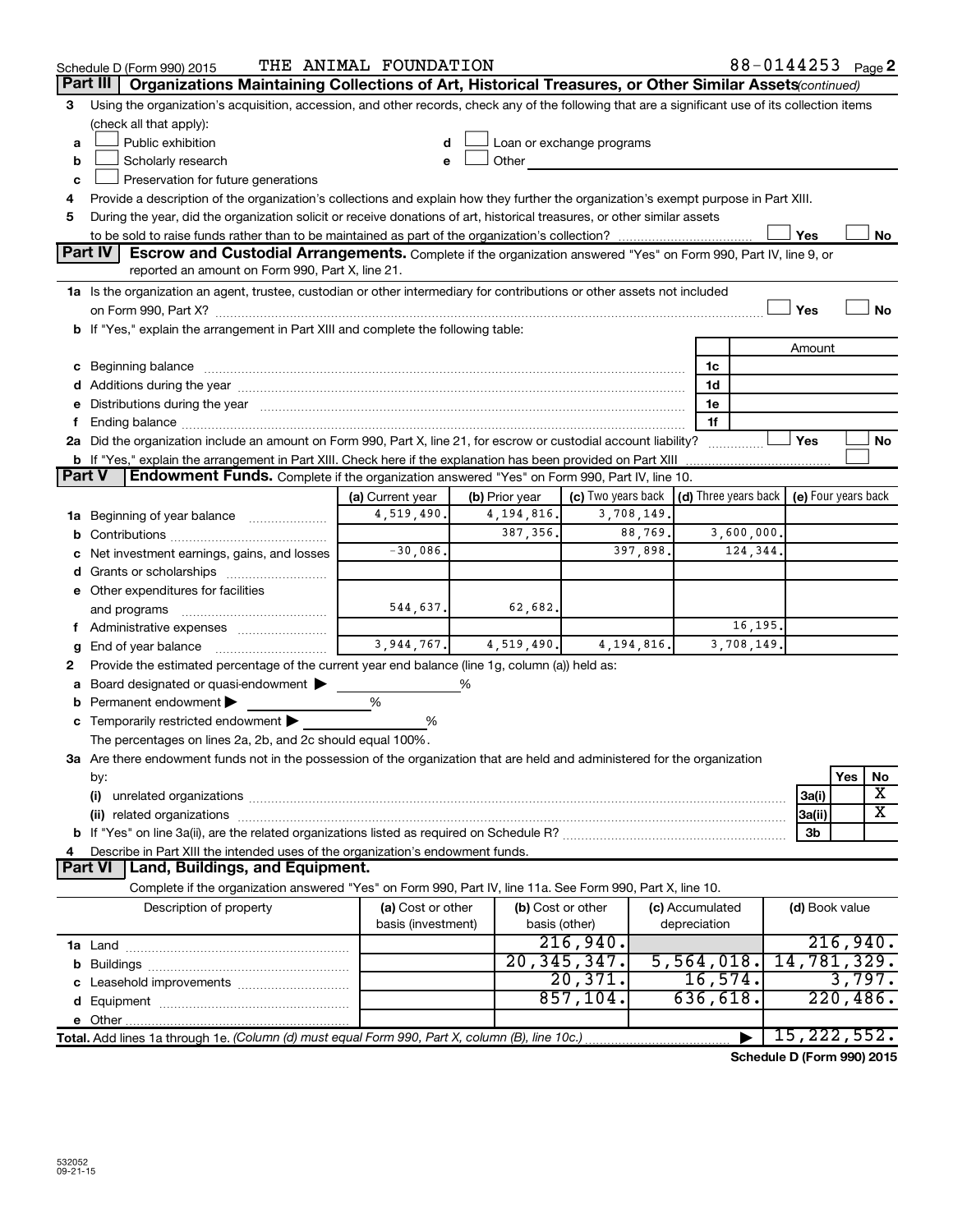| (a) Description of security or category <i>(including name of security)</i>                                                                                                               | (b) Book value  | Complete if the organization answered "Yes" on Form 990, Part IV, line 11b. See Form 990, Part X, line 12. | (c) Method of valuation: Cost or end-of-year market value |                                                  |
|-------------------------------------------------------------------------------------------------------------------------------------------------------------------------------------------|-----------------|------------------------------------------------------------------------------------------------------------|-----------------------------------------------------------|--------------------------------------------------|
|                                                                                                                                                                                           |                 |                                                                                                            |                                                           |                                                  |
|                                                                                                                                                                                           |                 |                                                                                                            |                                                           |                                                  |
|                                                                                                                                                                                           |                 |                                                                                                            |                                                           |                                                  |
| $(3)$ Other                                                                                                                                                                               |                 |                                                                                                            |                                                           |                                                  |
| (A)                                                                                                                                                                                       |                 |                                                                                                            |                                                           |                                                  |
| (B)                                                                                                                                                                                       |                 |                                                                                                            |                                                           |                                                  |
| (C)                                                                                                                                                                                       |                 |                                                                                                            |                                                           |                                                  |
| (D)                                                                                                                                                                                       |                 |                                                                                                            |                                                           |                                                  |
| (E)                                                                                                                                                                                       |                 |                                                                                                            |                                                           |                                                  |
| (F)                                                                                                                                                                                       |                 |                                                                                                            |                                                           |                                                  |
| (G)                                                                                                                                                                                       |                 |                                                                                                            |                                                           |                                                  |
| (H)                                                                                                                                                                                       |                 |                                                                                                            |                                                           |                                                  |
| Total. (Col. (b) must equal Form 990, Part X, col. (B) line 12.)                                                                                                                          |                 |                                                                                                            |                                                           |                                                  |
| Part VIII Investments - Program Related.                                                                                                                                                  |                 |                                                                                                            |                                                           |                                                  |
| Complete if the organization answered "Yes" on Form 990, Part IV, line 11c. See Form 990, Part X, line 13.                                                                                |                 |                                                                                                            |                                                           |                                                  |
| (a) Description of investment                                                                                                                                                             | (b) Book value  |                                                                                                            | (c) Method of valuation: Cost or end-of-year market value |                                                  |
|                                                                                                                                                                                           |                 |                                                                                                            |                                                           |                                                  |
| (1)                                                                                                                                                                                       |                 |                                                                                                            |                                                           |                                                  |
| (2)                                                                                                                                                                                       |                 |                                                                                                            |                                                           |                                                  |
| (3)                                                                                                                                                                                       |                 |                                                                                                            |                                                           |                                                  |
| (4)                                                                                                                                                                                       |                 |                                                                                                            |                                                           |                                                  |
| (5)                                                                                                                                                                                       |                 |                                                                                                            |                                                           |                                                  |
| (6)                                                                                                                                                                                       |                 |                                                                                                            |                                                           |                                                  |
| (7)                                                                                                                                                                                       |                 |                                                                                                            |                                                           |                                                  |
| (8)                                                                                                                                                                                       |                 |                                                                                                            |                                                           |                                                  |
| (9)                                                                                                                                                                                       |                 |                                                                                                            |                                                           |                                                  |
|                                                                                                                                                                                           |                 |                                                                                                            |                                                           |                                                  |
| <b>Other Assets.</b>                                                                                                                                                                      |                 |                                                                                                            |                                                           |                                                  |
| Total. (Col. (b) must equal Form 990, Part X, col. (B) line 13.)<br>Part IX<br>Complete if the organization answered "Yes" on Form 990, Part IV, line 11d. See Form 990, Part X, line 15. | (a) Description |                                                                                                            |                                                           | (b) Book value                                   |
| BENEFICIAL INT IN TRUSTS HELD BY OTHERS<br>(1)                                                                                                                                            |                 |                                                                                                            |                                                           |                                                  |
| <b>CONSTRUCTION IN PROGRESS</b><br>(2)                                                                                                                                                    |                 |                                                                                                            |                                                           |                                                  |
| UNEMPLOYMENT RESERVE FUND<br>(3)                                                                                                                                                          |                 |                                                                                                            |                                                           |                                                  |
|                                                                                                                                                                                           |                 |                                                                                                            |                                                           |                                                  |
| (4)                                                                                                                                                                                       |                 |                                                                                                            |                                                           |                                                  |
| (5)                                                                                                                                                                                       |                 |                                                                                                            |                                                           |                                                  |
| (6)                                                                                                                                                                                       |                 |                                                                                                            |                                                           |                                                  |
| (7)                                                                                                                                                                                       |                 |                                                                                                            |                                                           |                                                  |
| (8)                                                                                                                                                                                       |                 |                                                                                                            |                                                           |                                                  |
| (9)                                                                                                                                                                                       |                 |                                                                                                            |                                                           |                                                  |
|                                                                                                                                                                                           |                 |                                                                                                            |                                                           |                                                  |
| <b>Other Liabilities.</b>                                                                                                                                                                 |                 |                                                                                                            |                                                           |                                                  |
| Complete if the organization answered "Yes" on Form 990, Part IV, line 11e or 11f. See Form 990, Part X, line 25.                                                                         |                 |                                                                                                            |                                                           |                                                  |
| (a) Description of liability                                                                                                                                                              |                 | (b) Book value                                                                                             |                                                           |                                                  |
| Federal income taxes<br>(1)                                                                                                                                                               |                 |                                                                                                            |                                                           |                                                  |
| (2)                                                                                                                                                                                       |                 |                                                                                                            |                                                           |                                                  |
| (3)                                                                                                                                                                                       |                 |                                                                                                            |                                                           |                                                  |
|                                                                                                                                                                                           |                 |                                                                                                            |                                                           |                                                  |
| (4)                                                                                                                                                                                       |                 |                                                                                                            |                                                           |                                                  |
| (5)                                                                                                                                                                                       |                 |                                                                                                            |                                                           |                                                  |
| (6)                                                                                                                                                                                       |                 |                                                                                                            |                                                           |                                                  |
| Total. (Column (b) must equal Form 990, Part X, col. (B) line 15.).<br>Part X<br>1.<br>(7)                                                                                                |                 |                                                                                                            |                                                           |                                                  |
| (8)                                                                                                                                                                                       |                 |                                                                                                            |                                                           |                                                  |
| (9)<br>Total. (Column (b) must equal Form 990, Part X, col. (B) line 25.)                                                                                                                 |                 |                                                                                                            |                                                           | 1,944,218.<br>609,012.<br>121,981.<br>2,675,211. |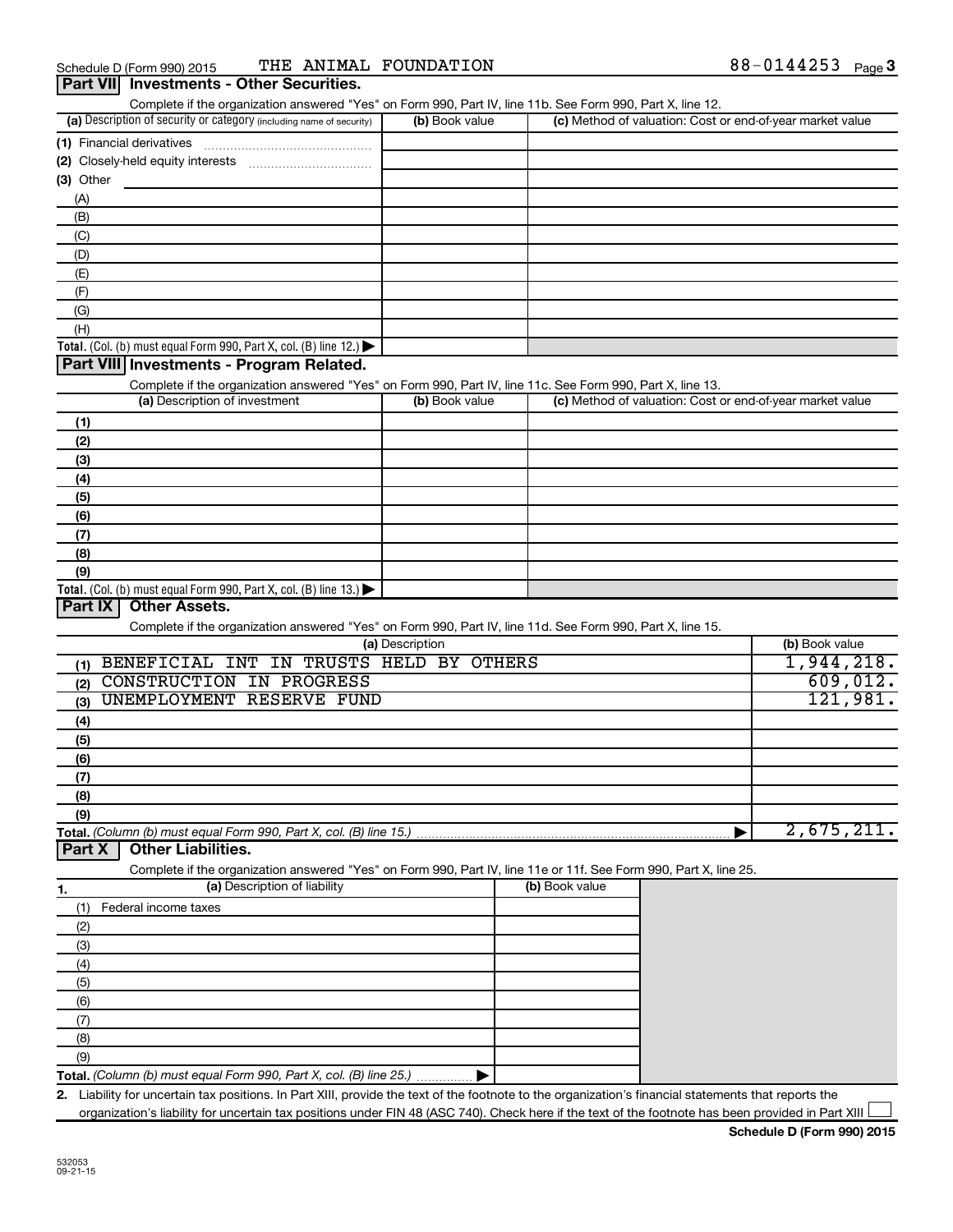|    | THE ANIMAL FOUNDATION<br>Schedule D (Form 990) 2015                                                                                                         |                |                   |                 | 88-0144253 Page 4 |
|----|-------------------------------------------------------------------------------------------------------------------------------------------------------------|----------------|-------------------|-----------------|-------------------|
|    | Reconciliation of Revenue per Audited Financial Statements With Revenue per Return.<br>Part XI                                                              |                |                   |                 |                   |
|    | Complete if the organization answered "Yes" on Form 990, Part IV, line 12a.                                                                                 |                |                   |                 |                   |
| 1  | Total revenue, gains, and other support per audited financial statements [11] [11] Total revenue, gains, and other support per audited financial statements |                |                   | $\blacksquare$  | 23, 131, 311.     |
| 2  | Amounts included on line 1 but not on Form 990, Part VIII, line 12:                                                                                         |                |                   |                 |                   |
| a  |                                                                                                                                                             | 2a             | $-414,675.$       |                 |                   |
| b  |                                                                                                                                                             | 2 <sub>b</sub> | 323,417.          |                 |                   |
|    |                                                                                                                                                             | 2c             |                   |                 |                   |
| d  |                                                                                                                                                             | 2d             | $\overline{-2}$ . |                 |                   |
| е  | Add lines 2a through 2d                                                                                                                                     |                |                   | 2e              | $-91, 260.$       |
| з  |                                                                                                                                                             |                |                   | 3               | 23, 222, 571.     |
|    | Amounts included on Form 990, Part VIII, line 12, but not on line 1:                                                                                        |                |                   |                 |                   |
| a  |                                                                                                                                                             | l 4a           |                   |                 |                   |
| b  |                                                                                                                                                             | 4 <sub>h</sub> |                   |                 |                   |
| c. | Add lines 4a and 4b                                                                                                                                         |                |                   | 4c              |                   |
|    |                                                                                                                                                             |                |                   | $5\overline{5}$ | 23, 222, 571.     |
| 5  |                                                                                                                                                             |                |                   |                 |                   |
|    | Part XII   Reconciliation of Expenses per Audited Financial Statements With Expenses per Return.                                                            |                |                   |                 |                   |
|    | Complete if the organization answered "Yes" on Form 990, Part IV, line 12a.                                                                                 |                |                   |                 |                   |
| 1  |                                                                                                                                                             |                |                   | $\blacksquare$  | 8,971,474.        |
| 2  | Amounts included on line 1 but not on Form 990, Part IX, line 25:                                                                                           |                |                   |                 |                   |
| a  |                                                                                                                                                             | 2a             | 323, 417.         |                 |                   |
|    |                                                                                                                                                             | 2 <sub>b</sub> |                   |                 |                   |
|    |                                                                                                                                                             | 2 <sub>c</sub> |                   |                 |                   |
| d  |                                                                                                                                                             | 2d             |                   |                 |                   |
|    | Add lines 2a through 2d <b>[10]</b> [10] <b>Adding the Second Lines</b> 2a through 2d <b>[10] html</b>                                                      |                |                   | 2e              | 323, 417.         |
| з  |                                                                                                                                                             |                |                   | 3               | 8,648,057.        |
| 4  | Amounts included on Form 990, Part IX, line 25, but not on line 1:                                                                                          |                |                   |                 |                   |
| a  |                                                                                                                                                             | 4а             |                   |                 |                   |
| b  |                                                                                                                                                             | 4h             |                   |                 |                   |
|    | c Add lines 4a and 4b                                                                                                                                       |                |                   | 4c              |                   |
|    | Part XIII Supplemental Information.                                                                                                                         |                |                   | 5               | 8,648,057.        |

Provide the descriptions required for Part II, lines 3, 5, and 9; Part III, lines 1a and 4; Part IV, lines 1b and 2b; Part V, line 4; Part X, line 2; Part XI, lines 2d and 4b; and Part XII, lines 2d and 4b. Also complete this part to provide any additional information.

PART V, LINE 4:

|  | THE PRIMARY INVESTMENT GOAL IS TO MINIMIZE THE RISK OF LOSS OF PRINCIPAL |  |  |  |  |                                                                            |
|--|--------------------------------------------------------------------------|--|--|--|--|----------------------------------------------------------------------------|
|  | WHILE PROVIDING A REASONABLE LEVEL OF CURRENT AND FUTURE INCOME, AS WELL |  |  |  |  |                                                                            |
|  | AS PROVIDE FOR A MODEST APPRECIATION OF PRINCIPAL OVER TIME. THE INCOME  |  |  |  |  |                                                                            |
|  | EARNED DURING THE YEAR IS UNRESTRICTED AND THE PRINCIPAL IS NOT TO BE    |  |  |  |  |                                                                            |
|  |                                                                          |  |  |  |  | SPENT UNLESS IT IS ABSOLUTELY NECESSARY FOR MISSION CRITICAL EXPENDITURES. |
|  |                                                                          |  |  |  |  |                                                                            |

PART XI, LINE 2D - OTHER ADJUSTMENTS:

ROUNDING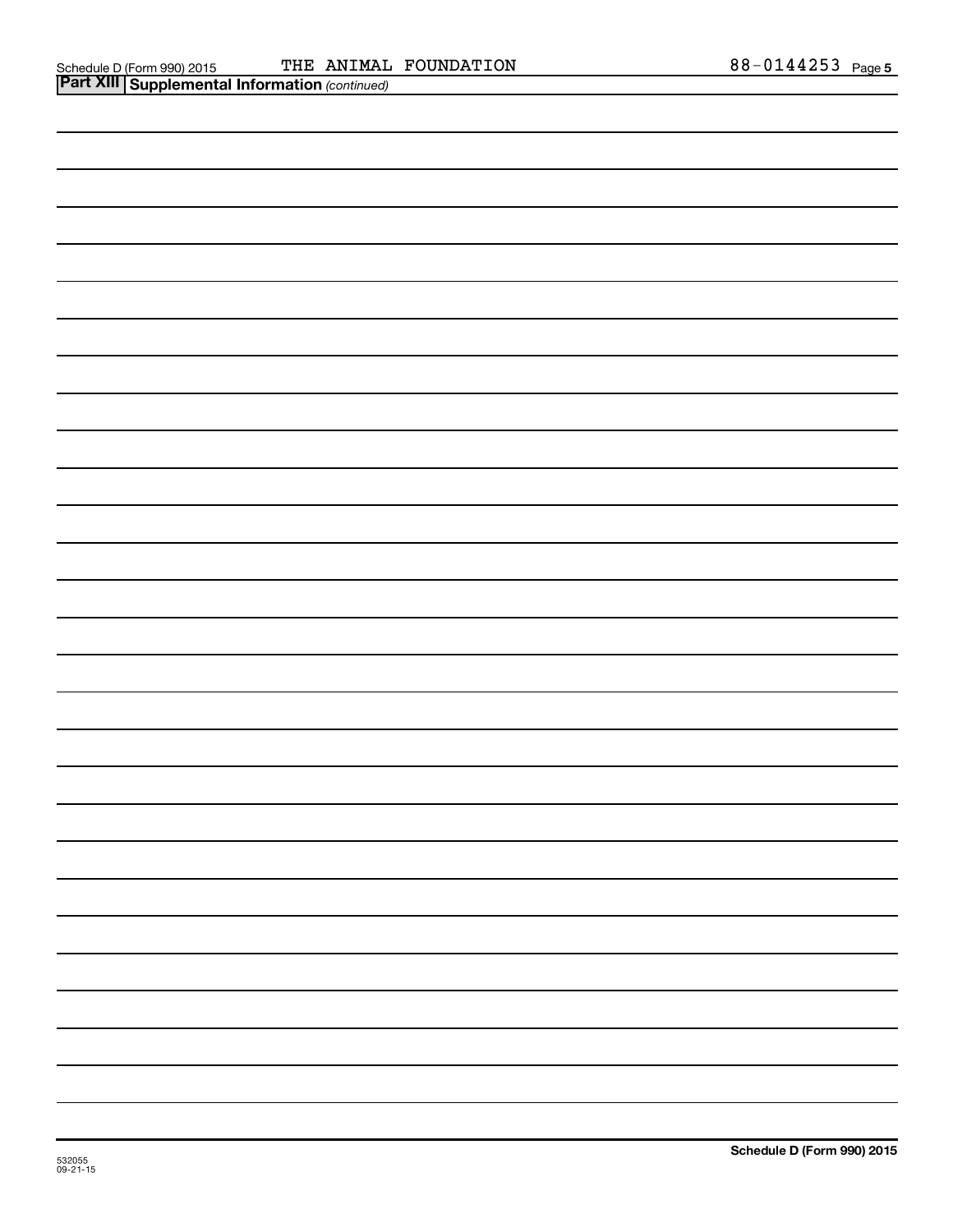| <b>SCHEDULE G</b><br>Supplemental Information Regarding Fundraising or Gaming Activities<br>(Form 990 or 990-EZ)<br>Complete if the organization answered "Yes" on Form 990, Part IV, lines 17, 18, or 19, or if the<br>organization entered more than \$15,000 on Form 990-EZ, line 6a.<br>Department of the Treasury<br>Internal Revenue Service<br>Information about Schedule G (Form 990 or 990-EZ) and its instructions is at WWW.irs.gov/form990.                                                                                                                                                                                                                                                                                                                                                                                                                                                                     |               | OMB No. 1545-0047<br>015<br><b>Open to Public</b><br>Inspection |                                           |                                      |  |                                                                            |                                                         |  |  |  |  |  |
|-----------------------------------------------------------------------------------------------------------------------------------------------------------------------------------------------------------------------------------------------------------------------------------------------------------------------------------------------------------------------------------------------------------------------------------------------------------------------------------------------------------------------------------------------------------------------------------------------------------------------------------------------------------------------------------------------------------------------------------------------------------------------------------------------------------------------------------------------------------------------------------------------------------------------------|---------------|-----------------------------------------------------------------|-------------------------------------------|--------------------------------------|--|----------------------------------------------------------------------------|---------------------------------------------------------|--|--|--|--|--|
| <b>Employer identification number</b><br>Name of the organization<br>88-0144253<br>THE ANIMAL FOUNDATION                                                                                                                                                                                                                                                                                                                                                                                                                                                                                                                                                                                                                                                                                                                                                                                                                    |               |                                                                 |                                           |                                      |  |                                                                            |                                                         |  |  |  |  |  |
| Fundraising Activities. Complete if the organization answered "Yes" on Form 990, Part IV, line 17. Form 990-EZ filers are not<br>Part I<br>required to complete this part.                                                                                                                                                                                                                                                                                                                                                                                                                                                                                                                                                                                                                                                                                                                                                  |               |                                                                 |                                           |                                      |  |                                                                            |                                                         |  |  |  |  |  |
| 1 Indicate whether the organization raised funds through any of the following activities. Check all that apply.<br>$\mathbf{X}$<br>Mail solicitations<br>$e$ $\boxed{X}$ Solicitation of non-government grants<br>a<br>Internet and email solicitations<br>Solicitation of government grants<br>f<br>b<br>$g\left[\overline{X}\right]$ Special fundraising events<br>Phone solicitations<br>с<br>$\overline{\mathbf{X}}$ In-person solicitations<br>2 a Did the organization have a written or oral agreement with any individual (including officers, directors, trustees or<br>$\boxed{\text{X}}$ No<br>Yes<br>key employees listed in Form 990, Part VII) or entity in connection with professional fundraising services?<br>b If "Yes," list the ten highest paid individuals or entities (fundraisers) pursuant to agreements under which the fundraiser is to be<br>compensated at least \$5,000 by the organization. |               |                                                                 |                                           |                                      |  |                                                                            |                                                         |  |  |  |  |  |
| (i) Name and address of individual<br>or entity (fundraiser)                                                                                                                                                                                                                                                                                                                                                                                                                                                                                                                                                                                                                                                                                                                                                                                                                                                                | (ii) Activity | have custody<br>or control of                                   | (iii) Did<br>fundraiser<br>contributions? | (iv) Gross receipts<br>from activity |  | (v) Amount paid<br>to (or retained by)<br>fundraiser<br>listed in col. (i) | (vi) Amount paid<br>to (or retained by)<br>organization |  |  |  |  |  |
|                                                                                                                                                                                                                                                                                                                                                                                                                                                                                                                                                                                                                                                                                                                                                                                                                                                                                                                             |               | <b>Yes</b>                                                      | No                                        |                                      |  |                                                                            |                                                         |  |  |  |  |  |
|                                                                                                                                                                                                                                                                                                                                                                                                                                                                                                                                                                                                                                                                                                                                                                                                                                                                                                                             |               |                                                                 |                                           |                                      |  |                                                                            |                                                         |  |  |  |  |  |
|                                                                                                                                                                                                                                                                                                                                                                                                                                                                                                                                                                                                                                                                                                                                                                                                                                                                                                                             |               |                                                                 |                                           |                                      |  |                                                                            |                                                         |  |  |  |  |  |
|                                                                                                                                                                                                                                                                                                                                                                                                                                                                                                                                                                                                                                                                                                                                                                                                                                                                                                                             |               |                                                                 |                                           |                                      |  |                                                                            |                                                         |  |  |  |  |  |
|                                                                                                                                                                                                                                                                                                                                                                                                                                                                                                                                                                                                                                                                                                                                                                                                                                                                                                                             |               |                                                                 |                                           |                                      |  |                                                                            |                                                         |  |  |  |  |  |
|                                                                                                                                                                                                                                                                                                                                                                                                                                                                                                                                                                                                                                                                                                                                                                                                                                                                                                                             |               |                                                                 |                                           |                                      |  |                                                                            |                                                         |  |  |  |  |  |
|                                                                                                                                                                                                                                                                                                                                                                                                                                                                                                                                                                                                                                                                                                                                                                                                                                                                                                                             |               |                                                                 |                                           |                                      |  |                                                                            |                                                         |  |  |  |  |  |
|                                                                                                                                                                                                                                                                                                                                                                                                                                                                                                                                                                                                                                                                                                                                                                                                                                                                                                                             |               |                                                                 |                                           |                                      |  |                                                                            |                                                         |  |  |  |  |  |
|                                                                                                                                                                                                                                                                                                                                                                                                                                                                                                                                                                                                                                                                                                                                                                                                                                                                                                                             |               |                                                                 |                                           |                                      |  |                                                                            |                                                         |  |  |  |  |  |
|                                                                                                                                                                                                                                                                                                                                                                                                                                                                                                                                                                                                                                                                                                                                                                                                                                                                                                                             |               |                                                                 |                                           |                                      |  |                                                                            |                                                         |  |  |  |  |  |
| Total                                                                                                                                                                                                                                                                                                                                                                                                                                                                                                                                                                                                                                                                                                                                                                                                                                                                                                                       |               |                                                                 |                                           |                                      |  |                                                                            |                                                         |  |  |  |  |  |
| 3 List all states in which the organization is registered or licensed to solicit contributions or has been notified it is exempt from registration<br>or licensing.                                                                                                                                                                                                                                                                                                                                                                                                                                                                                                                                                                                                                                                                                                                                                         |               |                                                                 |                                           |                                      |  |                                                                            |                                                         |  |  |  |  |  |
|                                                                                                                                                                                                                                                                                                                                                                                                                                                                                                                                                                                                                                                                                                                                                                                                                                                                                                                             |               |                                                                 |                                           |                                      |  |                                                                            |                                                         |  |  |  |  |  |
|                                                                                                                                                                                                                                                                                                                                                                                                                                                                                                                                                                                                                                                                                                                                                                                                                                                                                                                             |               |                                                                 |                                           |                                      |  |                                                                            |                                                         |  |  |  |  |  |

**For Paperwork Reduction Act Notice, see the Instructions for Form 990 or 990-EZ. Schedule G (Form 990 or 990-EZ) 2015** LHA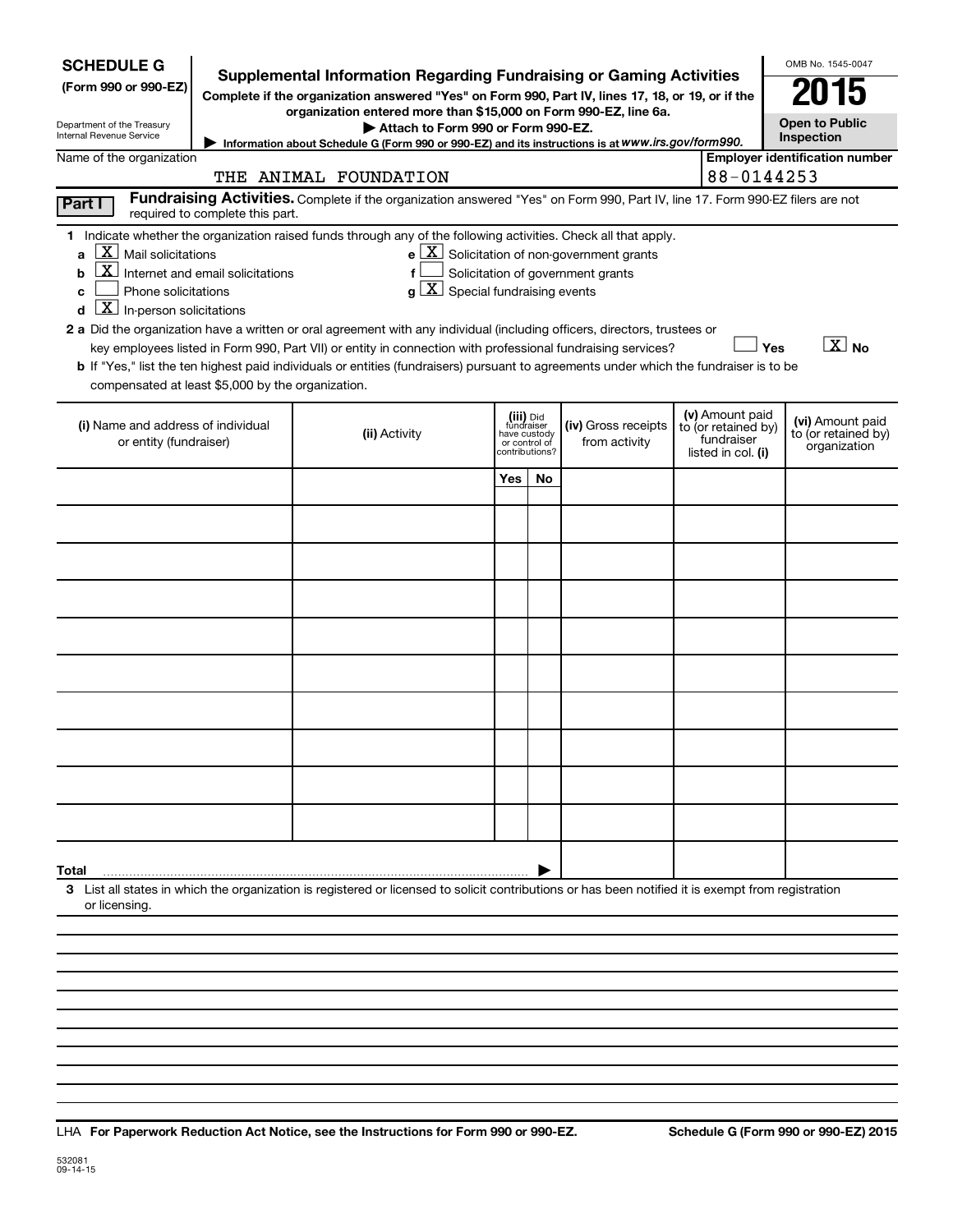#### Schedule G (Form 990 or 990-EZ) 2015  $\texttt{THE}$  ANIMAL FOUNDATION  $88-0144253$  Page

Part II | Fundraising Events. Complete if the organization answered "Yes" on Form 990, Part IV, line 18, or reported more than \$15,000 of fundraising event contributions and gross income on Form 990-EZ, lines 1 and 6b. List events with gross receipts greater than \$5,000.

|                        |              | or fundraising event contributions and gross income on Form 990-EZ, lines T and 6D. List events with gross receipts greater than \$5,000.                                   |                 |                         |                                 |                                           |
|------------------------|--------------|-----------------------------------------------------------------------------------------------------------------------------------------------------------------------------|-----------------|-------------------------|---------------------------------|-------------------------------------------|
|                        |              |                                                                                                                                                                             | (a) Event $#1$  | $(b)$ Event #2          | (c) Other events<br><b>NONE</b> | (d) Total events<br>(add col. (a) through |
|                        |              |                                                                                                                                                                             | BEST IN SHOW    |                         |                                 | col. (c)                                  |
|                        |              |                                                                                                                                                                             | (event type)    | (event type)            | (total number)                  |                                           |
| Revenue                | 1.           |                                                                                                                                                                             | 231,453.        |                         |                                 | 231,453.                                  |
|                        |              |                                                                                                                                                                             | 24,739.         |                         |                                 | 24,739.                                   |
|                        |              |                                                                                                                                                                             |                 |                         |                                 |                                           |
|                        | 3            | Gross income (line 1 minus line 2)                                                                                                                                          | 206,714.        |                         |                                 | 206,714.                                  |
|                        |              |                                                                                                                                                                             |                 |                         |                                 |                                           |
|                        | 5.           |                                                                                                                                                                             |                 |                         |                                 |                                           |
|                        |              |                                                                                                                                                                             |                 |                         |                                 |                                           |
|                        | 6            |                                                                                                                                                                             |                 |                         |                                 |                                           |
| Direct Expenses        | $\mathbf{7}$ | Food and beverages                                                                                                                                                          |                 |                         |                                 |                                           |
|                        |              |                                                                                                                                                                             |                 |                         |                                 |                                           |
|                        | 8            |                                                                                                                                                                             |                 |                         |                                 |                                           |
|                        | 9            |                                                                                                                                                                             | 69,457.         |                         |                                 | 69,457.                                   |
|                        | 10.          | Direct expense summary. Add lines 4 through 9 in column (d)                                                                                                                 |                 |                         |                                 | 69,457.<br>137, 257.                      |
| <b>Part III</b>        |              | 11 Net income summary. Subtract line 10 from line 3, column (d)<br>Gaming. Complete if the organization answered "Yes" on Form 990, Part IV, line 19, or reported more than |                 |                         |                                 |                                           |
|                        |              | \$15,000 on Form 990-EZ, line 6a.                                                                                                                                           |                 |                         |                                 |                                           |
|                        |              |                                                                                                                                                                             |                 | (b) Pull tabs/instant   |                                 | (d) Total gaming (add                     |
|                        |              |                                                                                                                                                                             | (a) Bingo       | bingo/progressive bingo | (c) Other gaming                | col. (a) through col. (c))                |
| Revenue                |              |                                                                                                                                                                             |                 |                         |                                 |                                           |
|                        | 1.           |                                                                                                                                                                             |                 |                         |                                 |                                           |
|                        |              |                                                                                                                                                                             |                 |                         |                                 |                                           |
|                        |              |                                                                                                                                                                             |                 |                         |                                 |                                           |
|                        |              |                                                                                                                                                                             |                 |                         |                                 |                                           |
|                        | 3            |                                                                                                                                                                             |                 |                         |                                 |                                           |
| <b>Direct Expenses</b> | 4            |                                                                                                                                                                             |                 |                         |                                 |                                           |
|                        |              |                                                                                                                                                                             |                 |                         |                                 |                                           |
|                        | 5.           |                                                                                                                                                                             | <b>Yes</b><br>% | Yes<br>%                | Yes<br>%                        |                                           |
|                        |              | 6 Volunteer labor                                                                                                                                                           | No              | No                      | No                              |                                           |
|                        | $\mathbf{7}$ | Direct expense summary. Add lines 2 through 5 in column (d)                                                                                                                 |                 |                         |                                 |                                           |
|                        |              |                                                                                                                                                                             |                 |                         |                                 |                                           |
|                        | 8            |                                                                                                                                                                             |                 |                         |                                 |                                           |
| 9                      |              | Enter the state(s) in which the organization conducts gaming activities:                                                                                                    |                 |                         |                                 |                                           |
|                        |              |                                                                                                                                                                             |                 |                         |                                 | Yes<br>No                                 |
|                        |              | <b>b</b> If "No," explain:                                                                                                                                                  |                 |                         |                                 |                                           |
|                        |              |                                                                                                                                                                             |                 |                         |                                 |                                           |
|                        |              |                                                                                                                                                                             |                 |                         |                                 |                                           |
|                        |              |                                                                                                                                                                             |                 |                         |                                 | Yes<br>No                                 |
|                        |              | <b>b</b> If "Yes," explain:<br><u> 1989 - Johann Johann Stoff, deutscher Stoffen und der Stoffen und der Stoffen und der Stoffen und der Stoffen</u>                        |                 |                         |                                 |                                           |
|                        |              |                                                                                                                                                                             |                 |                         |                                 |                                           |
|                        |              |                                                                                                                                                                             |                 |                         |                                 |                                           |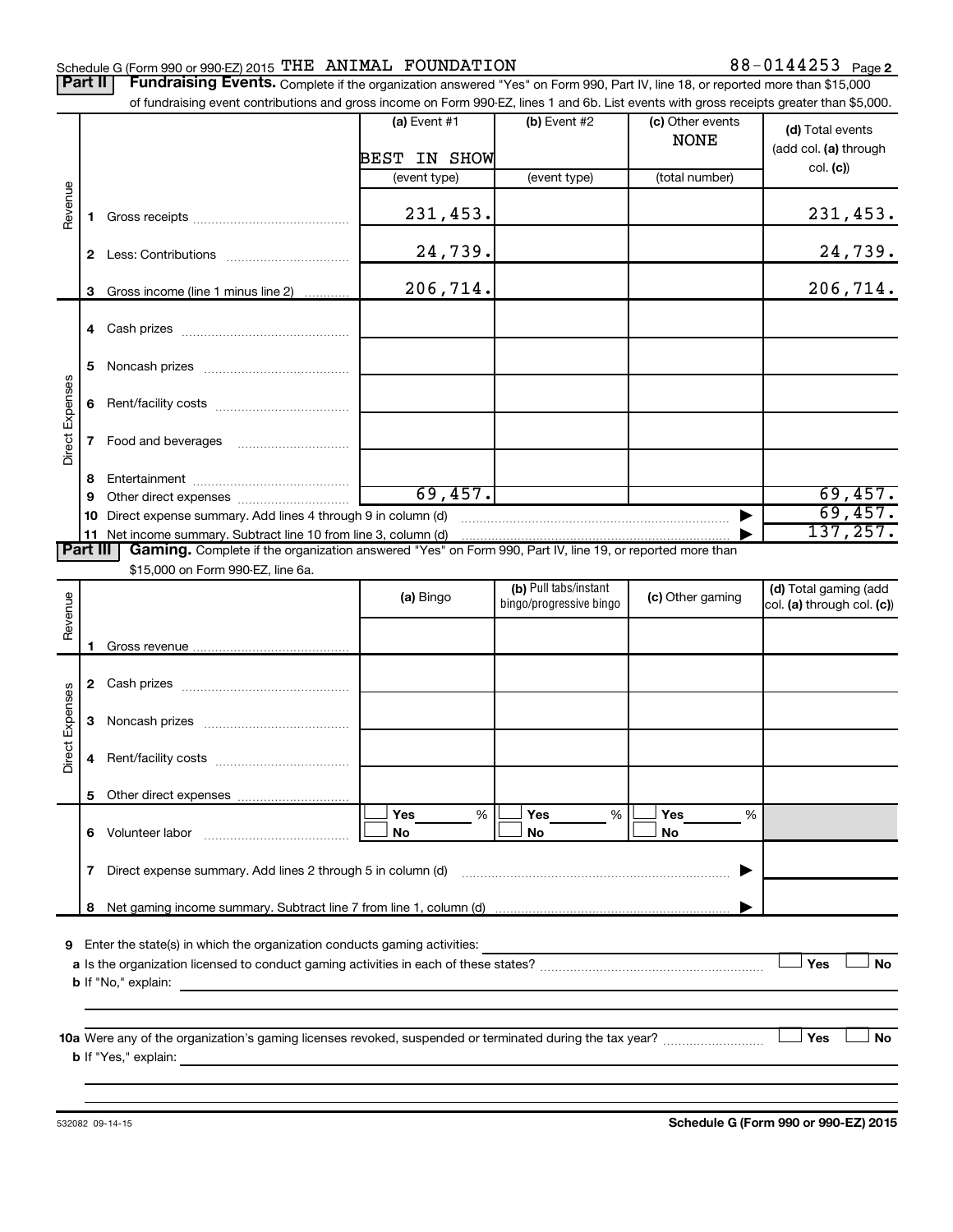|    | Schedule G (Form 990 or 990-EZ) 2015 THE ANIMAL FOUNDATION                                                                                                                                                                                | 88-0144253 |       | Page 3               |
|----|-------------------------------------------------------------------------------------------------------------------------------------------------------------------------------------------------------------------------------------------|------------|-------|----------------------|
|    |                                                                                                                                                                                                                                           |            | Yes   | <b>No</b>            |
|    | 12 Is the organization a grantor, beneficiary or trustee of a trust or a member of a partnership or other entity formed                                                                                                                   |            |       |                      |
|    |                                                                                                                                                                                                                                           |            | Yes   | No                   |
|    | 13 Indicate the percentage of gaming activity conducted in:                                                                                                                                                                               |            |       |                      |
|    |                                                                                                                                                                                                                                           |            |       | %                    |
|    | <b>b</b> An outside facility <i>www.communically.communically.communically.communically.communically.communically.communically.communically.communically.communically.communically.communically.communically.communically.communicall</i> |            | 13b l | %                    |
|    | 14 Enter the name and address of the person who prepares the organization's gaming/special events books and records:                                                                                                                      |            |       |                      |
|    |                                                                                                                                                                                                                                           |            |       |                      |
|    | Name $\blacktriangleright$<br>the control of the control of the control of the control of the control of the control of                                                                                                                   |            |       |                      |
|    |                                                                                                                                                                                                                                           |            |       |                      |
|    |                                                                                                                                                                                                                                           |            |       | ∣ No                 |
|    |                                                                                                                                                                                                                                           |            |       |                      |
|    | of gaming revenue retained by the third party $\triangleright$ \$ ___________________.                                                                                                                                                    |            |       |                      |
|    | c If "Yes," enter name and address of the third party:                                                                                                                                                                                    |            |       |                      |
|    |                                                                                                                                                                                                                                           |            |       |                      |
|    | Name $\blacktriangleright$<br><u> 1989 - Johann Barbara, marka a shekara ta 1989 - An tsa a shekara ta 1989 - An tsa a shekara tsa a shekara t</u>                                                                                        |            |       |                      |
|    |                                                                                                                                                                                                                                           |            |       |                      |
|    |                                                                                                                                                                                                                                           |            |       |                      |
| 16 | Gaming manager information:                                                                                                                                                                                                               |            |       |                      |
|    | Name $\triangleright$                                                                                                                                                                                                                     |            |       |                      |
|    |                                                                                                                                                                                                                                           |            |       |                      |
|    | Gaming manager compensation > \$                                                                                                                                                                                                          |            |       |                      |
|    |                                                                                                                                                                                                                                           |            |       |                      |
|    |                                                                                                                                                                                                                                           |            |       |                      |
|    |                                                                                                                                                                                                                                           |            |       |                      |
|    |                                                                                                                                                                                                                                           |            |       |                      |
|    | Director/officer<br>Employee<br>Independent contractor                                                                                                                                                                                    |            |       |                      |
|    |                                                                                                                                                                                                                                           |            |       |                      |
| 17 | Mandatory distributions:                                                                                                                                                                                                                  |            |       |                      |
|    | a Is the organization required under state law to make charitable distributions from the gaming proceeds to                                                                                                                               |            |       |                      |
|    |                                                                                                                                                                                                                                           |            |       | $\Box$ Yes $\Box$ No |
|    | <b>b</b> Enter the amount of distributions required under state law to be distributed to other exempt organizations or spent in the                                                                                                       |            |       |                      |
|    | organization's own exempt activities during the tax year $\triangleright$ \$                                                                                                                                                              |            |       |                      |
|    | <b>Part IV</b><br>Supplemental Information. Provide the explanations required by Part I, line 2b, columns (iii) and (v); and Part III, lines 9, 9b, 10b, 15b,                                                                             |            |       |                      |
|    | 15c, 16, and 17b, as applicable. Also provide any additional information (see instructions).                                                                                                                                              |            |       |                      |
|    |                                                                                                                                                                                                                                           |            |       |                      |
|    |                                                                                                                                                                                                                                           |            |       |                      |
|    |                                                                                                                                                                                                                                           |            |       |                      |
|    |                                                                                                                                                                                                                                           |            |       |                      |
|    |                                                                                                                                                                                                                                           |            |       |                      |
|    |                                                                                                                                                                                                                                           |            |       |                      |
|    |                                                                                                                                                                                                                                           |            |       |                      |
|    |                                                                                                                                                                                                                                           |            |       |                      |
|    |                                                                                                                                                                                                                                           |            |       |                      |
|    |                                                                                                                                                                                                                                           |            |       |                      |
|    |                                                                                                                                                                                                                                           |            |       |                      |
|    |                                                                                                                                                                                                                                           |            |       |                      |
|    |                                                                                                                                                                                                                                           |            |       |                      |
|    |                                                                                                                                                                                                                                           |            |       |                      |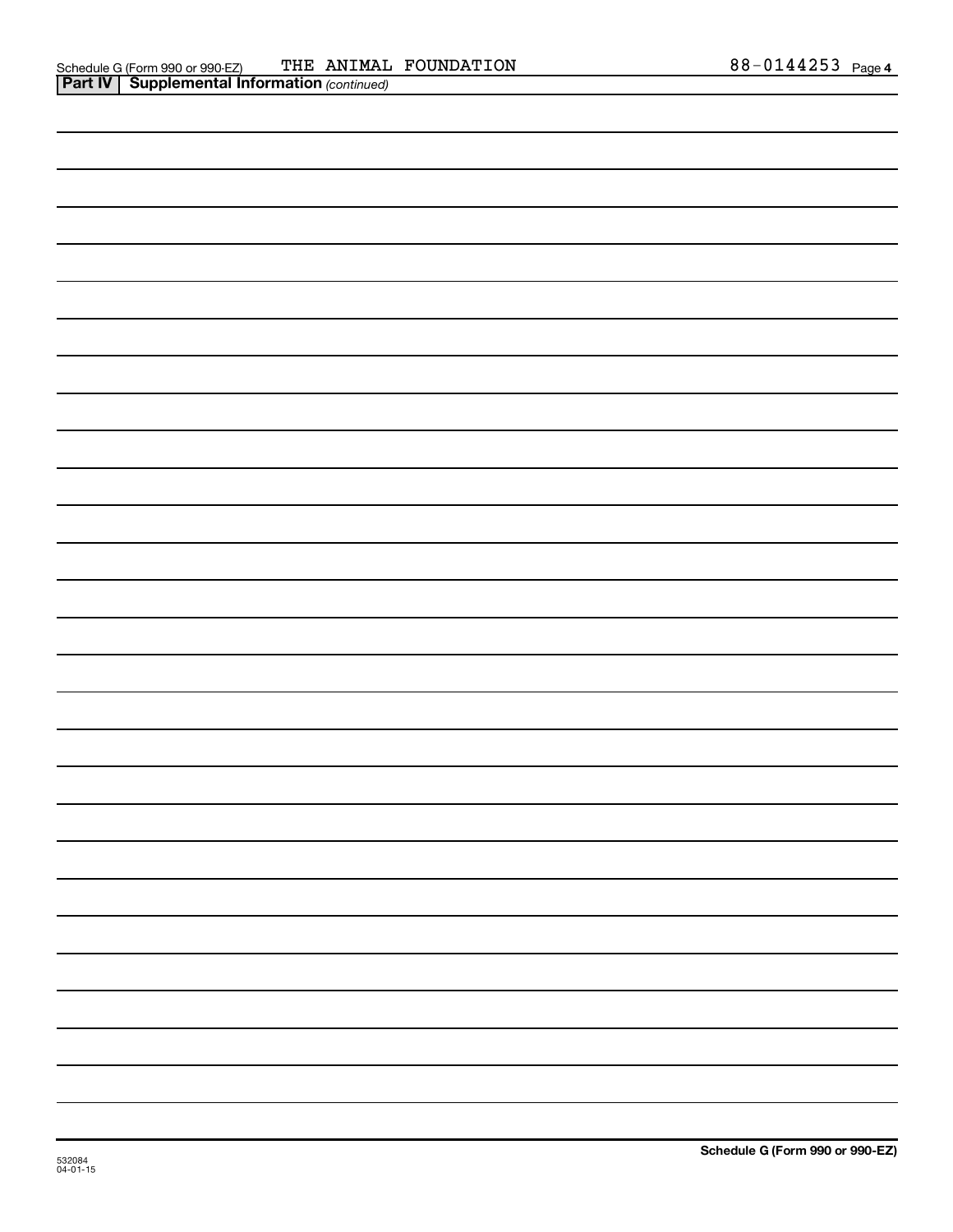|                                                                                                               | <b>Compensation Information</b><br><b>SCHEDULE J</b>                                                                            | OMB No. 1545-0047                     |            |                         |  |
|---------------------------------------------------------------------------------------------------------------|---------------------------------------------------------------------------------------------------------------------------------|---------------------------------------|------------|-------------------------|--|
|                                                                                                               | (Form 990)<br>For certain Officers, Directors, Trustees, Key Employees, and Highest                                             |                                       |            |                         |  |
|                                                                                                               | <b>Compensated Employees</b>                                                                                                    |                                       | 2015       |                         |  |
|                                                                                                               | Complete if the organization answered "Yes" on Form 990, Part IV, line 23.<br>Attach to Form 990.<br>Department of the Treasury | <b>Open to Public</b>                 |            |                         |  |
|                                                                                                               | Information about Schedule J (Form 990) and its instructions is at www.irs.gov/form990.<br>Internal Revenue Service             |                                       | Inspection |                         |  |
|                                                                                                               | Name of the organization                                                                                                        | <b>Employer identification number</b> |            |                         |  |
|                                                                                                               | THE ANIMAL FOUNDATION                                                                                                           | 88-0144253                            |            |                         |  |
| Part I                                                                                                        | <b>Questions Regarding Compensation</b>                                                                                         |                                       |            |                         |  |
|                                                                                                               |                                                                                                                                 |                                       | Yes        | No                      |  |
| 1a                                                                                                            | Check the appropriate box(es) if the organization provided any of the following to or for a person listed on Form 990,          |                                       |            |                         |  |
|                                                                                                               | Part VII, Section A, line 1a. Complete Part III to provide any relevant information regarding these items.                      |                                       |            |                         |  |
|                                                                                                               | First-class or charter travel<br>Housing allowance or residence for personal use                                                |                                       |            |                         |  |
|                                                                                                               | Travel for companions<br>Payments for business use of personal residence                                                        |                                       |            |                         |  |
|                                                                                                               | Tax indemnification and gross-up payments<br>Health or social club dues or initiation fees                                      |                                       |            |                         |  |
|                                                                                                               | Discretionary spending account<br>Personal services (e.g., maid, chauffeur, chef)                                               |                                       |            |                         |  |
|                                                                                                               |                                                                                                                                 |                                       |            |                         |  |
|                                                                                                               | <b>b</b> If any of the boxes on line 1a are checked, did the organization follow a written policy regarding payment or          |                                       |            |                         |  |
|                                                                                                               |                                                                                                                                 | 1b                                    |            |                         |  |
| 2                                                                                                             | Did the organization require substantiation prior to reimbursing or allowing expenses incurred by all directors,                |                                       |            |                         |  |
|                                                                                                               |                                                                                                                                 | $\mathbf{2}$                          |            |                         |  |
|                                                                                                               |                                                                                                                                 |                                       |            |                         |  |
| з                                                                                                             | Indicate which, if any, of the following the filing organization used to establish the compensation of the organization's       |                                       |            |                         |  |
|                                                                                                               | CEO/Executive Director. Check all that apply. Do not check any boxes for methods used by a related organization to              |                                       |            |                         |  |
|                                                                                                               | establish compensation of the CEO/Executive Director, but explain in Part III.<br>$\mathbf{X}$                                  |                                       |            |                         |  |
|                                                                                                               | $ \mathbf{X} $ Compensation committee<br>Written employment contract<br>ΧI                                                      |                                       |            |                         |  |
|                                                                                                               | Compensation survey or study<br>Independent compensation consultant<br><u>x  </u>                                               |                                       |            |                         |  |
|                                                                                                               | Approval by the board or compensation committee<br>Form 990 of other organizations                                              |                                       |            |                         |  |
| 4                                                                                                             | During the year, did any person listed on Form 990, Part VII, Section A, line 1a, with respect to the filing                    |                                       |            |                         |  |
|                                                                                                               | organization or a related organization:                                                                                         |                                       |            |                         |  |
| а                                                                                                             | Receive a severance payment or change-of-control payment?                                                                       | 4a                                    |            | х                       |  |
| b                                                                                                             |                                                                                                                                 | 4b                                    |            | $\overline{\textbf{x}}$ |  |
| с                                                                                                             |                                                                                                                                 | 4c                                    |            | $\overline{\textbf{x}}$ |  |
| If "Yes" to any of lines 4a-c, list the persons and provide the applicable amounts for each item in Part III. |                                                                                                                                 |                                       |            |                         |  |
|                                                                                                               |                                                                                                                                 |                                       |            |                         |  |
|                                                                                                               | Only section 501(c)(3), 501(c)(4), and 501(c)(29) organizations must complete lines 5-9.                                        |                                       |            |                         |  |
|                                                                                                               | For persons listed on Form 990, Part VII, Section A, line 1a, did the organization pay or accrue any compensation               |                                       |            |                         |  |
|                                                                                                               | contingent on the revenues of:                                                                                                  |                                       |            |                         |  |
|                                                                                                               | a The organization?                                                                                                             | 5a                                    |            | X.                      |  |
|                                                                                                               |                                                                                                                                 | 5b                                    |            | $\overline{\mathbf{X}}$ |  |
|                                                                                                               | If "Yes" to line 5a or 5b, describe in Part III.                                                                                |                                       |            |                         |  |
| 6                                                                                                             | For persons listed on Form 990, Part VII, Section A, line 1a, did the organization pay or accrue any compensation               |                                       |            |                         |  |
|                                                                                                               | contingent on the net earnings of:                                                                                              |                                       |            |                         |  |
| a                                                                                                             |                                                                                                                                 | 6a                                    |            | X.                      |  |
|                                                                                                               |                                                                                                                                 | 6b                                    |            | $\overline{\text{X}}$   |  |
|                                                                                                               | If "Yes" on line 6a or 6b, describe in Part III.                                                                                |                                       |            |                         |  |
|                                                                                                               | 7 For persons listed on Form 990, Part VII, Section A, line 1a, did the organization provide any non-fixed payments             |                                       |            |                         |  |
|                                                                                                               |                                                                                                                                 | $\overline{\phantom{a}}$              |            | х                       |  |
| 8                                                                                                             | Were any amounts reported on Form 990, Part VII, paid or accrued pursuant to a contract that was subject to the                 |                                       |            |                         |  |
| 8                                                                                                             |                                                                                                                                 |                                       |            | x                       |  |
| 9                                                                                                             | If "Yes" to line 8, did the organization also follow the rebuttable presumption procedure described in                          |                                       |            |                         |  |
|                                                                                                               |                                                                                                                                 | 9                                     |            |                         |  |
|                                                                                                               | LHA For Paperwork Reduction Act Notice, see the Instructions for Form 990.                                                      | Schedule J (Form 990) 2015            |            |                         |  |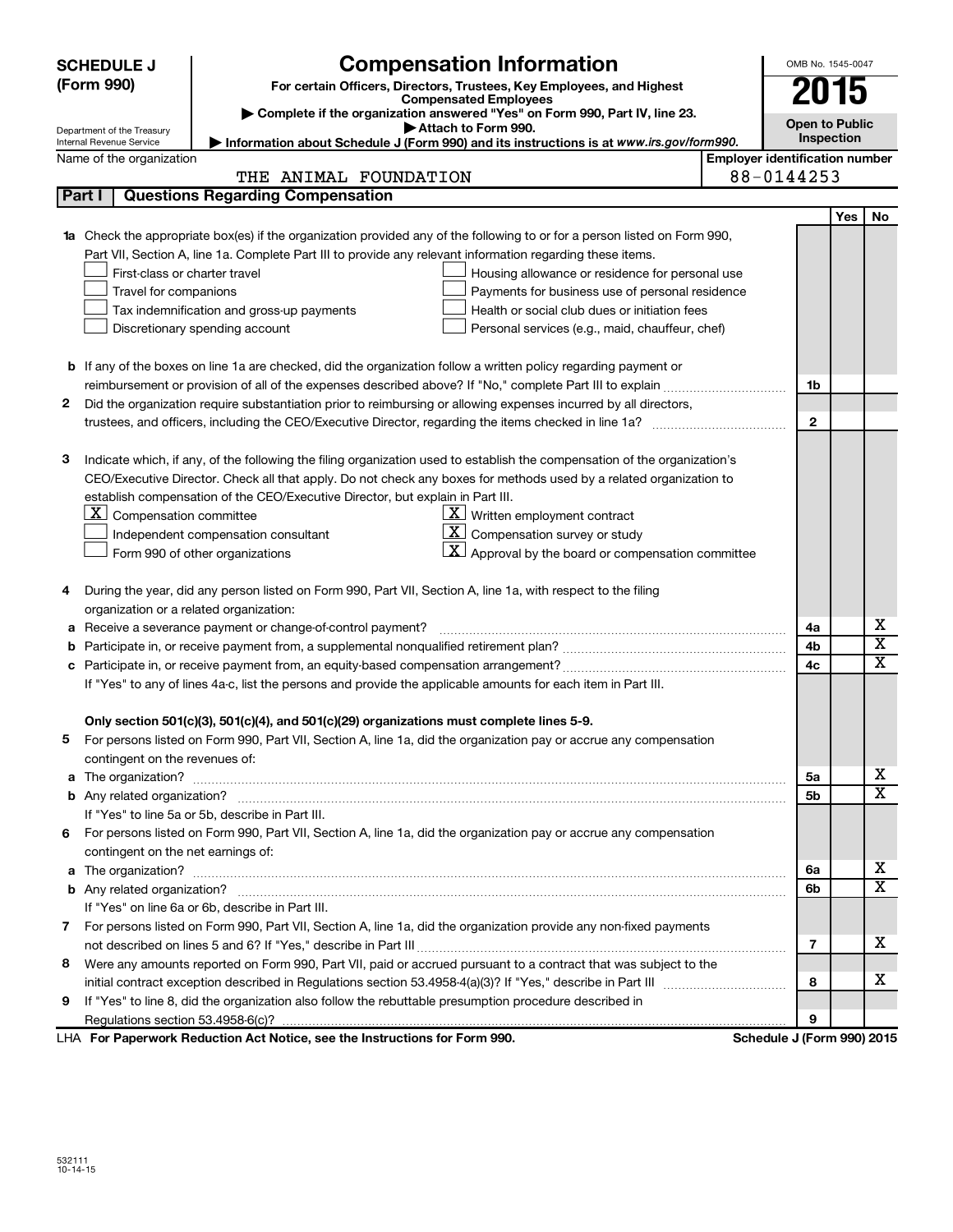**2**

#### Part II | Officers, Directors, Trustees, Key Employees, and Highest Compensated Employees. Use duplicate copies if additional space is needed.

For each individual whose compensation must be reported on Schedule J, report compensation from the organization on row (i) and from related organizations, described in the instructions, on row (ii). Do not list any individuals that are not listed on Form 990, Part VII.

Note: The sum of columns (B)(i)-(iii) for each listed individual must equal the total amount of Form 990, Part VII, Section A, line 1a, applicable column (D) and (E) amounts for that individual.

|                    | (B) Breakdown of W-2 and/or 1099-MISC compensation |                                           |                                           | (C) Retirement and<br>(D) Nontaxable<br>other deferred<br>benefits | (E) Total of columns<br>$(B)(i)-(D)$ | (F) Compensation<br>in column (B) |                                           |
|--------------------|----------------------------------------------------|-------------------------------------------|-------------------------------------------|--------------------------------------------------------------------|--------------------------------------|-----------------------------------|-------------------------------------------|
| (A) Name and Title | (i) Base<br>compensation                           | (ii) Bonus &<br>incentive<br>compensation | (iii) Other<br>reportable<br>compensation | compensation                                                       |                                      |                                   | reported as deferred<br>on prior Form 990 |
| $(\sf{i})$         |                                                    |                                           |                                           |                                                                    |                                      |                                   |                                           |
| (ii)               |                                                    |                                           |                                           |                                                                    |                                      |                                   |                                           |
| $(\sf{i})$         |                                                    |                                           |                                           |                                                                    |                                      |                                   |                                           |
| (ii)               |                                                    |                                           |                                           |                                                                    |                                      |                                   |                                           |
| $(\sf{i})$         |                                                    |                                           |                                           |                                                                    |                                      |                                   |                                           |
| (ii)               |                                                    |                                           |                                           |                                                                    |                                      |                                   |                                           |
| $(\sf{i})$         |                                                    |                                           |                                           |                                                                    |                                      |                                   |                                           |
| (ii)               |                                                    |                                           |                                           |                                                                    |                                      |                                   |                                           |
| $(\sf{i})$         |                                                    |                                           |                                           |                                                                    |                                      |                                   |                                           |
| (ii)               |                                                    |                                           |                                           |                                                                    |                                      |                                   |                                           |
| $(\sf{i})$         |                                                    |                                           |                                           |                                                                    |                                      |                                   |                                           |
| (ii)               |                                                    |                                           |                                           |                                                                    |                                      |                                   |                                           |
| $(\sf{i})$         |                                                    |                                           |                                           |                                                                    |                                      |                                   |                                           |
| (i)                |                                                    |                                           |                                           |                                                                    |                                      |                                   |                                           |
| (i)                |                                                    |                                           |                                           |                                                                    |                                      |                                   |                                           |
| (ii)               |                                                    |                                           |                                           |                                                                    |                                      |                                   |                                           |
| (i)                |                                                    |                                           |                                           |                                                                    |                                      |                                   |                                           |
| (ii)               |                                                    |                                           |                                           |                                                                    |                                      |                                   |                                           |
| $(\sf{i})$         |                                                    |                                           |                                           |                                                                    |                                      |                                   |                                           |
| (ii)               |                                                    |                                           |                                           |                                                                    |                                      |                                   |                                           |
| $(\sf{i})$         |                                                    |                                           |                                           |                                                                    |                                      |                                   |                                           |
| (ii)               |                                                    |                                           |                                           |                                                                    |                                      |                                   |                                           |
| $(\sf{i})$         |                                                    |                                           |                                           |                                                                    |                                      |                                   |                                           |
| (ii)               |                                                    |                                           |                                           |                                                                    |                                      |                                   |                                           |
| (i)                |                                                    |                                           |                                           |                                                                    |                                      |                                   |                                           |
| (ii)               |                                                    |                                           |                                           |                                                                    |                                      |                                   |                                           |
| $(\sf{i})$         |                                                    |                                           |                                           |                                                                    |                                      |                                   |                                           |
| (ii)               |                                                    |                                           |                                           |                                                                    |                                      |                                   |                                           |
| $(\sf{i})$         |                                                    |                                           |                                           |                                                                    |                                      |                                   |                                           |
| (ii)               |                                                    |                                           |                                           |                                                                    |                                      |                                   |                                           |
| $(\sf{i})$         |                                                    |                                           |                                           |                                                                    |                                      |                                   |                                           |
| (ii)               |                                                    |                                           |                                           |                                                                    |                                      |                                   |                                           |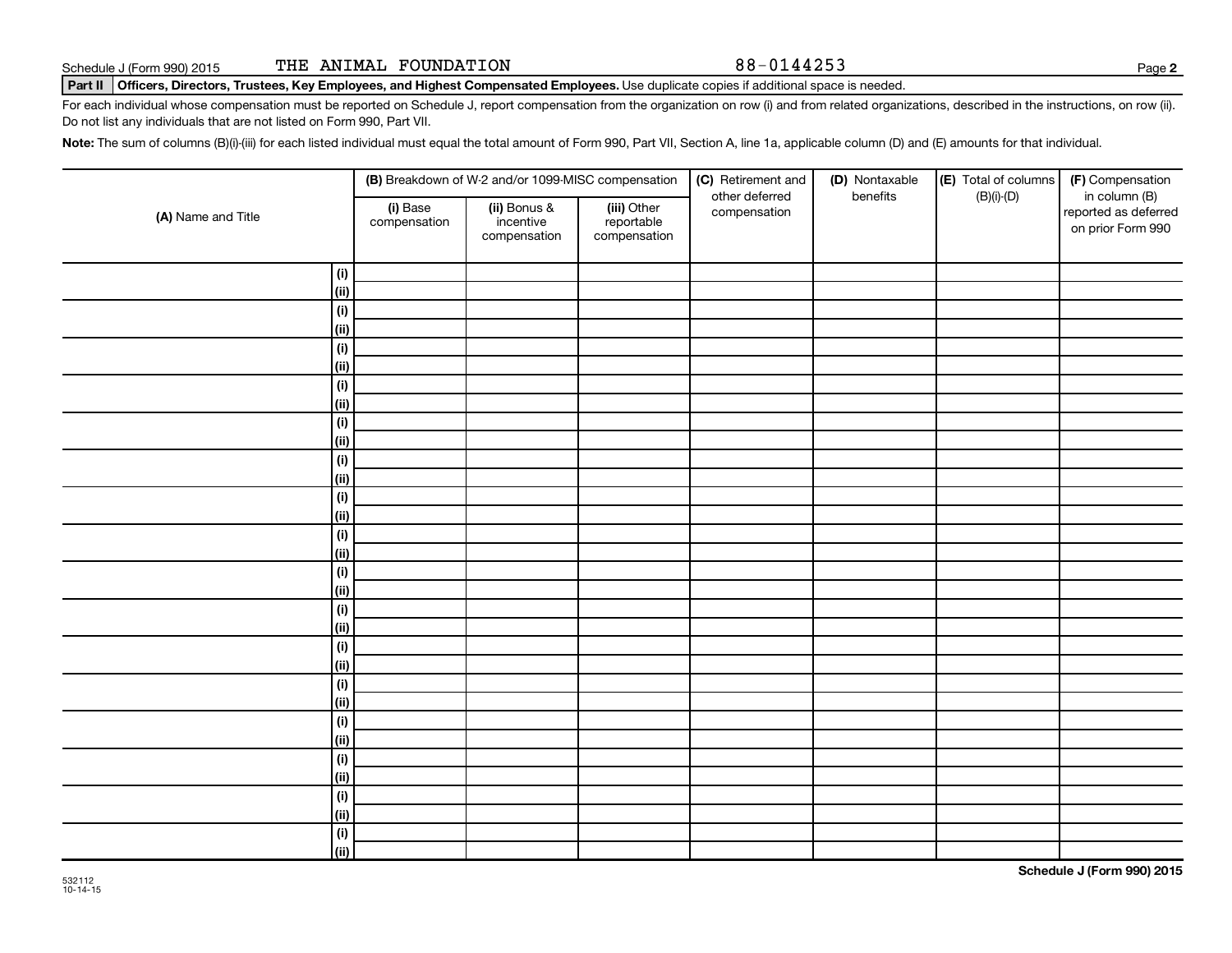#### **Part III Supplemental Information**

Provide the information, explanation, or descriptions required for Part I, lines 1a, 1b, 3, 4a, 4b, 4c, 5a, 5b, 6a, 6b, 7, and 8, and for Part II. Also complete this part for any additional information.

**Schedule J (Form 990) 2015**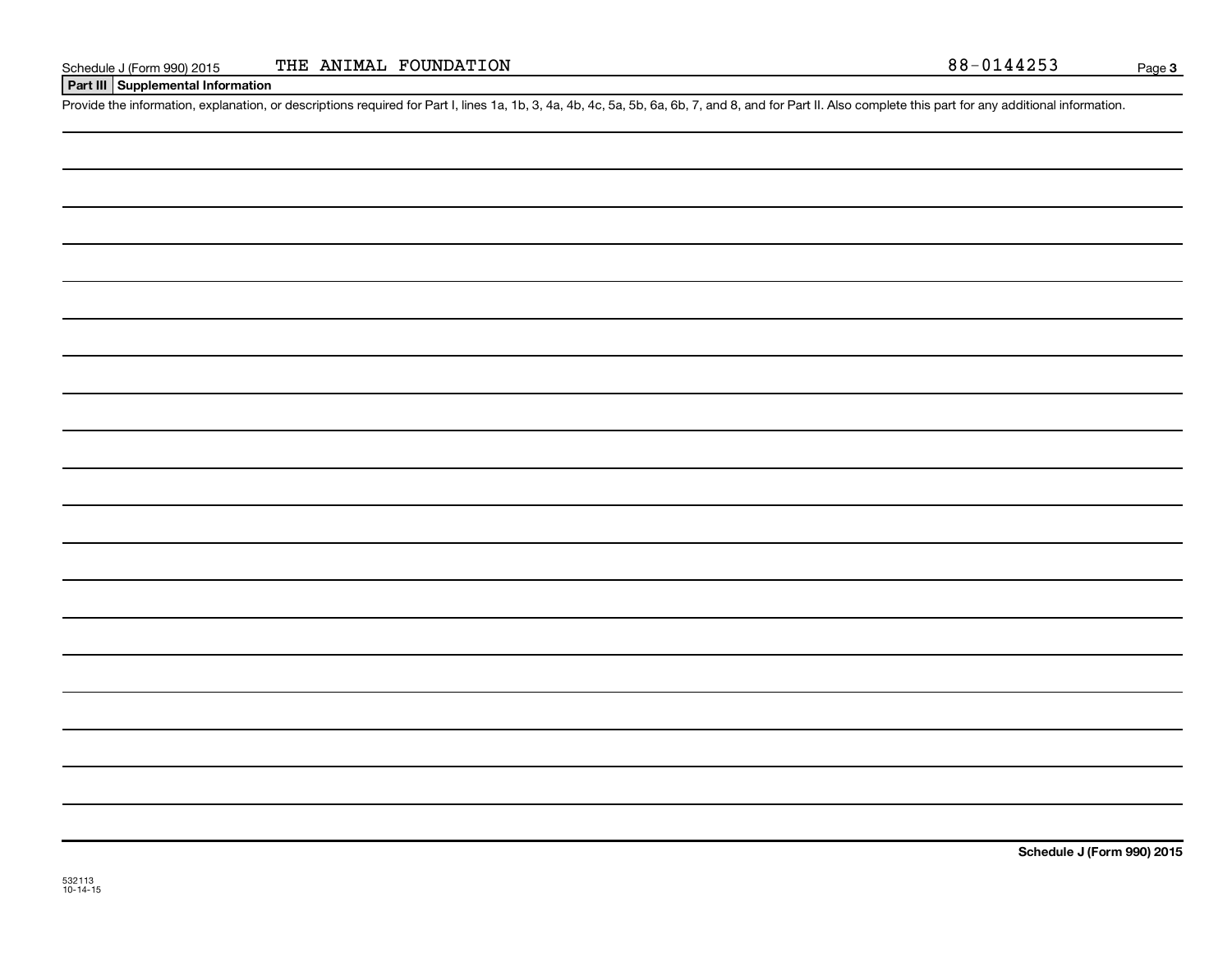#### **SCHEDULE M (Form 990)**

# **Noncash Contributions**

OMB No. 1545-0047

| Department of the Treasury |
|----------------------------|
| Internal Revenue Service   |

◆ Complete if the organizations answered "Yes" on Form 990, Part IV, lines 29 or 30.<br>▶ Complete if the organizations answered "Yes" on Form 990, Part IV, lines 29 or 30. **Attach to Form 990.** J

**Open To Public Inspection**

|  | Name of the organization |
|--|--------------------------|
|  |                          |

**Information about Schedule M (Form 990) and its instructions is at www.irs.gov/form990.** 

|     |  | Emplover identification number |
|-----|--|--------------------------------|
| ION |  | 88-0144253                     |

|  | THE ANIMAL FOUNDATI |
|--|---------------------|

| Part I | <b>Types of Property</b>                                                                                                       |                         |                  |                                                                       |                              |            |     |    |
|--------|--------------------------------------------------------------------------------------------------------------------------------|-------------------------|------------------|-----------------------------------------------------------------------|------------------------------|------------|-----|----|
|        |                                                                                                                                | (a)                     | (b)              | (c)                                                                   | (d)                          |            |     |    |
|        |                                                                                                                                | Check if                | Number of        | Noncash contribution                                                  | Method of determining        |            |     |    |
|        |                                                                                                                                | applicable              | contributions or | amounts reported on<br>items contributed Form 990, Part VIII, line 1g | noncash contribution amounts |            |     |    |
| 1.     |                                                                                                                                |                         |                  |                                                                       |                              |            |     |    |
| 2      |                                                                                                                                |                         |                  |                                                                       |                              |            |     |    |
| 3      |                                                                                                                                |                         |                  |                                                                       |                              |            |     |    |
| 4      |                                                                                                                                |                         |                  |                                                                       |                              |            |     |    |
| 5      | Clothing and household goods                                                                                                   |                         |                  |                                                                       |                              |            |     |    |
| 6      |                                                                                                                                |                         |                  |                                                                       |                              |            |     |    |
| 7      |                                                                                                                                |                         |                  |                                                                       |                              |            |     |    |
| 8      |                                                                                                                                |                         |                  |                                                                       |                              |            |     |    |
| 9      | Securities - Publicly traded                                                                                                   |                         |                  |                                                                       |                              |            |     |    |
| 10     | Securities - Closely held stock                                                                                                |                         |                  |                                                                       |                              |            |     |    |
| 11     | Securities - Partnership, LLC, or                                                                                              |                         |                  |                                                                       |                              |            |     |    |
|        | trust interests                                                                                                                |                         |                  |                                                                       |                              |            |     |    |
| 12     | Securities - Miscellaneous                                                                                                     |                         |                  |                                                                       |                              |            |     |    |
| 13     | Qualified conservation contribution -                                                                                          |                         |                  |                                                                       |                              |            |     |    |
|        |                                                                                                                                |                         |                  |                                                                       |                              |            |     |    |
| 14     | Qualified conservation contribution - Other                                                                                    |                         |                  |                                                                       |                              |            |     |    |
| 15     | Real estate - Residential                                                                                                      |                         |                  |                                                                       |                              |            |     |    |
| 16     | Real estate - Commercial                                                                                                       |                         |                  |                                                                       |                              |            |     |    |
| 17     |                                                                                                                                |                         |                  |                                                                       |                              |            |     |    |
| 18     |                                                                                                                                |                         |                  |                                                                       |                              |            |     |    |
| 19     |                                                                                                                                |                         |                  |                                                                       |                              |            |     |    |
| 20     | Drugs and medical supplies                                                                                                     |                         |                  |                                                                       |                              |            |     |    |
| 21     |                                                                                                                                |                         |                  |                                                                       |                              |            |     |    |
| 22     |                                                                                                                                |                         |                  |                                                                       |                              |            |     |    |
| 23     |                                                                                                                                |                         |                  |                                                                       |                              |            |     |    |
| 24     |                                                                                                                                |                         |                  |                                                                       |                              |            |     |    |
| 25     | (ANIMAL SUPPLI)<br>Other $\blacktriangleright$                                                                                 | $\overline{\textbf{x}}$ | 11               |                                                                       | 108, 259. FAIR MARKET VALUE  |            |     |    |
| 26     | Other $\blacktriangleright$<br>$($ $)$                                                                                         |                         |                  |                                                                       |                              |            |     |    |
| 27     | Other $\blacktriangleright$                                                                                                    |                         |                  |                                                                       |                              |            |     |    |
| 28     | Other                                                                                                                          |                         |                  |                                                                       |                              |            |     |    |
| 29     | Number of Forms 8283 received by the organization during the tax year for contributions                                        |                         |                  |                                                                       |                              |            |     |    |
|        | for which the organization completed Form 8283, Part IV, Donee Acknowledgement                                                 |                         |                  | 29                                                                    |                              |            |     |    |
|        |                                                                                                                                |                         |                  |                                                                       |                              |            | Yes | No |
|        | 30a During the year, did the organization receive by contribution any property reported in Part I, lines 1 through 28, that it |                         |                  |                                                                       |                              |            |     |    |
|        | must hold for at least three years from the date of the initial contribution, and which is not required to be used for         |                         |                  |                                                                       |                              |            |     |    |
|        |                                                                                                                                |                         |                  |                                                                       |                              | <b>30a</b> |     | x  |
|        | <b>b</b> If "Yes," describe the arrangement in Part II.                                                                        |                         |                  |                                                                       |                              |            |     |    |
| 31     | Does the organization have a gift acceptance policy that requires the review of any non-standard contributions?                |                         |                  |                                                                       |                              | 31         | x   |    |
|        | 32a Does the organization hire or use third parties or related organizations to solicit, process, or sell noncash              |                         |                  |                                                                       |                              |            |     |    |
|        | contributions?                                                                                                                 |                         |                  |                                                                       |                              | 32a        | х   |    |
|        | <b>b</b> If "Yes," describe in Part II.                                                                                        |                         |                  |                                                                       |                              |            |     |    |
| 33     | If the organization did not report an amount in column (c) for a type of property for which column (a) is checked,             |                         |                  |                                                                       |                              |            |     |    |
|        | describe in Part II.                                                                                                           |                         |                  |                                                                       |                              |            |     |    |

| LHA | For Paperwork Reduction Act Notice, see the Instructions for Form 990. |
|-----|------------------------------------------------------------------------|
|-----|------------------------------------------------------------------------|

**Schedule M (Form 990) (2015)**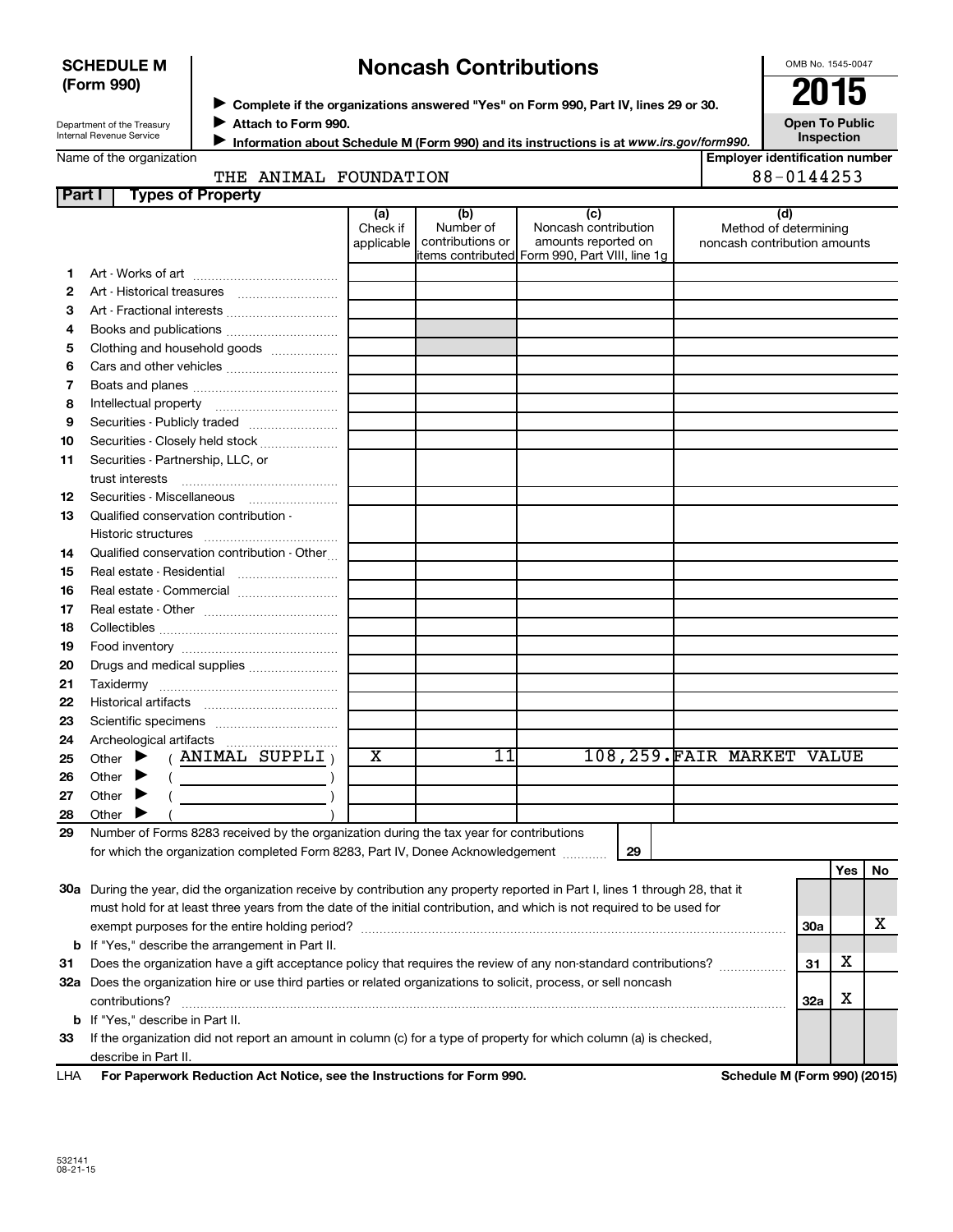#### Schedule M (Form 990) (2015)  $\sqrt{THE}$  ANIMAL FOUNDATION  $88-0144253$  Page

Part II | Supplemental Information. Provide the information required by Part I, lines 30b, 32b, and 33, and whether the organization is reporting in Part I, column (b), the number of contributions, the number of items received, or a combination of both. Also complete this part for any additional information.

#### SCHEDULE M, LINE 32B:

#### CHARITY CAR DONATIONS IS THE THIRD PARTY HIRED TO SOLICIT VEHICLES FOR

DONATION AND SALE ON BEHALF OF THE ANIMAL FOUNDATION.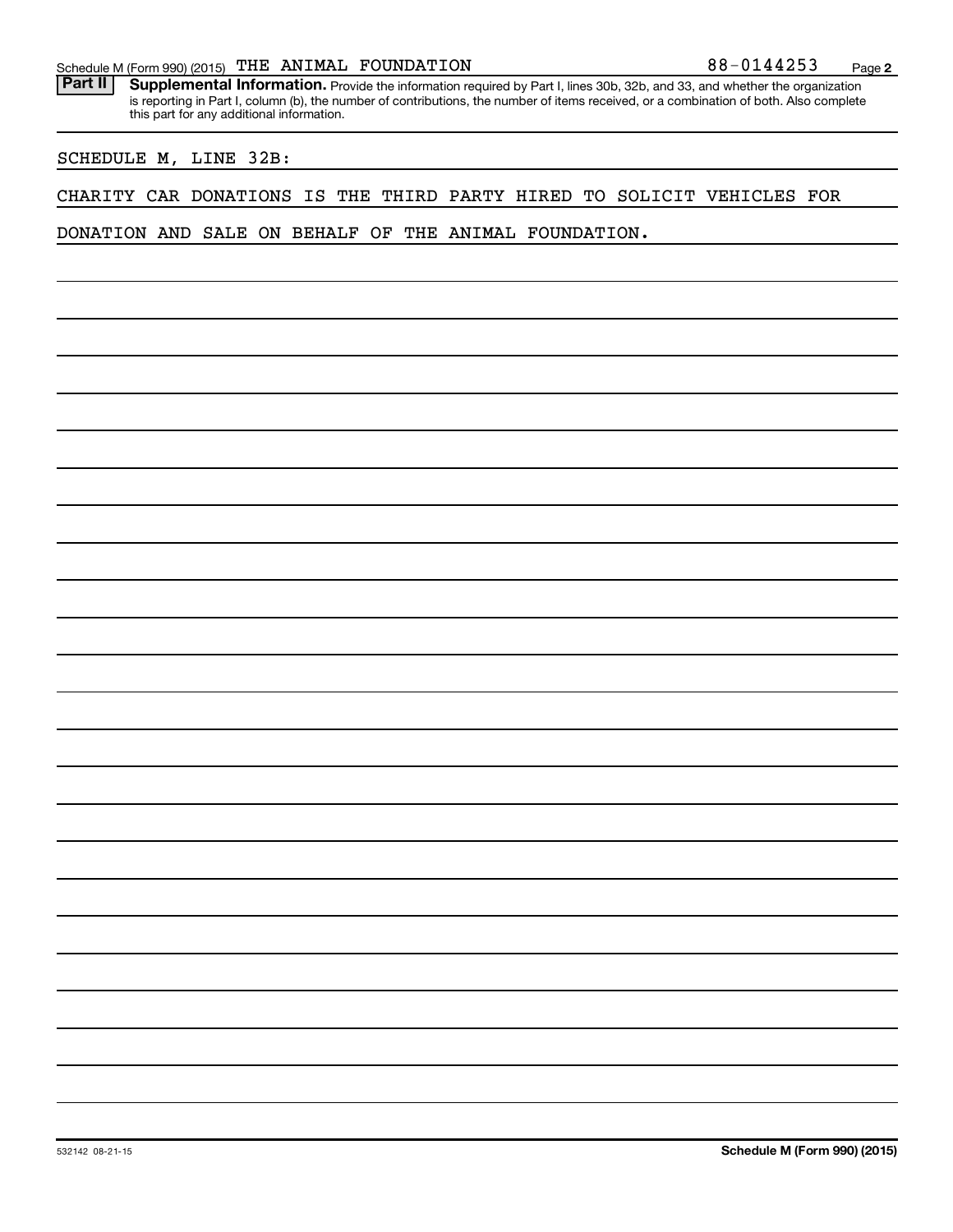| <b>Employer identification number</b><br>Name of the organization<br>88-0144253<br>THE ANIMAL FOUNDATION<br>FORM 990, PART I, LINE 1, DESCRIPTION OF ORGANIZATION MISSION:<br>PROVIDING LOST AND FOUND SERVICES, RABIES OBSERVATION, FOSTER AND<br>ADOPTION SERVICES, AFFORDABLE VACCINATION CLINIC, LOW COST SPAY AND<br>NEUTER, COMMUNITY EDUCATION, AND HUMANE AND SENSITIVE EUTHANASIA.<br>FORM 990, PART III, LINE 1, DESCRIPTION OF ORGANIZATION MISSION:<br>SENSITIVE EUTHANASIA.<br>FORM 990, PART VI, SECTION B, LINE 11:<br>A DRAFT OF FORM 990 IS PROVIDED TO BOARD MEMBERS PRIOR TO FILING FOR REVIEW<br>AND COMMENT. |  |  |  |  |
|-----------------------------------------------------------------------------------------------------------------------------------------------------------------------------------------------------------------------------------------------------------------------------------------------------------------------------------------------------------------------------------------------------------------------------------------------------------------------------------------------------------------------------------------------------------------------------------------------------------------------------------|--|--|--|--|
|                                                                                                                                                                                                                                                                                                                                                                                                                                                                                                                                                                                                                                   |  |  |  |  |
|                                                                                                                                                                                                                                                                                                                                                                                                                                                                                                                                                                                                                                   |  |  |  |  |
|                                                                                                                                                                                                                                                                                                                                                                                                                                                                                                                                                                                                                                   |  |  |  |  |
|                                                                                                                                                                                                                                                                                                                                                                                                                                                                                                                                                                                                                                   |  |  |  |  |
|                                                                                                                                                                                                                                                                                                                                                                                                                                                                                                                                                                                                                                   |  |  |  |  |
|                                                                                                                                                                                                                                                                                                                                                                                                                                                                                                                                                                                                                                   |  |  |  |  |
|                                                                                                                                                                                                                                                                                                                                                                                                                                                                                                                                                                                                                                   |  |  |  |  |
|                                                                                                                                                                                                                                                                                                                                                                                                                                                                                                                                                                                                                                   |  |  |  |  |
|                                                                                                                                                                                                                                                                                                                                                                                                                                                                                                                                                                                                                                   |  |  |  |  |
|                                                                                                                                                                                                                                                                                                                                                                                                                                                                                                                                                                                                                                   |  |  |  |  |
|                                                                                                                                                                                                                                                                                                                                                                                                                                                                                                                                                                                                                                   |  |  |  |  |
| FORM 990, PART VI, SECTION B, LINE 12C:                                                                                                                                                                                                                                                                                                                                                                                                                                                                                                                                                                                           |  |  |  |  |
| OFFICERS, DIRECTORS, TRUSTEES AND KEY EMPLOYEES ARE REQUIRED TO SIGN A                                                                                                                                                                                                                                                                                                                                                                                                                                                                                                                                                            |  |  |  |  |
| DISCLOSURE STATEMENT EVERY YEAR THAT THEY DO NOT HAVE A CONFLICT OF                                                                                                                                                                                                                                                                                                                                                                                                                                                                                                                                                               |  |  |  |  |
| INTEREST WITH THE FOUNDATION.                                                                                                                                                                                                                                                                                                                                                                                                                                                                                                                                                                                                     |  |  |  |  |
| FORM 990, PART VI, SECTION B, LINE 15:                                                                                                                                                                                                                                                                                                                                                                                                                                                                                                                                                                                            |  |  |  |  |
| COMPENSATION WITHIN THE FOUNDATION IS DETERMINED BY COMPARING THE ANIMAL                                                                                                                                                                                                                                                                                                                                                                                                                                                                                                                                                          |  |  |  |  |
| WELFARE INDUSTRY WAGE INFORMATION OBTAINED THROUGH THE SOCIETY OF<br>THE                                                                                                                                                                                                                                                                                                                                                                                                                                                                                                                                                          |  |  |  |  |
| ANIMAL WELFARE ADMINISTRATORS (SAWA), WITH THE LOCAL WAGE INFORMATION IN                                                                                                                                                                                                                                                                                                                                                                                                                                                                                                                                                          |  |  |  |  |
| LAS VEGAS, NEVADA. THE DATA CONTAINED IN THE SAWA REPORTS INCLUDED WEIGHTED                                                                                                                                                                                                                                                                                                                                                                                                                                                                                                                                                       |  |  |  |  |
| AVERAGE AND ANNUAL INCENTIVE DATA FOR EACH JOB CLASSIFICATION. COMPARABLE                                                                                                                                                                                                                                                                                                                                                                                                                                                                                                                                                         |  |  |  |  |
| DATA IS THEN PRESENTED TO THE BOARD MEMBERS FOR REVIEW AND APPROVAL.                                                                                                                                                                                                                                                                                                                                                                                                                                                                                                                                                              |  |  |  |  |
|                                                                                                                                                                                                                                                                                                                                                                                                                                                                                                                                                                                                                                   |  |  |  |  |

FORM 990, PART VI, SECTION C, LINE 19: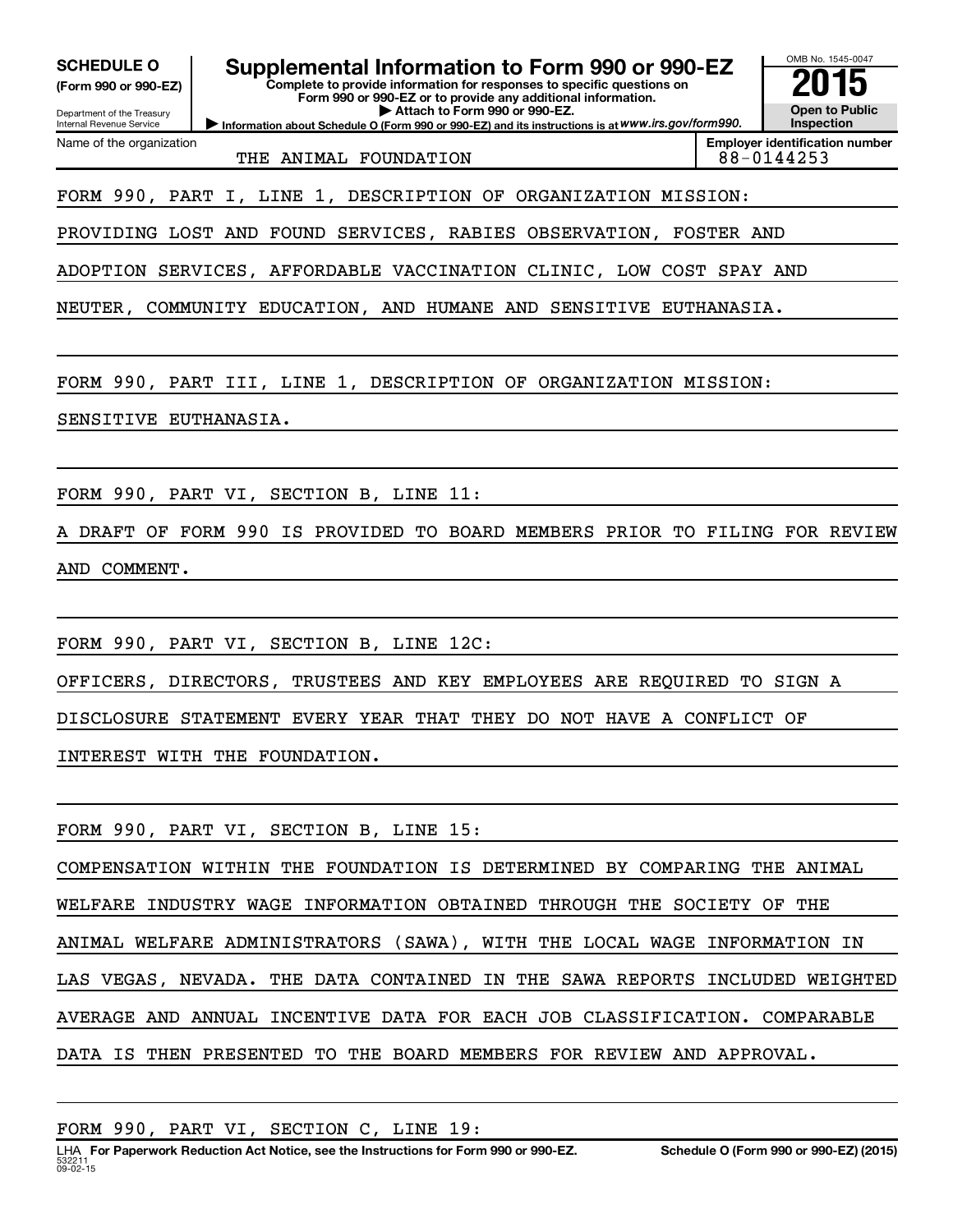| Schedule O (Form 990 or 990-EZ) (2015)                                     | Page 2                                              |
|----------------------------------------------------------------------------|-----------------------------------------------------|
| Name of the organization<br>THE ANIMAL FOUNDATION                          | <b>Employer identification number</b><br>88-0144253 |
| DISCLOSURE OF GOVERNING DOCUMENTS AND POLICIES ARE AVAILABLE UPON WRITTEN  |                                                     |
| OR VERBAL REQUEST. THE PUBLIC MAY CONTACT THE FOUNDATION THROUGH EMAIL, BY |                                                     |
| PHONE, OR THROUGH EMAIL VIA THE FOUNDATION'S WEBSITE. FINANCIAL STATEMENTS |                                                     |
| ARE AVAILABLE UPON WRITTEN OR VERBAL REQUEST AND ARE POSTED ON THE         |                                                     |
| ORGANIZATION WEBSITE.                                                      |                                                     |
|                                                                            |                                                     |
|                                                                            |                                                     |
|                                                                            |                                                     |
|                                                                            |                                                     |
|                                                                            |                                                     |
|                                                                            |                                                     |
|                                                                            |                                                     |
|                                                                            |                                                     |
|                                                                            |                                                     |
|                                                                            |                                                     |
|                                                                            |                                                     |
|                                                                            |                                                     |
|                                                                            |                                                     |
|                                                                            |                                                     |
|                                                                            |                                                     |
|                                                                            |                                                     |
|                                                                            |                                                     |
|                                                                            |                                                     |
|                                                                            |                                                     |
|                                                                            |                                                     |
|                                                                            |                                                     |
|                                                                            |                                                     |